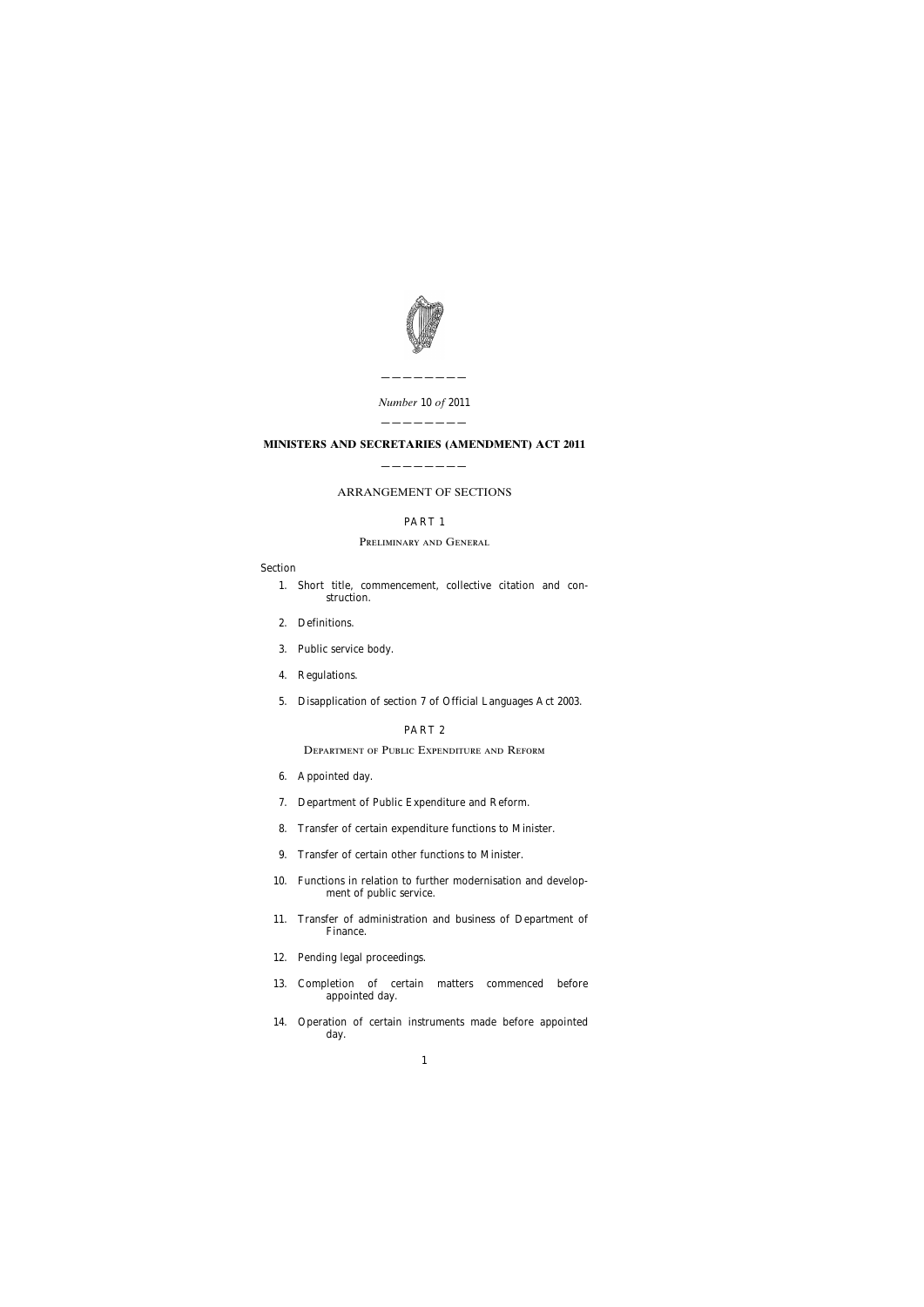- [15. Construction of references.](#page-14-0)
- [16. Transfer of property, etc. to Minister.](#page-15-0)

#### PART 3

#### PERFORMANCE OF CERTAIN FUNCTIONS

- [17. Estimates of expenditure in respect of supply services.](#page-16-0)
- [18. Functions in respect of Central Fund.](#page-17-0)
- [19. Functions performable by Minister for Finance or Minister.](#page-18-0)
- [20. Performance of certain functions transferred to Minister by](#page-18-0) *section 9*.
- [21. Performance of certain functions by Minister for Finance.](#page-18-0)
- [22. Purported performance of certain functions by Minister.](#page-18-0)
- [23. Purported performance of certain functions by Minister for](#page-19-0) Finance.
- [24. Dispute in relation to performance of functions.](#page-19-0)

### PART 4

#### Amendment of Certain Enactments

- [25. Amendment of section 26 of Intoxicating Liquor \(General\)](#page-19-0) Act 1924.
- [26. Amendment of Shannon Electricity Act 1925.](#page-20-0)
- [27. Amendment of section 12 of Electricity \(Supply\) Act 1927.](#page-20-0)
- [28. Amendment of section 7 of State Lands \(Workhouses\) Act](#page-20-0) 1930.
- [29. Amendment of section 4 of Electricity \(Supply\)](#page-20-0) (Amendment) Act 1930.
- [30. Amendment of section 3 of Electricity \(Supply\)](#page-20-0) (Amendment) Act 1931.
- [31. Amendment of section 12 of Electricity \(Supply\)](#page-20-0) (Amendment) (No. 2) Act 1934.
- [32. Amendment of section 13 of Shannon Fisheries Act 1935.](#page-20-0)
- [33. Amendment of Local Loans Fund Act 1935.](#page-21-0)
- [34. Amendment of section 15 of Seanad Electoral \(University](#page-21-0) Members) Act 1937.
- [35. Amendment of section 3 of Local Loans Fund \(Amendment\)](#page-21-0) Act 1937.
- [36. Amendment of section 15 of Industrial Alcohol Act 1938.](#page-22-0)
- [37. Amendment of section 5 of Hospitals Act 1939.](#page-22-0)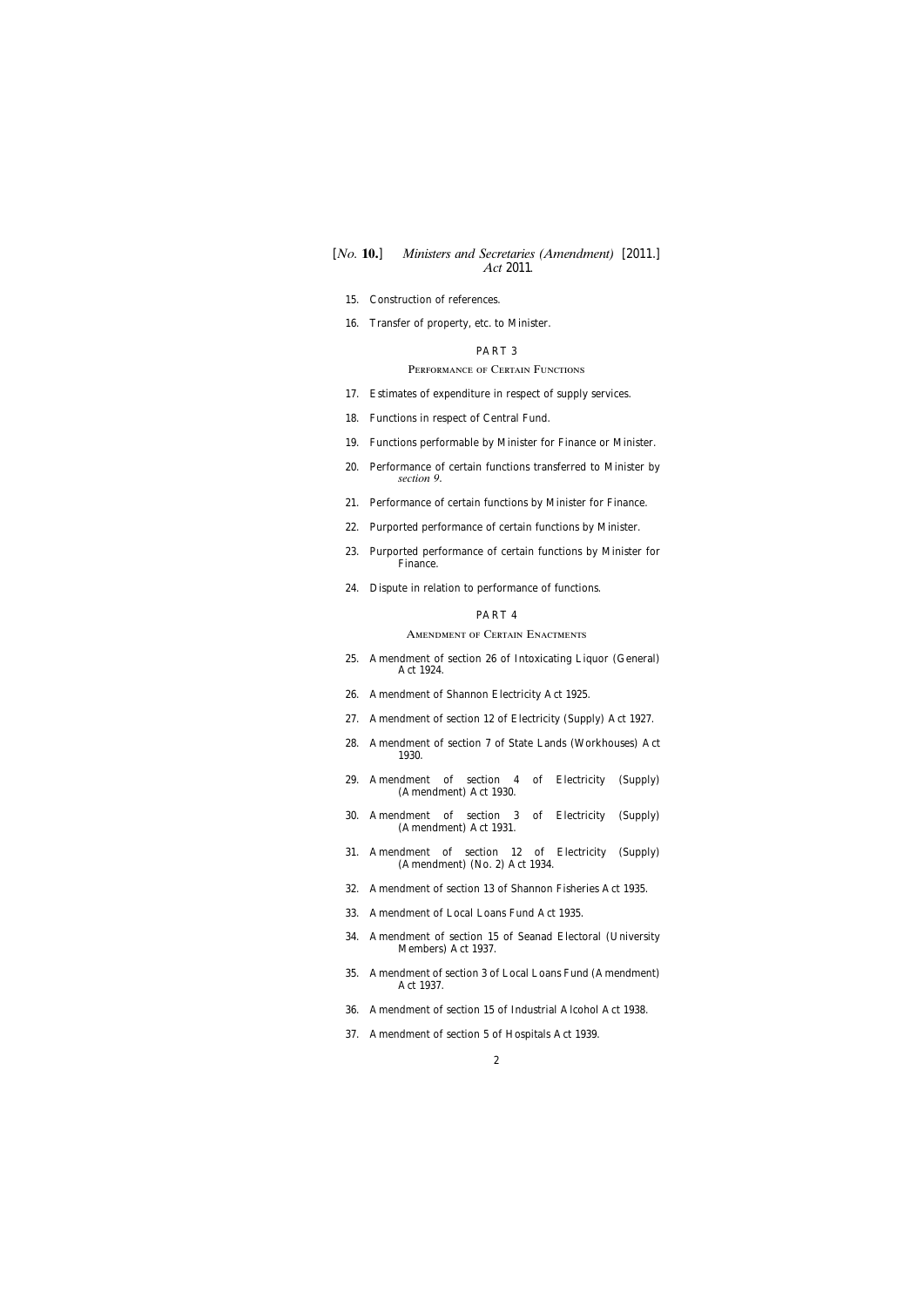- [38. Amendment of District of Fergus Drainage Act 1943.](#page-22-0)
- [39. Amendment of Transport Act 1944.](#page-22-0)
- [40. Amendment of section 21 of Act of 1945.](#page-22-0)
- [41. Amendment of section 3 of Finance \(Miscellaneous](#page-23-0) Provisions) Act 1945.
- [42. Amendment of Electricity \(Supply\) \(Amendment\) Act 1945.](#page-23-0)
- [43. Amendment of section 53 of Turf Development Act 1946.](#page-23-0)
- [44. Amendment of section 4 of Seanad Electoral \(Panel](#page-23-0) Members) Act 1947.
- [45. Amendment of Sea Fisheries Act 1952.](#page-23-0)
- [46. Amendment of Insurance Act 1953.](#page-24-0)
- [47. Amendment of Electricity \(Supply\) \(Amendment\) Act 1954.](#page-24-0)
- [48. Amendment of section 2 of Turf Development Act 1957.](#page-25-0)
- [49. Amendment of section 11 of Transport Act 1958.](#page-25-0)
- [50. Amendment of section 10 of Shannon Free Airport Develop](#page-25-0)ment Company Limited Act 1959.
- [51. Amendment of Petroleum and Other Minerals Development](#page-25-0) Act 1960.
- [52. Amendment of section 4 of Electricity \(Supply\)](#page-25-0) (Amendment) Act 1962.
- [53. Amendment of section 2 of Sea Fisheries \(Amendment\)](#page-25-0) Act 1963.
- [54. Amendment of National Building Agency Limited Act 1963.](#page-25-0)
- [55. Amendment of section 4 of Transport Act 1964.](#page-26-0)
- [56. Amendment of section 1 of Electricity \(Supply\)](#page-26-0) (Amendment) Act 1971.
- [57. Amendment of Act of 1976.](#page-26-0)
- [58. Amendment of section 7 of Superannuation and Pensions](#page-27-0) Act 1976.
- [59. Amendment of section 14 of Wildlife Act 1976.](#page-27-0)
- [60. Amendment of National Film Studios of Ireland Limited](#page-27-0) Act 1980.
- [61. Amendment of First Schedule to Ombudsman Act 1980.](#page-28-0)
- [62. Amendment of Housing Finance Agency Act 1981.](#page-28-0)
- [63. Amendment of section 8 of Kilkenny Design Workshops](#page-28-0) Limited Act 1982.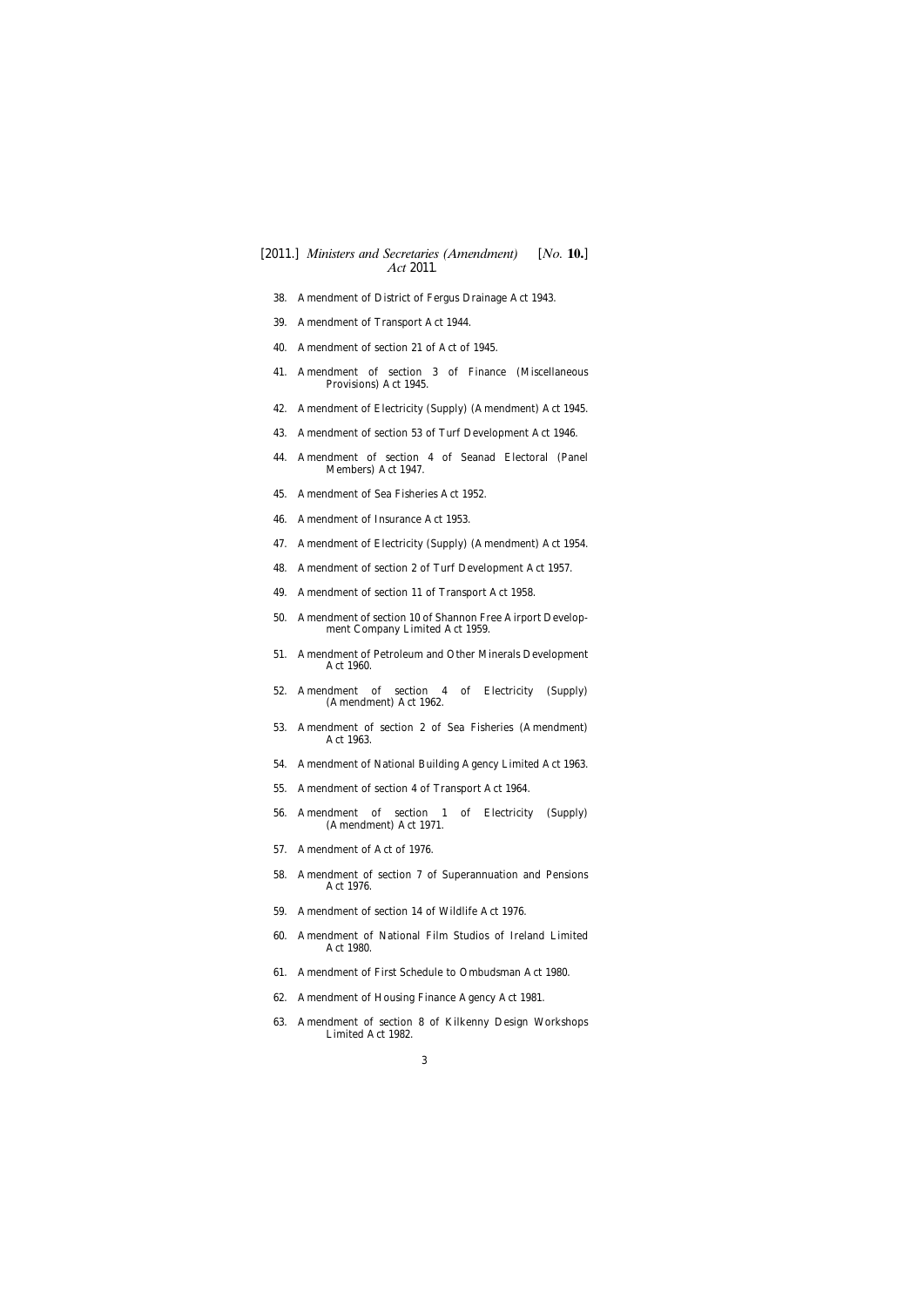- [64. Amendment of Act of 1983.](#page-28-0)
- [65. Amendment of National Lottery Act 1986.](#page-29-0)
- [66. Amendment of Transport \(Re-Organisation of C](#page-30-0)óras Iompair Éireann) Act 1986.
- [67. Amendment of Act of 1988.](#page-30-0)
- [68. Amendment of section 69 of Finance Act 1988.](#page-31-0)
- [69. Amendment of section 6 of Public Hospitals \(Amendment\)](#page-31-0) Act 1990.
- [70. Amendment of section 14 of Dublin Institute of Technology](#page-31-0) Act 1992.
- [71. Amendment of section 13 of Regional Technical Colleges](#page-31-0) Act 1992.
- [72. Amendment of Electoral Act 1992.](#page-31-0)
- [73. Amendment of section 41 of Act of 1993.](#page-32-0)
- [74. Amendment of Presidential Elections Act 1993.](#page-32-0)
- [75. Amendment of Referendum Act 1994.](#page-33-0)
- [76. Amendment of Act of 1996.](#page-33-0)
- [77. Amendment of Act of 1997.](#page-34-0)
- [78. Amendment of section 33 of Dublin Docklands Develop](#page-35-0)ment Authority Act 1997.
- [79. Amendment of European Parliament Elections Act 1997.](#page-35-0)
- [80. Amendment of First Schedule to Freedom of Information](#page-35-0) Act 1997.
- [81. Amendment of Hepatitis C Compensation Tribunal Act](#page-36-0) 1997.
- [82. Amendment of section 6A of Merchant Shipping](#page-36-0) (Commissioners of Irish Lights) Act 1997.
- [83. Amendment of section 44 of National Cultural Institutions](#page-37-0) Act 1997.
- [84. Amendment of section 38 of Universities Act 1997.](#page-37-0)
- [85. Amendment of Act of 1998.](#page-37-0)
- [86. Amendment of section 29 of Fisheries \(Amendment\) Act](#page-37-0) 1999.
- [87. Amendment of section 37 of Electoral \(Amendment\) Act](#page-37-0) 2001.
- [88. Amendment of section 12 of Horse and Greyhound Racing](#page-37-0) Act 2001.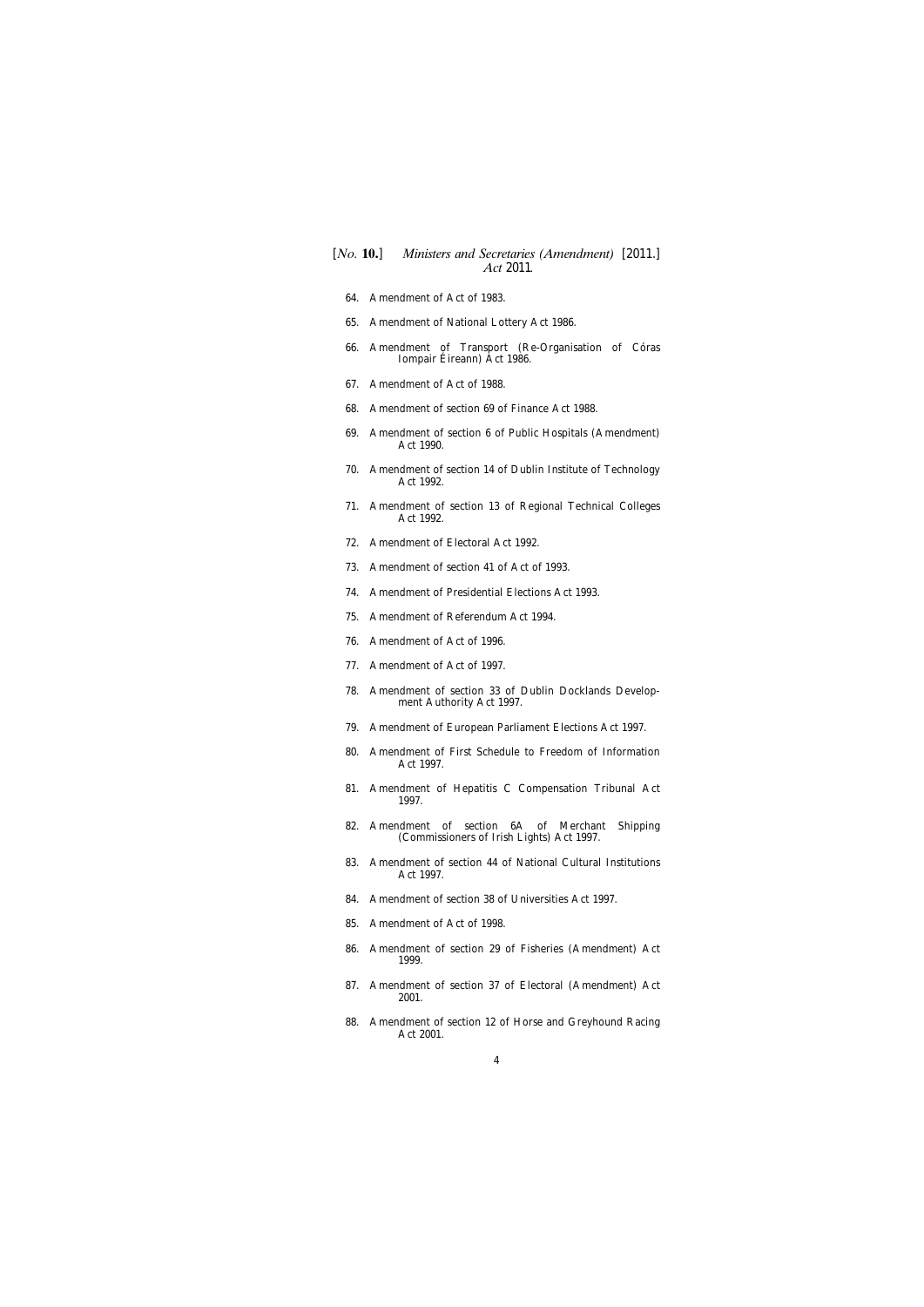- [89. Amendment of section 106 of Local Government Act 2001.](#page-38-0)
- [90. Amendment of Schedule 1 to Ombudsman for Children](#page-38-0) Act 2002.
- [91. Amendment of Houses of the Oireachtas Commission Act](#page-38-0) 2003.
- [92. Amendment of First Schedule to Official Languages Act](#page-38-0) 2003.
- [93. Amendment of section 36 of Civil Liability and Courts Act](#page-38-0) 2004.
- [94. Amendment of section 25 of Electoral \(Amendment\) Act](#page-39-0) 2004.
- [95. Amendment of section 12 of Public Service Management](#page-39-0) (Recruitment and Appointments) Act 2004.
- [96. Amendment of section 9 of Social Welfare Consolidation](#page-39-0) Act 2005.
- [97. Amendment of section 13 of Health \(Repayment Scheme\)](#page-40-0) Act 2006.
- [98. Amendment of Charities Act 2009.](#page-40-0)
- [99. Amendment of section 22 of Social Welfare and Pensions](#page-40-0) Act 2009.

#### PART 5

#### MISCELLANEOUS

- [100. Seconded staff of National Treasury Management Agency.](#page-40-0)
- [101. Independence of Revenue Commissioners.](#page-40-0)

### [SCHEDULE 1](#page-42-0)

#### [SCHEDULE 2](#page-43-0)

#### Functions Transferred To Minister

#### PART 1

Functions performable with consent of Minister for Finance

#### PART 2

Functions performable after consultation with Minister for **FINANCE** 

#### [SCHEDULE 3](#page-47-0)

Functions of Minister for Finance Performable on Request of **MINISTER** 

————————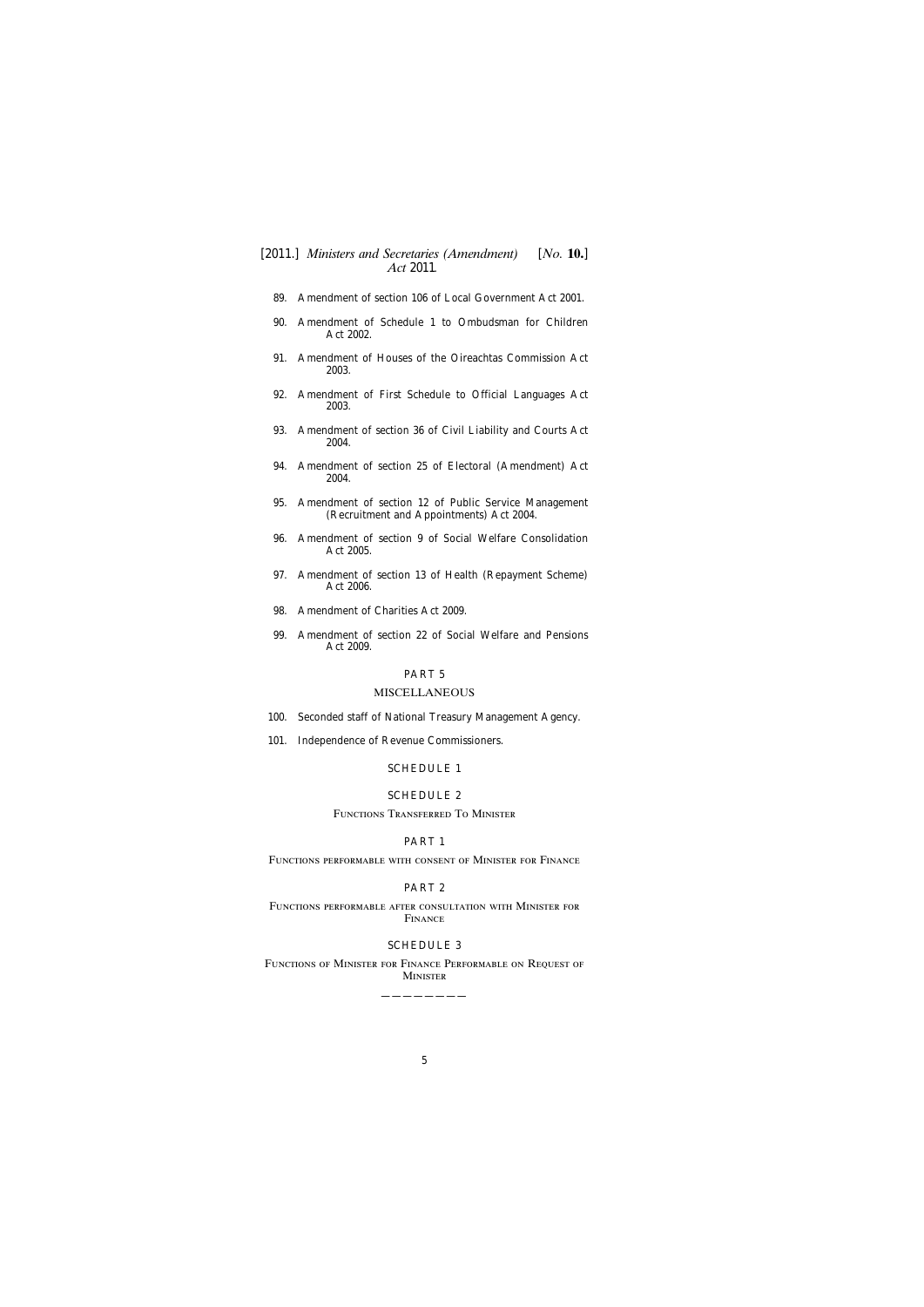### Acts Referred to

| Air Navigation and Transport (Amendment) Act 1998         | 1998, No. 24 |
|-----------------------------------------------------------|--------------|
| Capital Acquisitions Tax Consolidation Act 2003           | 2003, No. 1  |
| Capital Gains Tax Acts                                    |              |
| <b>Charities Act 2009</b>                                 | 2009, No. 6  |
| Central Fund (Permanent Provisions) Act 1965              | 1965, No. 26 |
| Civil Liability and Courts Act 2004                       | 2004, No. 31 |
| Companies Act 1963                                        | 1963, No. 33 |
| <b>Companies Acts</b>                                     |              |
| <b>Customs Acts</b>                                       |              |
| Defence Act 1954                                          | 1954, No. 18 |
| District of Fergus Drainage Act 1943                      | 1943, No. 13 |
| Documentary Evidence Act 1925                             | 1925, No. 24 |
| Dublin Docklands Development Authority Act 1997           | 1997, No. 7  |
| Dublin Institute of Technology Act 1992                   | 1992, No. 15 |
| Electoral Act 1992                                        | 1992, No. 23 |
| Electoral Act 1997                                        | 1997, No. 25 |
| Electoral (Amendment) Act 2001                            | 2001, No. 38 |
| Electoral (Amendment) Act 2004                            | 2004, No. 15 |
| Electricity (Supply) Act 1927                             | 1927, No. 27 |
| Electricity (Supply) (Amendment) Act 1930                 | 1930, No. 19 |
| Electricity (Supply) (Amendment) Act 1931                 | 1931, No. 32 |
| Electricity (Supply) (Amendment) (No. 2) Act 1934         | 1934, No. 38 |
| Electricity (Supply) (Amendment) Act 1945                 | 1945, No. 12 |
| Electricity (Supply) (Amendment) Act 1954                 | 1954, No. 17 |
| Electricity (Supply) (Amendment) Act 1958                 | 1958, No. 35 |
| Electricity (Supply) (Amendment) Act 1962                 | 1962, No. 24 |
| Electricity (Supply) (Amendment) Act 1971                 | 1971, No. 18 |
| Electricity (Supply) (Amendment) Act 2001                 | 2001, No. 9  |
| Energy (Miscellaneous Provisions) Act 2006                | 2006, No. 40 |
| European Parliament Elections Act 1997                    | 1997, No. 2  |
| Finance Act 1988                                          | 1988, No. 12 |
| Finance Act 1992                                          | 1992, No. 9  |
| Finance (Miscellaneous Provisions) Act 1945               | 1945, No. 35 |
| Fisheries (Amendment) Act 1999                            | 1999, No. 35 |
| Forestry Act 1988                                         | 1988, No. 26 |
| Freedom of Information Act 1997                           | 1997, No. 13 |
| Gas Act 1976                                              | 1976, No. 30 |
| Harbours Act 1946                                         | 1946, No. 9  |
| Harbours Act 1996                                         | 1996, No. 11 |
| Harbours (Amendment) Act 2000                             | 2000, No. 21 |
| Health (Repayment Scheme) Act 2006                        | 2006, No. 17 |
| Hepatitis C Compensation Tribunal Act 1997                | 1997, No. 34 |
| Hepatitis C Compensation Tribunal (Amendment) Act<br>2006 | 2006, No. 22 |
| Horse and Greyhound Racing Act 2001                       | 2001, No. 20 |
| Hospitals Act 1939                                        | 1939, No. 4  |
| Houses of the Oireachtas Commission Act 2003              | 2003, No. 28 |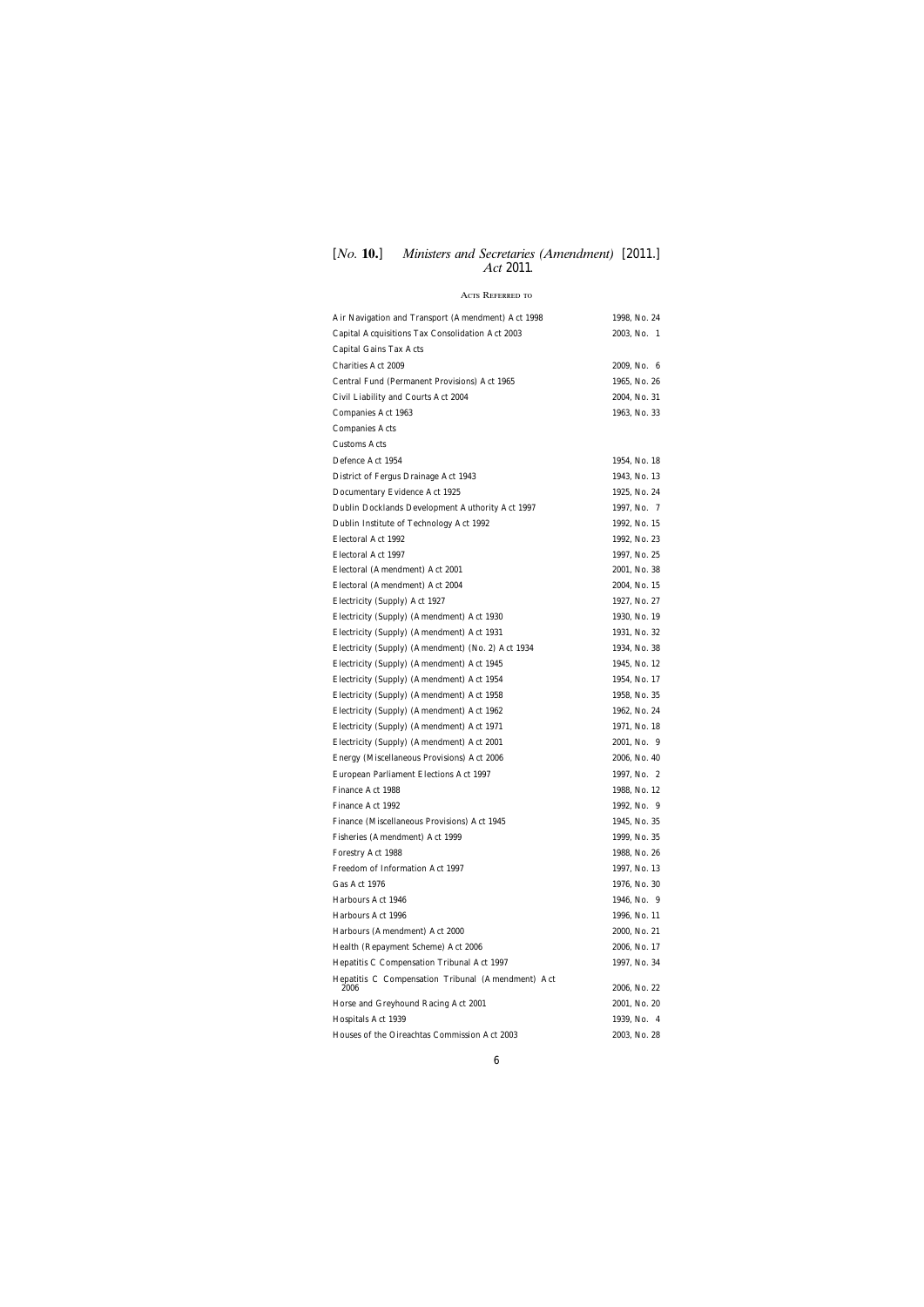| Houses of the Oireachtas Commission (Amendment) Act<br>2009   |                              |
|---------------------------------------------------------------|------------------------------|
| Housing Finance Agency Act 1981                               | 2009, No. 44<br>1981, No. 37 |
| <b>Industrial Alcohol Act 1938</b>                            | 1938, No. 23                 |
| Industrial Alcohol (Amendment) Act 1980                       | 1980, No. 42                 |
| Institutes of Technology Act 2006                             | 2006, No. 25                 |
| Insurance Act 1953                                            | 1953, No. 7                  |
| <b>Insurance Act 1969</b>                                     | 1969, No. 5                  |
| <b>Insurance Act 1983</b>                                     | 1983, No. 5                  |
| Interpretation Act 2005                                       | 2005, No. 23                 |
| <b>Irish Aviation Authority Act 1993</b>                      | 1993, No. 29                 |
| Intoxicating Liquor (General) Act 1924                        | 1924, No. 62                 |
| Kilkenny Design Workshops Limited Act 1982                    | 1982, No. 26                 |
| Local Government Act 2001                                     | 2001, No. 37                 |
| Local Loans Fund Act 1935                                     | 1935, No. 16                 |
| Local Loans Fund (Amendment) Act 1937                         | 1937, No. 17                 |
| Local Loans Fund (Amendment) Act 1940                         |                              |
|                                                               | 1940, No. 28                 |
| Merchant Shipping (Commissioners of Irish Lights) Act<br>1997 | 1997, No. 37                 |
| Merchant Shipping (Miscellaneous Provisions) Act 1998         | 1998, No. 20                 |
| Minerals Company Act 1945                                     | 1945, No. 7                  |
| Minerals Exploration and Development Company Act<br>1941      | 1941, No. 13                 |
| Ministerial and Parliamentary Offices Act 1938                | 1938, No. 38                 |
| Ministers and Secretaries Act 1924                            | 1924, No. 16                 |
| Ministers and Secretaries (Amendment) Act 1939                | 1939, No. 36                 |
| Ministers and Secretaries (Amendment) Act 1977                | 1977, No. 27                 |
| Ministers and Secretaries Acts 1924 to 2007                   |                              |
| National Building Agency Limited Act 1963                     | 1963, No. 32                 |
| <b>National Cultural Institutions Act 1997</b>                | 1997, No. 11                 |
| National Film Studios of Ireland Limited Act 1980             | 1980, No. 37                 |
| National Lottery Act 1986                                     | 1986, No. 28                 |
| National Stud Act 1945                                        | 1945, No. 31                 |
| National Treasury Management Agency Act 1990                  | 1990, No. 18                 |
| Official Languages Act 2003                                   | 2003, No. 32                 |
| Ombudsman Act 1980                                            | 1980, No. 26                 |
| Ombudsman for Children Act 2002                               | 2002, No. 22                 |
| Petroleum and Other Minerals Development Act 1960             | 1960, No. 7                  |
| Postal and Telecommunications Services Act 1983               | 1983, No. 24                 |
| <b>Presidential Elections Act 1993</b>                        | 1993, No. 28                 |
| Presidential Establishment Acts 1938 to 1991                  |                              |
| Public Hospitals (Amendment) Act 1990                         | 1990, No. 30                 |
| Public<br>Management<br>(Recruitment)<br>and<br>Service       |                              |
| Appointments) Act 2004                                        | 2004, No. 33                 |
| Referendum Act 1994                                           | 1994, No. 12                 |
| Regional Technical Colleges Act 1992                          | 1992, No. 16                 |
| Sea Fisheries Act 1952                                        | 1952, No. 7                  |
| Sea Fisheries (Amendment) Act 1963                            | 1963, No. 21                 |
| Sea Fisheries (Amendment) Act 1982                            | 1982, No. 12                 |
| Seanad Electoral (Panel Members) Act 1947                     | 1947, No. 42                 |
| Seanad Electoral (University Members) Act 1937                | 1937, No. 30                 |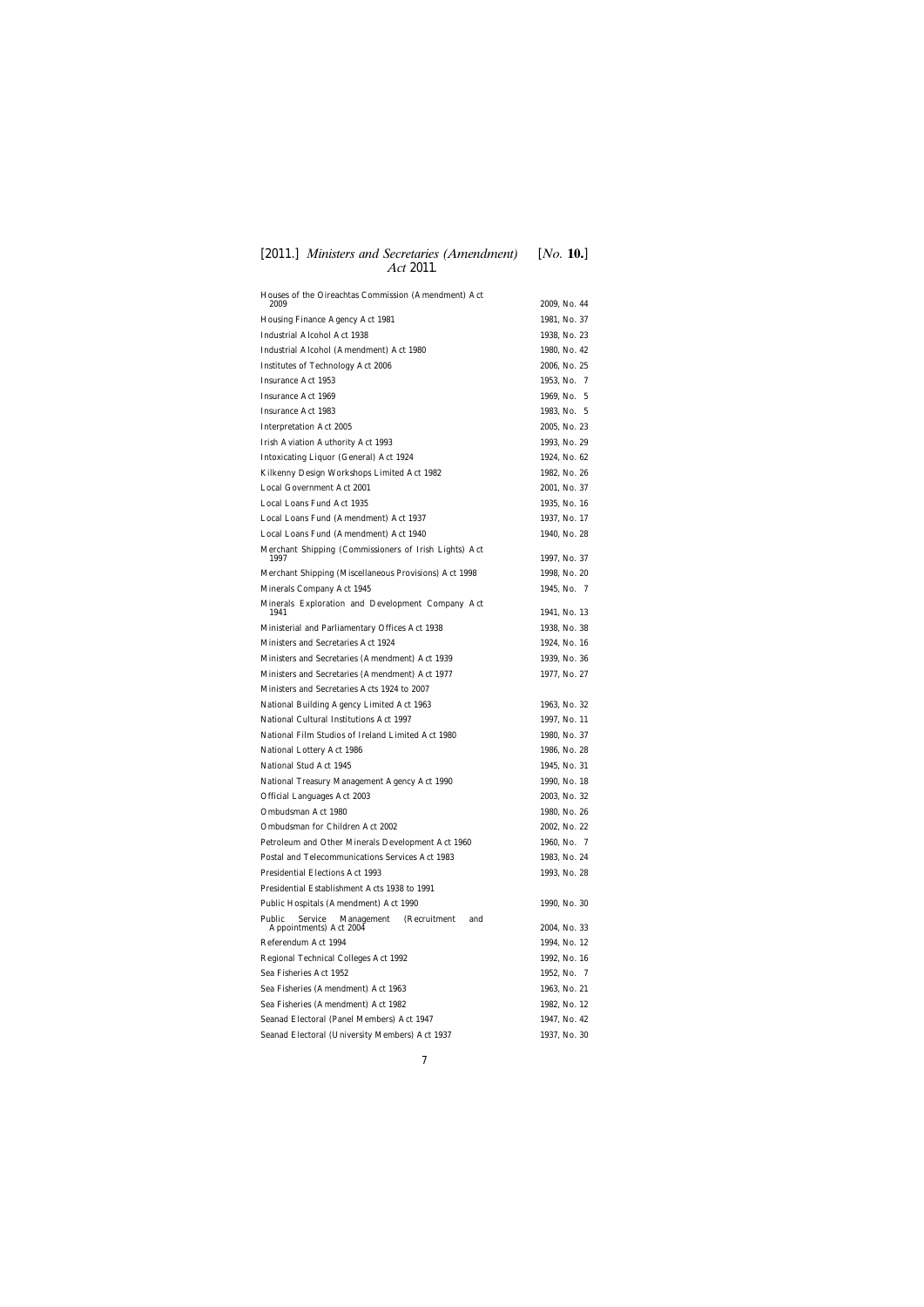| <b>Shannon Electricity Act 1925</b>                              | 1925, No. 26 |
|------------------------------------------------------------------|--------------|
| <b>Shannon Fisheries Act 1935</b>                                | 1935, No. 4  |
| Shannon Free Airport Development Company Limited<br>Act 1959     | 1959, No. 36 |
| Social Welfare and Pensions Act 2009                             | 2009, No. 10 |
| Social Welfare Consolidation Act 2005                            | 2005, No. 26 |
| <b>Stamp Duties Consolidation Act 1999</b>                       | 1999, No. 31 |
| <b>State Airports Act 2004</b>                                   | 2004, No. 32 |
| <b>State Property Act 1954</b>                                   | 1954, No. 25 |
| State Lands (Workhouses) Act 1930                                | 1930, No. 9  |
| Superannuation Acts 1834 to 1963                                 |              |
| Superannuation and Pensions Act 1976                             | 1976, No. 22 |
| <b>Tax Acts</b>                                                  |              |
| <b>Taxes Consolidation Act 1997</b>                              | 1997, No. 39 |
| Telecommunications (Miscellaneous Provisions) Act 1996           | 1996, No. 34 |
| <b>Transport Act 1944</b>                                        | 1944, No. 21 |
| <b>Transport Act 1958</b>                                        | 1958, No. 19 |
| <b>Transport Act 1964</b>                                        | 1964, No. 30 |
| <b>Transport Act 1981</b>                                        | 1981, No. 23 |
| Transport (Re-Organisation of Córas Iompair Éireann)<br>Act 1986 | 1986, No. 31 |
| Turf Development Act 1946                                        | 1946, No. 10 |
| Turf Development Act 1957                                        | 1957, No. 10 |
| Turf Development Act 1981                                        | 1981, No. 20 |
| Turf Development Act 1998                                        | 1998, No. 26 |
| Universities Act 1997                                            | 1997, No. 24 |
| Value-Added Tax Consolidation Act 2010                           | 2010, No. 31 |
| <b>Vocational Education Act 1930</b>                             | 1930, No. 29 |
| Wildlife Act 1976                                                | 1976, No. 39 |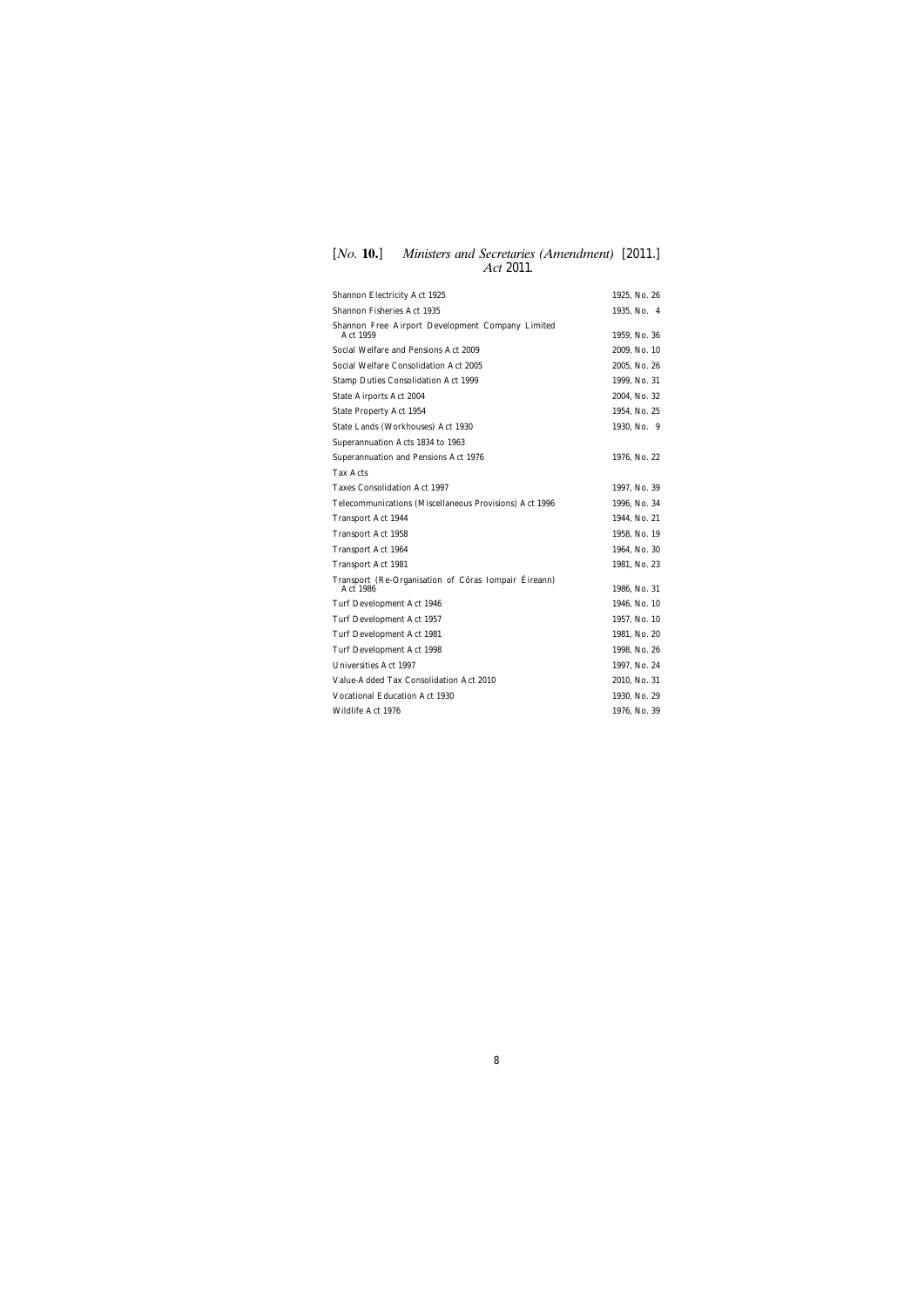

*Number* 10 *of* 2011

————————

# <span id="page-8-0"></span>———————— **MINISTERS AND SECRETARIES (AMENDMENT) ACT 2011**

————————

AN ACT TO PROVIDE FOR THE ESTABLISHMENT OF A DEPARTMENT OF STATE TO BE KNOWN, IN THE IRISH LANGUAGE, AS AN ROINN CAITEACHAIS PHO-IBLÍ AGUS ATHCHÓIRITHE OR, IN THE ENGLISH LANGUAGE, AS THE DEPARTMENT OF PUBLIC EXPENDITURE AND REFORM; TO PROVIDE FOR THE TRANSFER OF CERTAIN FUNCTIONS OF THE MINI-STER FOR FINANCE TO THE MINISTER OF THE GOVERNMENT HAVING CHARGE OF THAT DEPART-MENT; TO CONFER FUNCTIONS ON THE SAID MINI-STER OF THE GOVERNMENT IN RELATION TO THE MODERNISATION AND DEVELOPMENT OF THE PUBLIC SERVICE; TO DEEM MEMBERS OF STAFF OF THE NATIONAL TREASURY MANAGEMENT AGENCY ASSIGNED TO PERFORM FUNCTIONS IN THE DEPARTMENT OF FINANCE TO BE OFFICERS OF THE MINISTER FOR FINANCE FOR CERTAIN PURPOSES; TO PROVIDE THAT THE REVENUE COMMISSIONERS SHALL BE INDEPENDENT IN THE PERFORMANCE OF CERTAIN OF THEIR FUNCTIONS; FOR THOSE AND OTHER PURPOSES TO AMEND CERTAIN ENACT-MENTS; AND TO PROVIDE FOR MATTERS CONNEC-TED THEREWITH.

[4*th July*, 2011]

### BE IT ENACTED BY THE OIREACHTAS AS FOLLOWS:

#### PART 1

#### Preliminary and General

**1**.—(1) This Act may be cited as the Ministers and Secretaries Short title, (Amendment) Act 2011.

commencement, collective citation and construction.

(2) *Sections 8*, *9, 10* and *16(3)*, and *Parts 3* and *4* shall come into operation on the appointed day.

(3) The Ministers and Secretaries Acts 1924 to 2007 and this Act may be cited together as the Ministers and Secretaries Acts 1924 to 2011 and shall be construed together as one Act.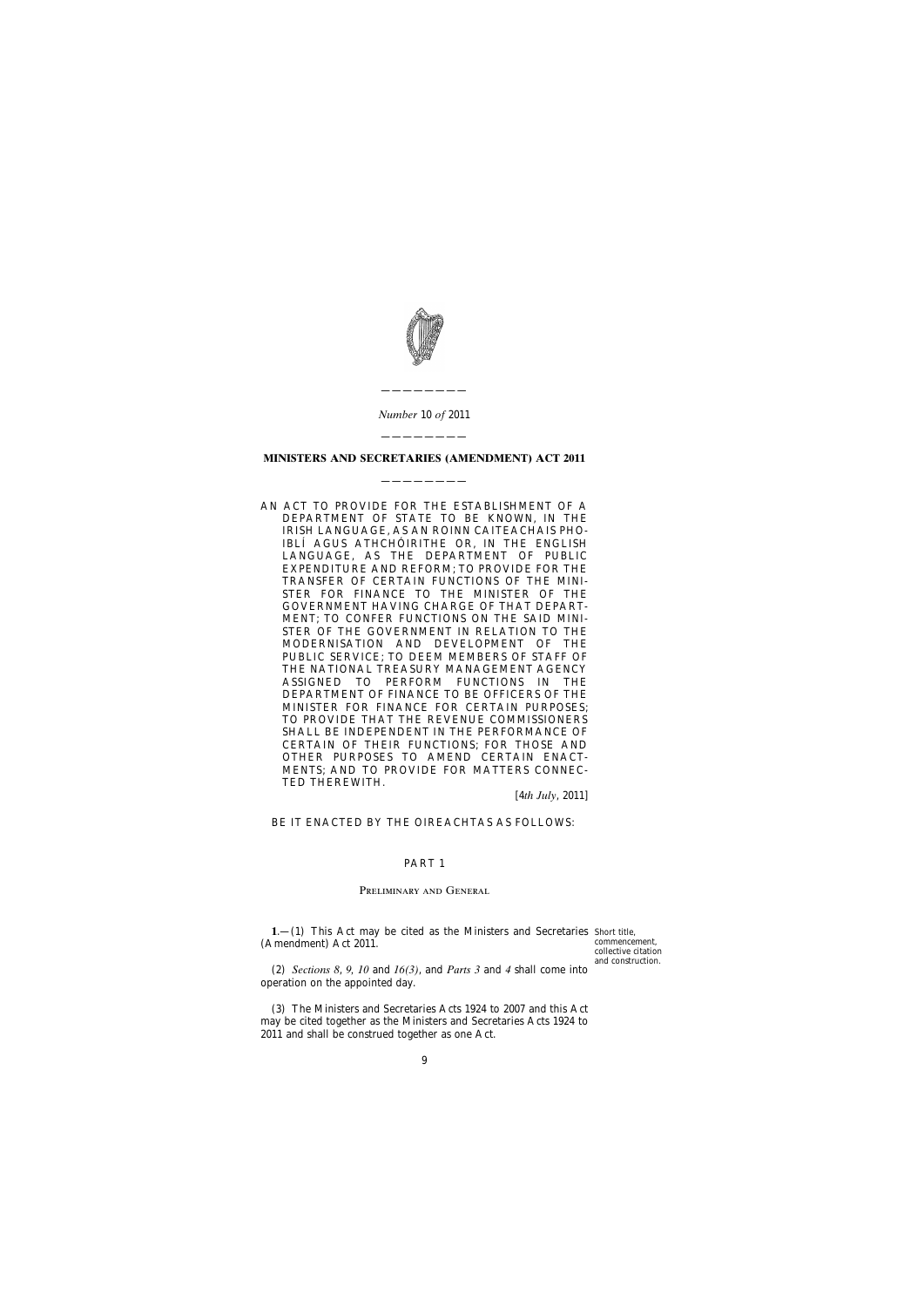<span id="page-9-0"></span>P<sub>T.1</sub>

| Definitions.         | $2$ —In this Act—                                                                                                                                                                                                                          |
|----------------------|--------------------------------------------------------------------------------------------------------------------------------------------------------------------------------------------------------------------------------------------|
|                      | "Act of 1924" means the Ministers and Secretaries Act 1924;                                                                                                                                                                                |
|                      | "Act of 1939" means the Ministers and Secretaries (Amendment)<br>Act 1939:                                                                                                                                                                 |
|                      | "Act of 1945" means the National Stud Act 1945;                                                                                                                                                                                            |
|                      | "Act of 1963" means the Companies Act 1963;                                                                                                                                                                                                |
|                      | "Act of 1976" means the Gas Act 1976;                                                                                                                                                                                                      |
|                      | "Act of 1983" means the Postal and Telecommunications Services<br>Act 1983;                                                                                                                                                                |
|                      | "Act of 1988" means the Forestry Act 1988;                                                                                                                                                                                                 |
|                      | "Act of 1993" means the Irish Aviation Authority Act 1993;                                                                                                                                                                                 |
|                      | "Act of 1996" means the Harbours Act 1996;                                                                                                                                                                                                 |
|                      | "Act of 1997" means the Electoral Act 1997;                                                                                                                                                                                                |
|                      | "Act of 1998" means the Turf Development Act 1998;                                                                                                                                                                                         |
|                      | "Act of 2001" means the Electoral (Amendment) Act 2001;                                                                                                                                                                                    |
|                      | "appointed day" shall be construed in accordance with section 6;                                                                                                                                                                           |
|                      | "Minister" has the meaning assigned to it by <i>subsection</i> (2) of<br>section 7;                                                                                                                                                        |
|                      | "prescribed" means prescribed by regulations;                                                                                                                                                                                              |
|                      | "statute" means-                                                                                                                                                                                                                           |
|                      | (a) an Act of the Oireachtas, or                                                                                                                                                                                                           |
|                      | (b) a statute that was in force in Saorstat Eireann immediately<br>before the date of the coming into operation of the Con-<br>stitution and that continues to be of full force and effect<br>by virtue of Article 50 of the Constitution; |
|                      | "statutory instrument" has the same meaning as it has in the Inter-<br>pretation Act 2005.                                                                                                                                                 |
| Public service body. | $3-1$ ) For the purposes of this Act, each of the following is a<br>public service body, and "public service" shall be construed<br>accordingly:                                                                                           |
|                      | (a) the Civil Service of the State;                                                                                                                                                                                                        |
|                      | (b) the Civil Service of the Government;                                                                                                                                                                                                   |
|                      | (c) the Garda Síochána;                                                                                                                                                                                                                    |
|                      |                                                                                                                                                                                                                                            |

- (*d*) the Permanent Defence Force within the meaning of the Defence Act 1954;
- (*e*) a local authority within the meaning of the Local Government Act 2001;
- (*f*) the Health Service Executive;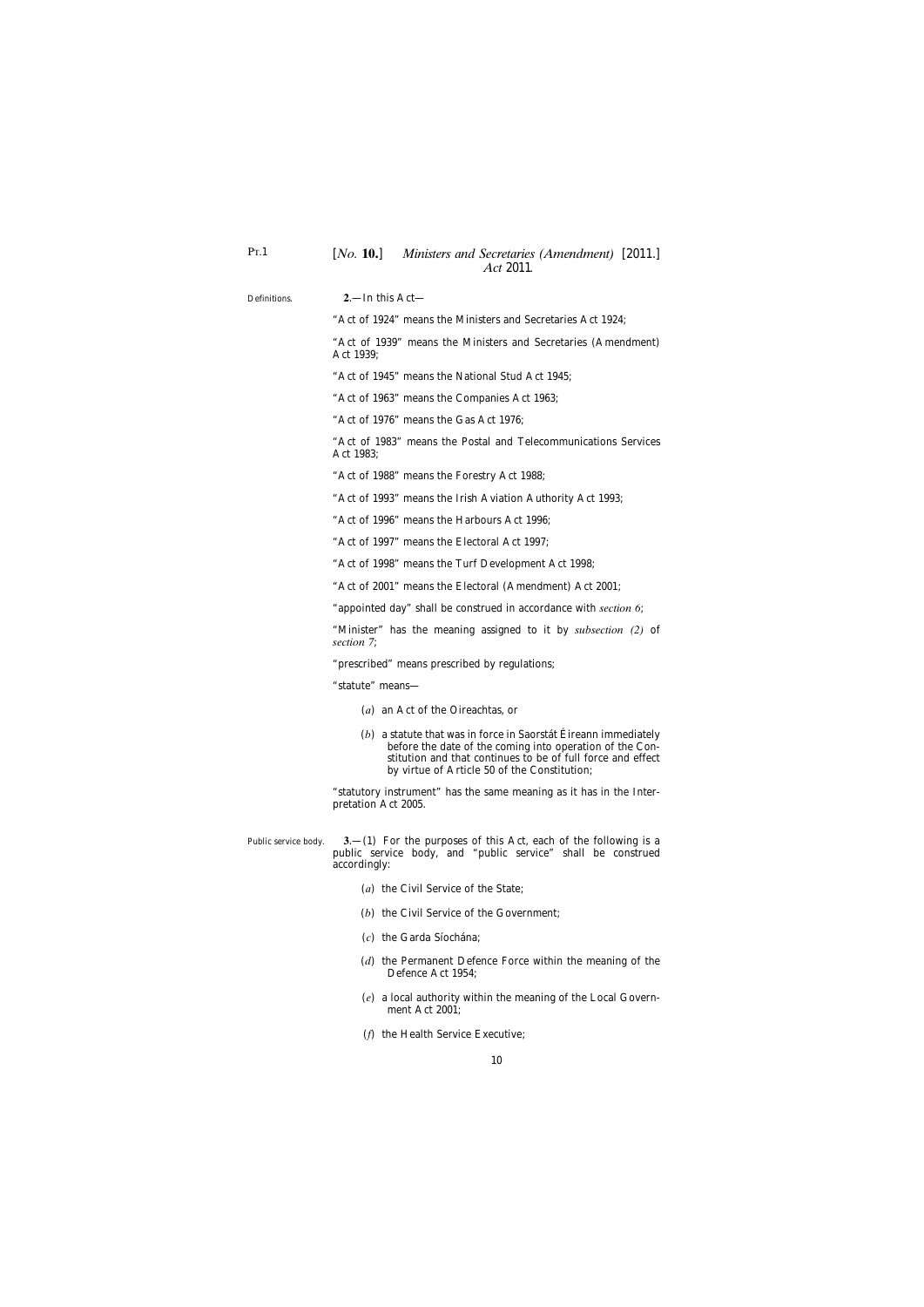- Pt.1 S.3
- (*g*) a vocational education committee established by section 7 of the Vocational Education Act 1930;
- (*h*) a relevant body, whose members of staff are persons to whom a public service pension scheme in force immediately before the passing of this Act applies;
- (*i*) a relevant body—
	- (i) whose members of staff are persons in respect of whom the Minister for Finance had, immediately before the passing of this Act, the power to apply the provisions of a public service pension scheme, and
	- (ii) for the time being standing prescribed by the Minister for Finance.
- (2) In this section—

"public service pension scheme" means an occupational pension scheme or pension arrangement (howsoever described)—

- (*a*) provided for under the Superannuation Acts 1834 to 1963 or any other statute, and
- (*b*) made or approved by a Minister of the Government;

"relevant body" means—

- (*a*) a body (other than a company established under the Companies Acts) established by or under statute,
- (*b*) a company established under the Companies Acts all of the shares in which are held—
	- (i) by or on behalf of a Minister of the Government, or
	- (ii) by directors appointed by a Minister of the Government,
- (*c*) a subsidiary within the meaning of section 155 of the Act of 1963 of—
	- (i) a body to which *paragraph (a)* applies, or
	- (ii) a company to which *paragraph (b)* applies,
- (*d*) a body funded, wholly or partly, out of moneys—
	- (i) provided by the Oireachtas, or
	- (ii) from the Central Fund or the growing produce thereof,
	- or
- (*e*) a company or body under the control, within the meaning of section 11 of the Taxes Consolidation Act 1997, of—
	- (i) a company to which *paragraph (b)* applies,
	- (ii) a subsidiary to which *paragraph (c)* applies,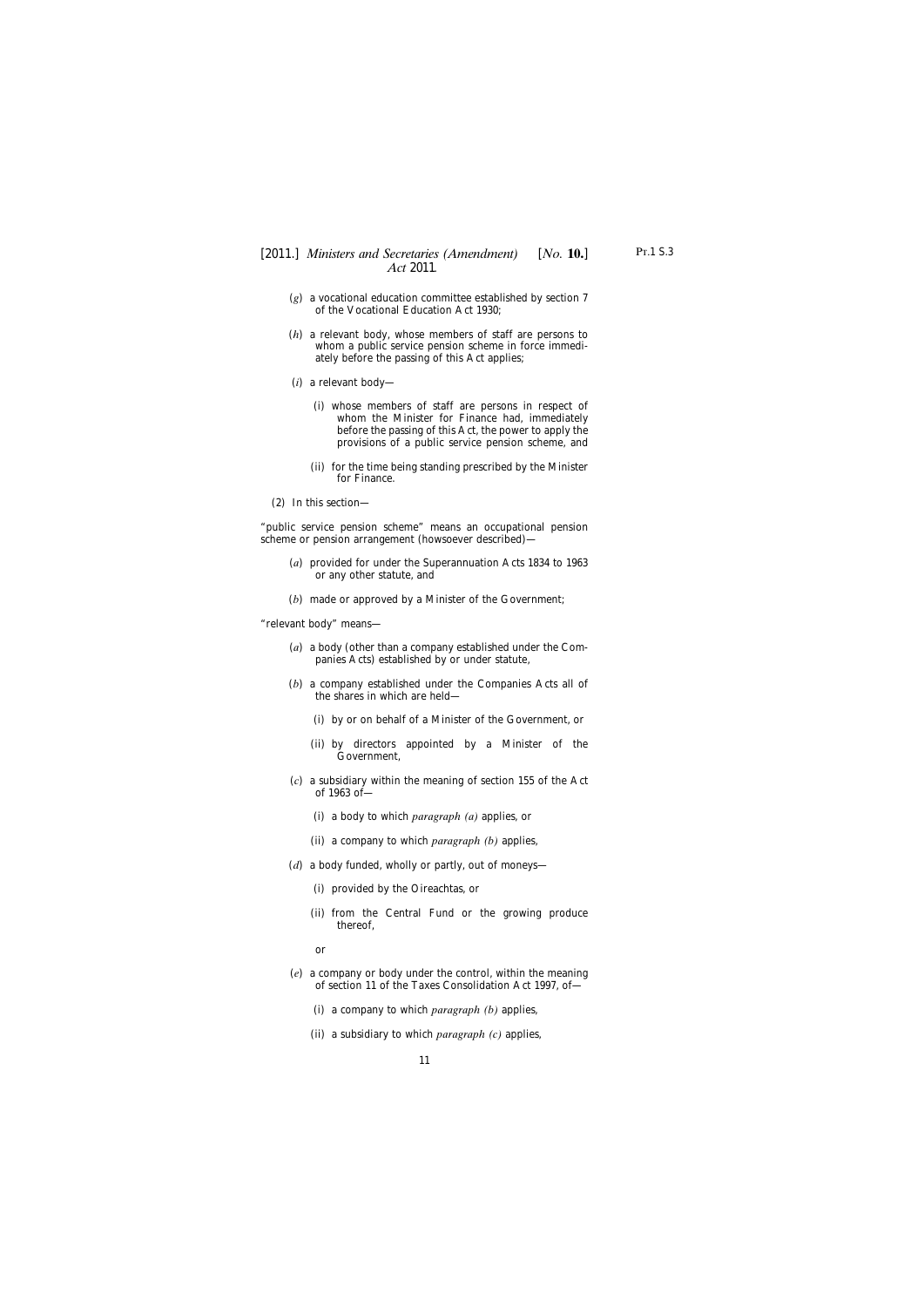<span id="page-11-0"></span>Regulations.

- (iii) a body to which *paragraph (a)* or *(d)* applies, or
- (iv) a public service body to which *paragraph (e)*, *(f)* or *(g)* of *subsection (1)* applies,

for the time being standing prescribed by the Minister.

**4**.—(1) The Minister may by regulations provide for any matter referred to in this Act as prescribed or to be prescribed.

(2) Without prejudice to any provision of this Act, regulations under this section may contain such incidental, supplementary and consequential provisions as appear to the Minister to be necessary or expedient for the purposes of the regulations.

(3) Every regulation made under this Act shall be laid before each House of the Oireachtas as soon as may be after it is made and, if a resolution annulling the regulation is passed by either such House within the next 21 days on which that House sits after the regulation is laid before it, the regulation shall be annulled accordingly, but without prejudice to the validity of anything previously done thereunder.

section 7 of Official to this Act. **5**.—Section 7 of the Official Languages Act 2003 shall not apply

appointed day for the purposes of this Act.

the Department of Public Expenditure and Reform.

#### PART 2

#### Department of Public Expenditure and Reform

**6**.—The Government may by order appoint a day to be the

Appointed day.

Department of Public Expenditure and Reform.

**7**.—(1) There shall stand established on the appointed day a Department of State to be known, in the Irish language, as an *Roinn Caiteachais Phoiblí agus Athchóirithe* or, in the English language, as

(2) The member of the Government who is in charge of the Department of Public Expenditure and Reform—

- (*a*) shall be known, in the Irish language, as an tAire Caiteachais Phoiblí agus Athchóirithe or, in the English language, as the Minister for Public Expenditure and Reform, and
- (*b*) is, in this Act, referred to as the "Minister".

(3) The Ministers and Secretaries Acts 1924 to 2007 and the Documentary Evidence Act 1925 shall apply to the Department of Public Expenditure and Reform and the member of the Government who is in charge thereof as if that Department had been established by section 1 of the Act of 1924.

(4) For the purposes of section 6(1) of the Act of 1939 the Department of Public Expenditure and Reform and the office of the Minister for Public Expenditure and Reform shall be deemed to have

2003.

Disapplication of

Languages Act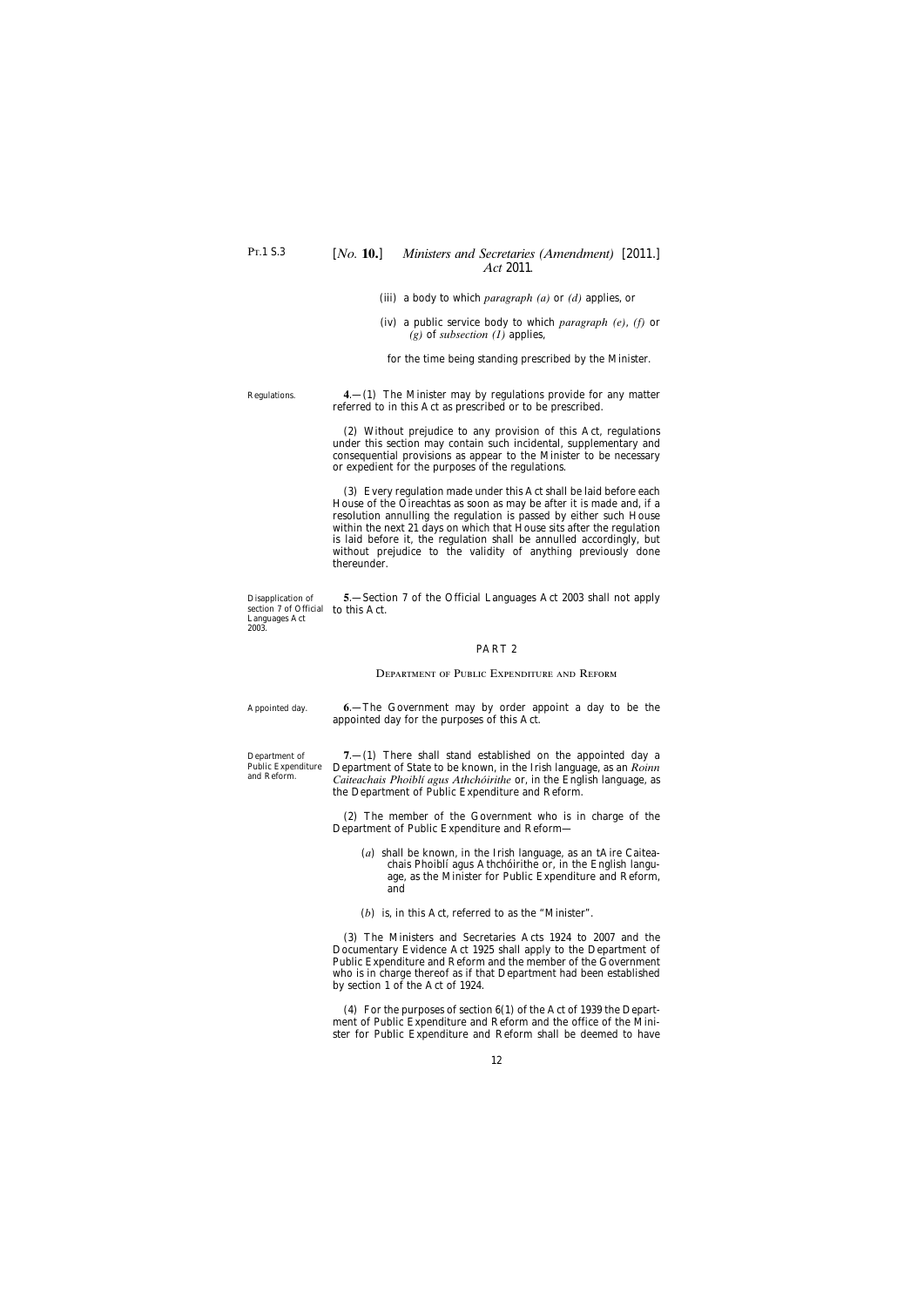<span id="page-12-0"></span>been established immediately upon the passing of this Act, but any order under the said section 6(1), relating to that Department or that Minister of the Government, made before the appointed day shall not be expressed to come into operation on a day that is earlier than the appointed day.

**8**.—(1) The functions of the Minister for Finance—

Transfer of certain expenditure functions to Minister.

- (*a*) referred to in section 1(ii) of the Act of 1924 relating to the expenditure of the revenues of the State, in so far only as they consist of, or are connected with, the preparation of the estimate of expenditure for each financial year in respect of each supply service, and
- (*b*) under subsections (2) and (4) of section 2 of the Act of 1924,

are transferred to the Minister.

(2) The functions of the Minister for Finance referred to in section 1(ii) of the Act of 1924 consisting of the supervision and control of all purchases made for or on behalf of, and all supplies of commodities and goods held by, any Department of State and the disposal thereof are transferred to the Minister.

(3) The functions of the Minister for Finance (other than functions conferred by or under statute) consisting of the carrying out of reviews of expenditure of public moneys are transferred to the Minister.

- **9**.—(1) (*a*) Subject to *paragraph (b)*, the following functions of the Transfer of certain Minister for Finance are transferred to the Minister, other functions to except in so far as they consist of the power to pay Minister. moneys out of the Central Fund:
	- (i) all functions (including functions conferred by or under statute) relating to superannuation, remuneration (including allowances and expenses), appointment and terms and conditions of service of members of staff of public service bodies;
	- (ii) all functions (including functions conferred by or under statute) relating to remuneration (including fees, allowances and expenses), appointment and terms and conditions of service of members, or members of boards, of public service bodies;
	- (iii) the functions consisting of the sanctioning or approval of expenses incurred in the administration of any statute;
	- (iv) all functions (including functions conferred by or under statute) relating to superannuation, remuneration (including allowances and expenses) and terms and conditions of service of—
		- (I) a member of either House of the Oireachtas,
		- (II) a member of a local authority (within the meaning of the Local Government Act 2001),

Pt.2 S.7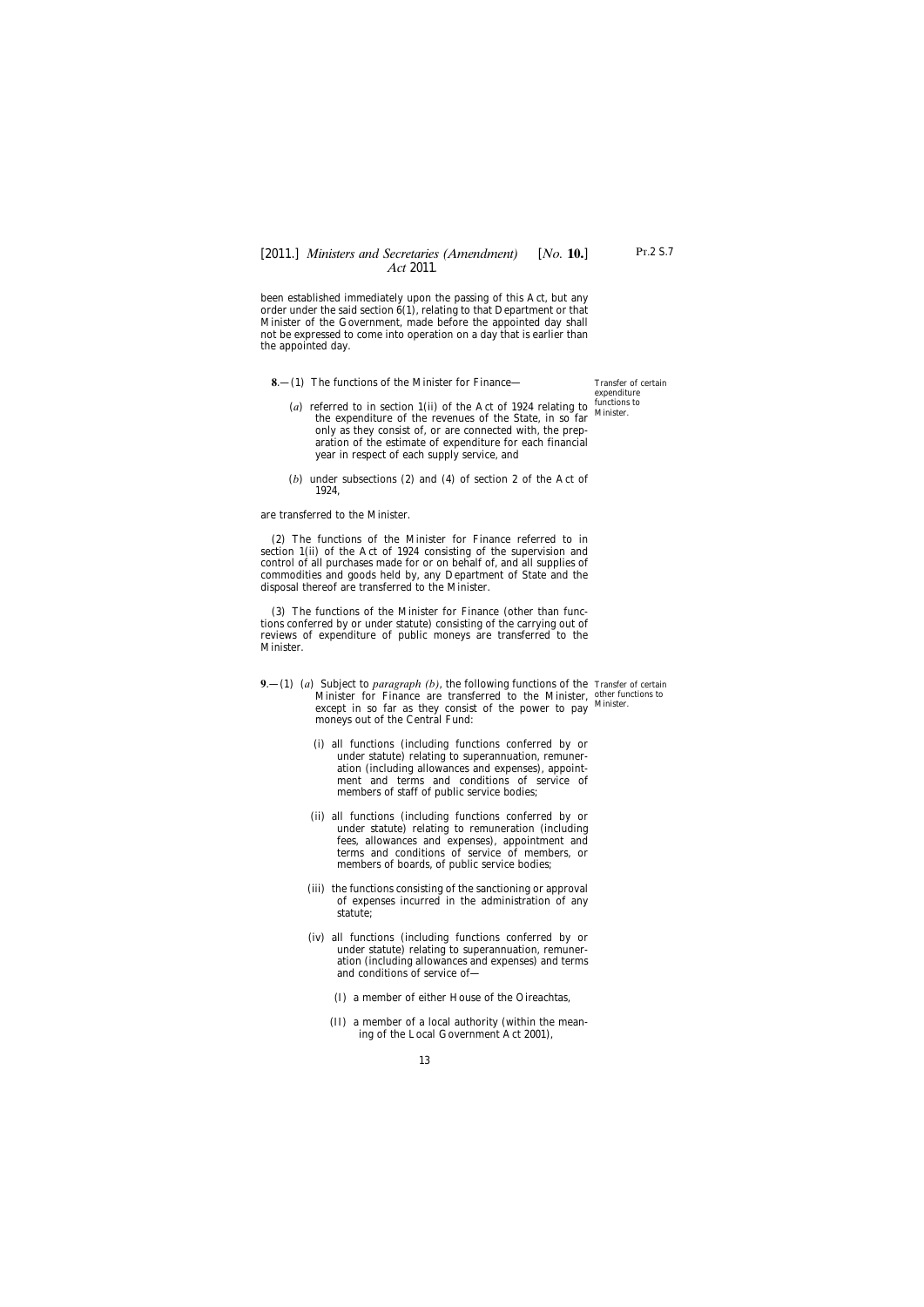- <span id="page-13-0"></span>(III) a person—
	- (A) elected under the European Parliament Elections Act 1997 to be a member of the European Parliament, or
	- (B) who is regarded under that Act as having been elected to be a member of that Parliament,
- (IV) a judge of a court established under the law of the State,
- (V) a person who is the holder of a qualifying office within the meaning of Part IV of the Ministerial and Parliamentary Offices Act 1938,
- (VI) the President of Ireland.
- (*b*) This subsection shall not effect the transfer to the Minister of functions of the Minister for Finance consisting of the superannuation or remuneration of members, members of boards, or members of staff of a body to which *section 21* applies.

(2) The functions conferred on the Minister for Finance by or under any of the provisions specified in *Part 1* of *Schedule 2* are transferred to the Minister.

(3) The functions conferred on the Minister for Finance by or under any of the provisions specified in *Part 2* of *Schedule 2* are transferred to the Minister.

(4) The functions of the Minister for Finance in relation to each of the following bodies are transferred to the Minister:

- (*a*) the Commissioners of Public Works in Ireland;
- (*b*) the Commission for Public Service Appointments;
- (*c*) the Public Appointments Service;
- (*d*) the Commissioner of Valuation;
- (*e*) the State Laboratory.

**10**.—(1) It shall be a function of the Minister to—

- (*a*) formulate and develop, in consultation with other Ministers of the Government and public service bodies, the policies required to further modernise and develop the public service and enable the efficient and effective provision of services by public service bodies,
- (*b*) make proposals to the Government for the implementation of such policies,
- (*c*) coordinate the implementation of such policies determined by the Government as are designed to effect further modernisation and development of the public service,

Functions in relation to further modernisation and development of public service.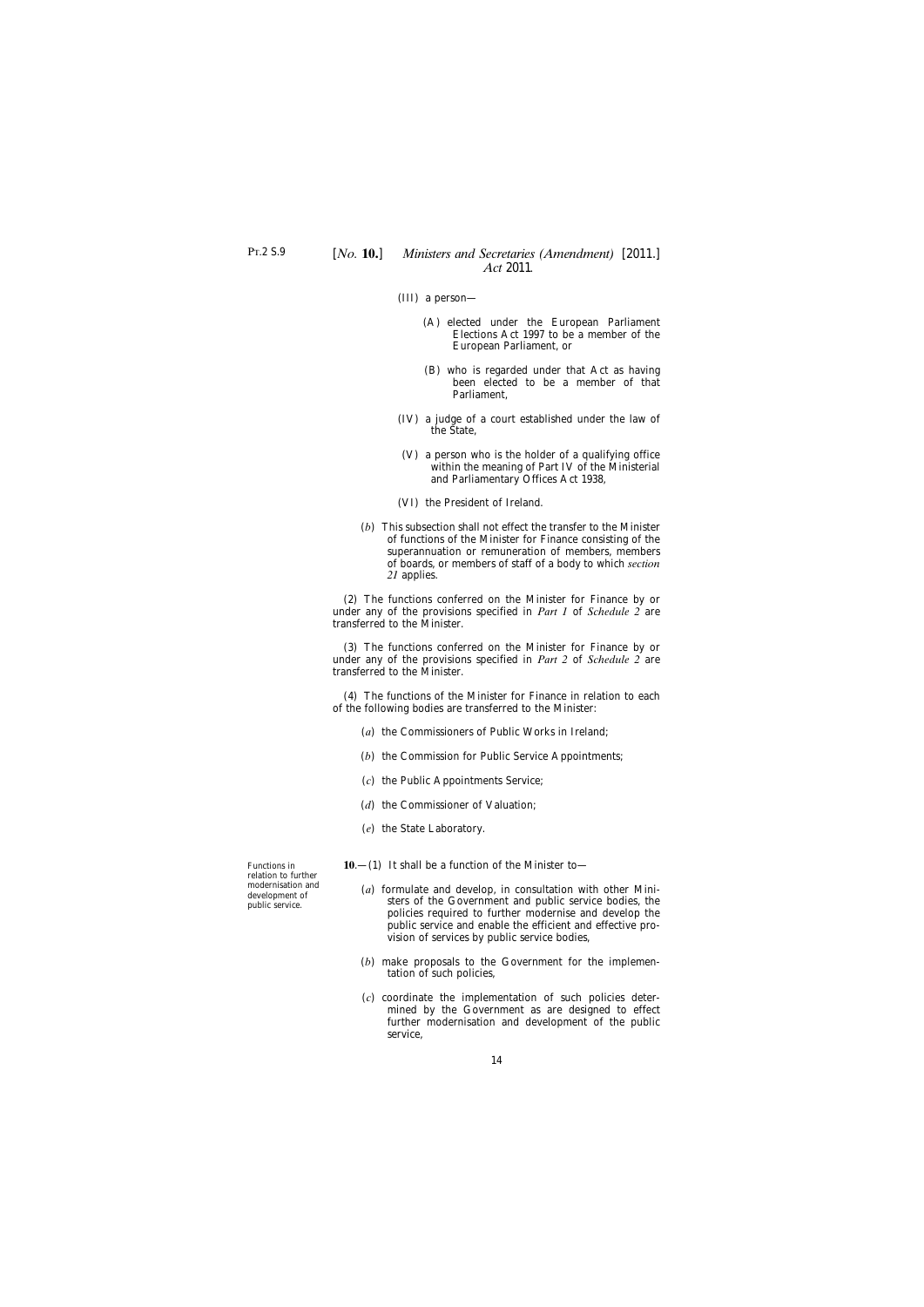- <span id="page-14-0"></span>(*d*) conduct regular and periodic reviews of the implementation of such policies and to report thereon to the Government,
- (*e*) promote value for money in the provision of public services,
- (*f*) formulate and develop policies in relation to the procurement of goods and services (including services consisting of the carrying out of works) by Departments of State or other public service bodies, and
- (*g*) develop procedural frameworks for the procurement of goods and services (including services consisting of the carrying out of works) by Departments of State or other public service bodies.

(2) In this section "public service body" does not include a body specified in *Schedule 1* or a subsidiary (within the meaning of section 155 of the Act of 1963) of such a body.

**11**.—(1) The administration and business in connection with the Transfer of performance of the functions transferred by *sections 8* and *9* are administration and hereby transferred to the Department of Public Expenditure and Reform.

(2) References to the Department of Finance contained in any statute or instrument under a statute in so far as they relate to the administration and business transferred by *subsection (1)* shall, from the appointed day, be construed as references to the Department of Public Expenditure and Reform.

**12**.—Where, immediately before the appointed day, any legal pro-Pending legal ceedings are pending to which the Minister for Finance is a party proceedings. and the proceedings have reference to functions transferred by this Act, the name of the Minister shall, to the extent that they have such reference, be substituted for the Minister for Finance in those proceedings and the proceedings shall not abate by reason of such substitution.

**13**.—Anything commenced but not completed before the Completion of appointed day by or under the authority of the Minister for Finance certain matters  $\frac{1}{2}$  may, in so far as it relates to a function transferred by this Act, be commenced before carried on and completed by the Minister.

**14**.—Every instrument (including any certificate or licence) Operation of granted or made in the performance of a function transferred by this certain instruments Act shall, if and in so far as it was operative immediately before the appointed day, continue to have effect from the appointed day as if it had been granted or made by the Minister.

**15**.—(1) References to the Minister for Finance contained in any Construction of statute or instrument under a statute in so far as they relate to any references.function transferred by this Act shall, from the appointed day, be construed as references to the Minister.

business of Department of Finance.

appointed day.

made before appointed day.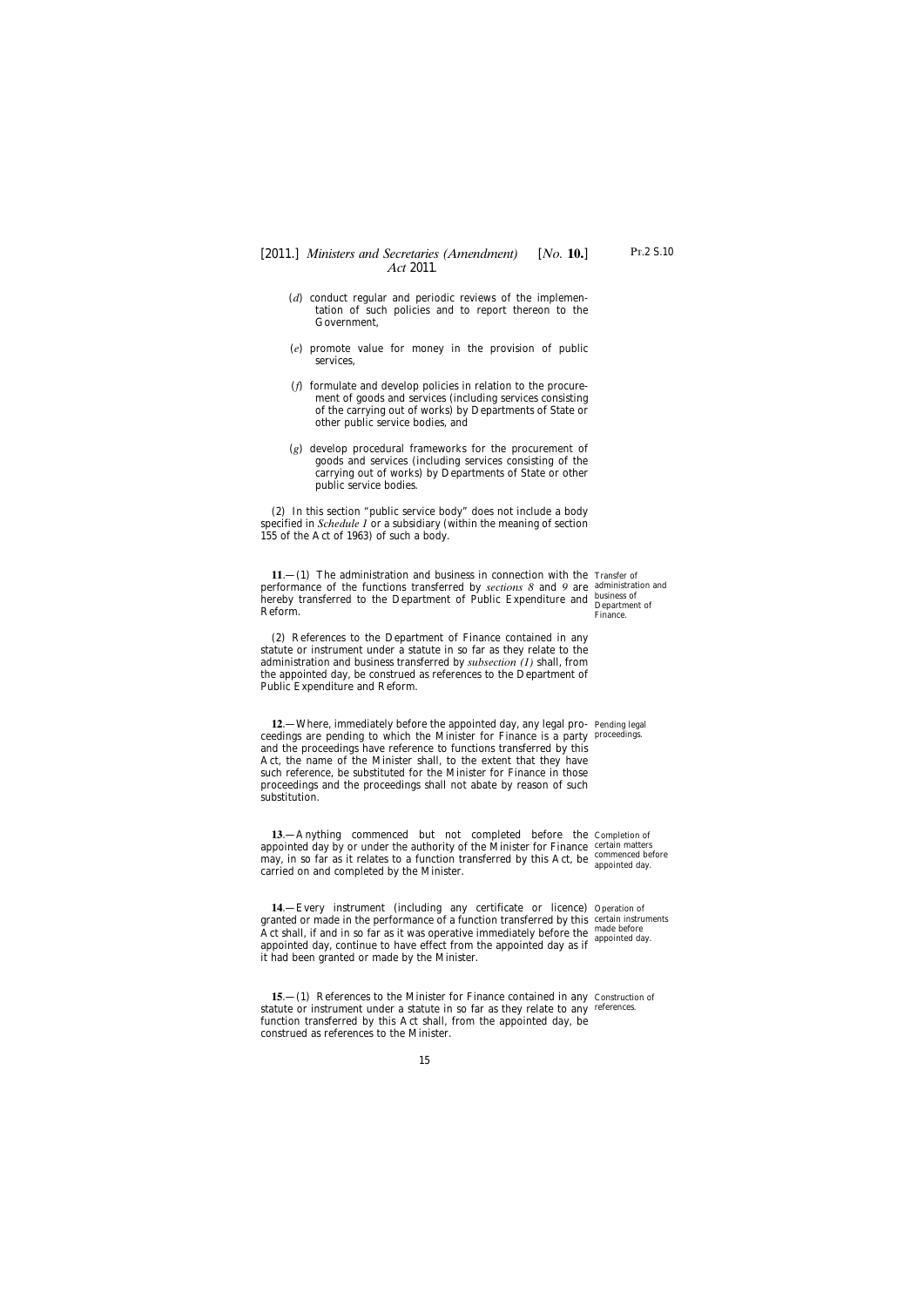Transfer of

Minister.

### <span id="page-15-0"></span>[*No.* **10.**] *Ministers and Secretaries (Amendment)* [2011.] *Act* 2011*.*

(2) References to the Minister for Finance contained in the memorandum or articles of association of any company in so far as they relate to any function transferred by this Act shall, from the appointed day, be construed as references to the Minister.

property, etc. to **16**.—(1) All property, rights and liabilities held, enjoyed or incurred before the appointed day by the Minister for Finance in connection with any function transferred by this Act shall be and are hereby transferred to the Minister and, accordingly, without any further conveyance, transfer or assignment—

- (*a*) the said property, real and personal, shall, from the appointed day, vest in the Minister,
- (*b*) the said rights shall, from the appointed day, be enjoyed by the Minister, and
- (*c*) the said liabilities shall, from the appointed day, be the liabilities of the Minister.

(2) All moneys, stocks, shares and securities transferred to the Minister by this section that, on the appointed day, stand in the name of the Minister for Finance shall, upon the request of the Minister, be transferred into his or her name.

(3) The Minister shall not, without the consent of the Minister for Finance, make a decision in relation to—

- (*a*) the disposal of State land (within the meaning of the State Property Act 1954) or any other property that immediately before such disposal was owned by a Minister of the Government or the Commissioners of Public Works in Ireland, where the value of the land or property exceeds €50 million,
- (*b*) the application or expenditure of the proceeds of any such disposal, where such proceeds exceed €50 million, or
- (*c*) the application or expenditure of the proceeds of the disposal of any other property (either real or personal), where such proceeds exceed €50 million.
- (4) (*a*) Any shares or stock issued to the Minister for Finance by a public service body and registered in his or her name or held in trust on his or her behalf by any person, in accordance with a relevant enactment, shall on the appointed day, stand transferred to the Minister or be held in trust on behalf of the Minister, as may be appropriate, and from that day references in a relevant enactment to the Minister for Finance shall be construed as references to the Minister.
	- (*b*) This subsection shall apply notwithstanding any restriction contained in any enactment in relation to the transfer or alienation of shares or stock to which a relevant enactment applies.
	- (*c*) In this subsection—

"Act of 2004" means the State Airports Act 2004;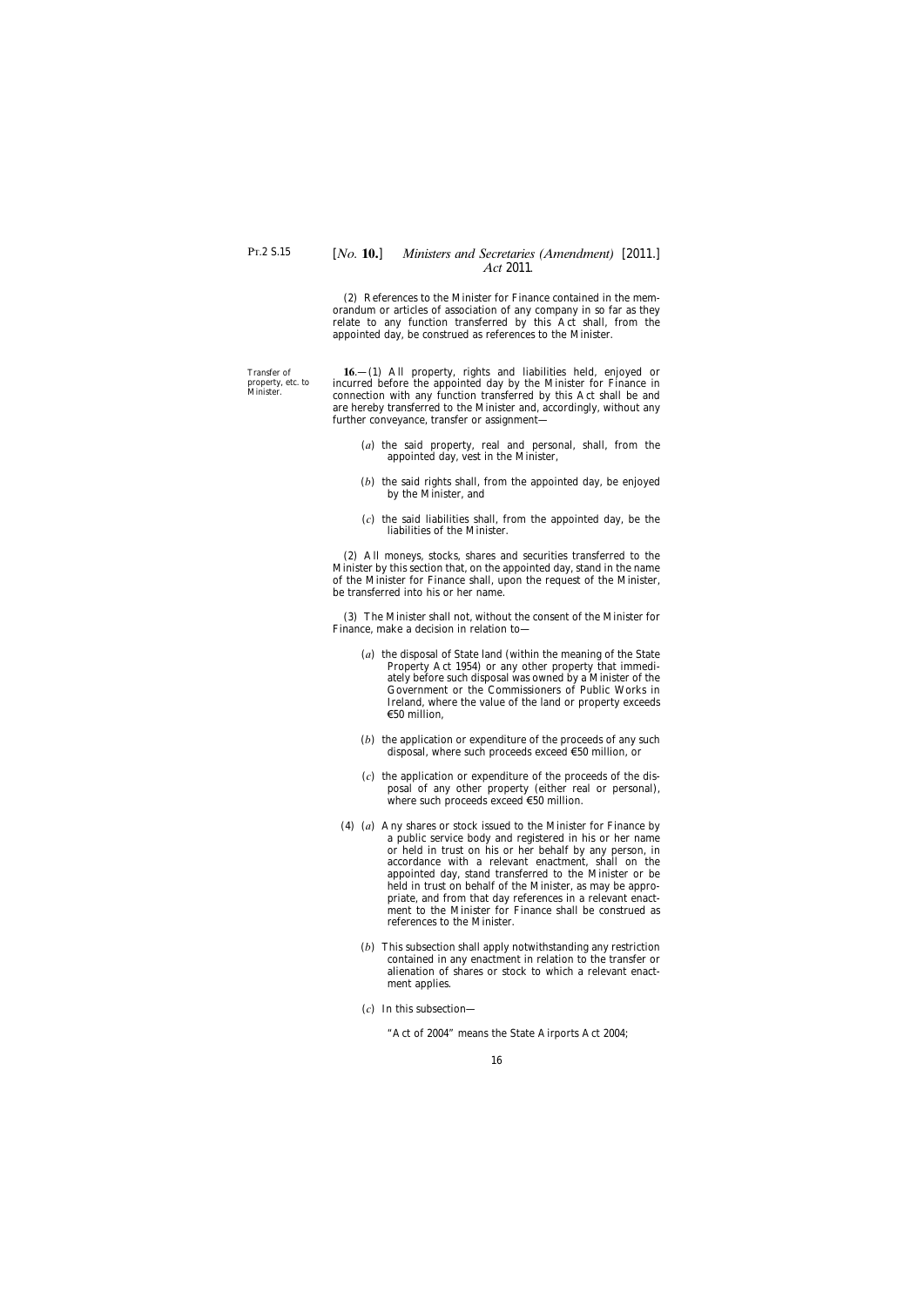<span id="page-16-0"></span>"relevant enactment" means—

- (i) section 5 (amended by sections 6 and 14 of the Minerals Company Act 1945) or 15 of the Minerals Exploration and Development Company Act 1941,
- (ii) section 16 of the Act of 1945,
- (iii) section 7B (inserted by section 16 of the Energy (Miscellaneous Provisions) Act 2006) of the Act of 1976,
- (iv) section 19 of the Act of 1983,
- (v) section 17 or 22 of the Act of 1988,
- (vi) section 19 or 24 of the Act of 1993,
- (vii) section 19 of the Act of 1996,
- (viii) section 14 or 15 of the Act of 1998,
- (ix) section 10 or 11 (amended by section 6(4) of, and the Schedule to, the Act of 2004) of the Air Navigation and Transport (Amendment) Act 1998,
- (x) section 2 (amended by section 21 of the Energy (Miscellaneous Provisions) Act 2006) of the Electricity (Supply) (Amendment) Act 2001,
- (xi) section 10 of the Act of 2004, or
- (xii) Regulation 40 or 45 of the European Communities (Internal Market in Electricity) Regulations 2000 (S.I. No. 445 of 2000).

#### PART 3

#### PERFORMANCE OF CERTAIN FUNCTIONS

**17**.—(1) Each financial year the Government shall, upon a pro-Estimates of posal of the Minister for Finance, make a decision approving an expenditure in amount (in this section referred to as the "annual approved expenditure amount") in respect of all supply services for the financial year immediately following the first-mentioned year.

services.

(2) Where the Government have made a decision under *subsection (1)* or this subsection, they may, upon a proposal of the Minister for Finance, make a further decision approving an amount (in this section referred to as the "revised annual approved expenditure amount") that is greater or less than the annual approved expenditure amount, in respect of all supply services for the financial year concerned.

(3) The Minister for Finance shall consult with the Minister in relation to a proposal referred to in *subsection (1)* and a proposal referred to in *subsection (2)*.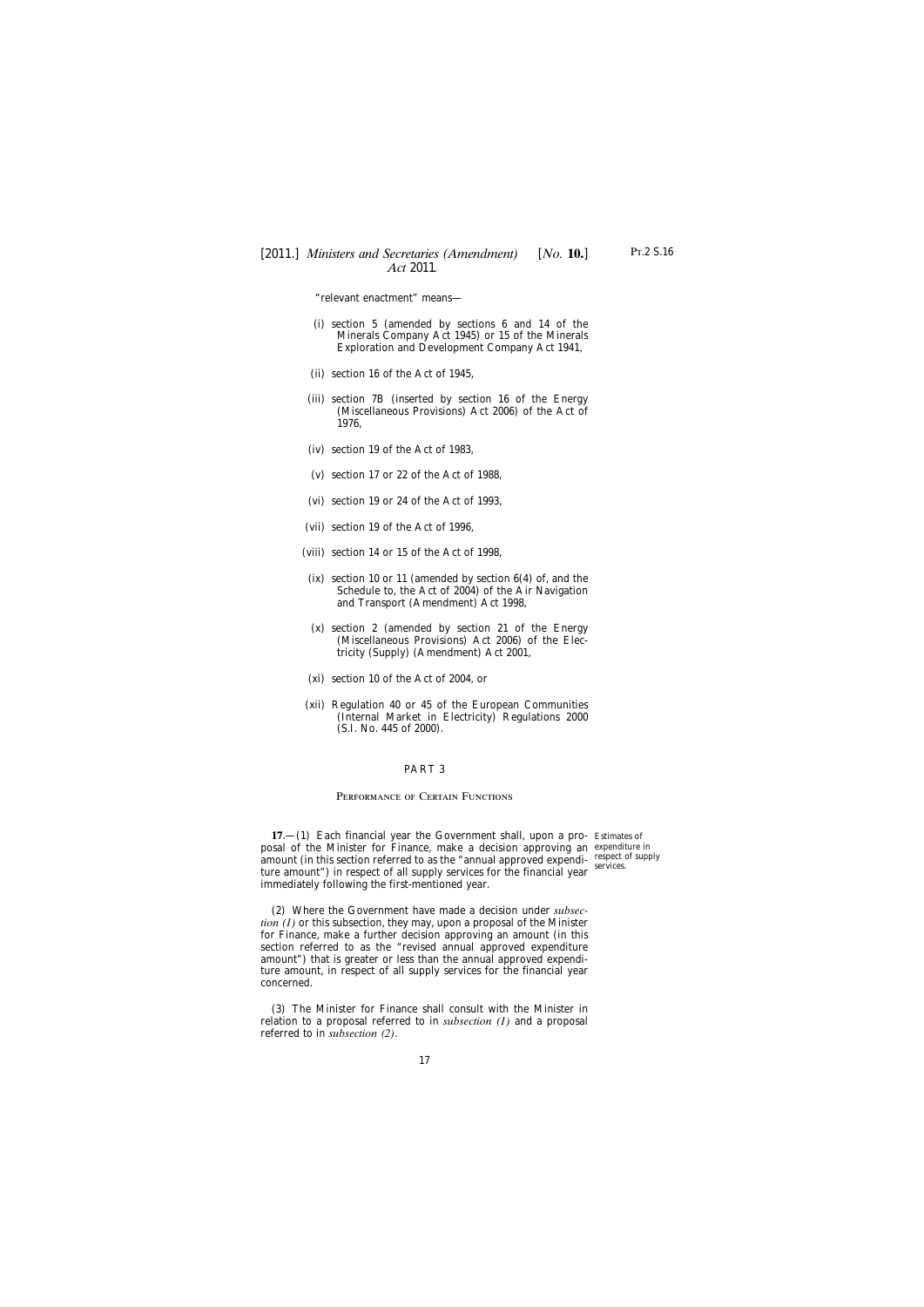<span id="page-17-0"></span>(4) The Minister for Finance shall, on behalf of the Government, inform Dáil Éireann of a decision under this section as soon as may be after the decision is made.

(5) The aggregate of the estimates of expenditure consisting of supply grants and appropriations-in-aid in respect of supply services for a financial year prepared by the Minister in the performance of functions transferred to him or her by *section 8(1)* shall not exceed the annual approved expenditure amount or the revised annual approved expenditure amount, as the case may be, for that financial year.

(6) The Minister for Finance may make recommendations to the Minister as respects the proportion of the annual approved expenditure amount or revised annual approved expenditure amount, as the case may be, that, having regard to fiscal and economic conditions, he or she considers should be applied to—

- (*a*) meet current expenditure requirements, and
- (*b*) meet capital expenditure requirements.

Functions in respect of Central Fund. **18**.—(1) None of the provisions of this Act shall be construed as effecting a transfer from the Minister for Finance to the Minister of any function consisting of the payment, or authorisation of the payment, of moneys out of the Central Fund.

> (2) The Central Fund (Permanent Provisions) Act 1965 is amended—

- (*a*) in section 2, by the substitution of—
	- (i) "the Minister for Public Expenditure and Reform asks Dáil Éireann" for "he asks Dáil Éireann", and
	- (ii) "the Minister for Public Expenditure and Reform's considering it to be necessary" for "his considering it to be necessary",

and

(*b*) by the insertion of the following section:

"4A.—The Minister for Finance shall not perform a function under section 2 or 4 except on the request of the Minister for Public Expenditure and Reform.".

(3) The Minister for Finance shall not, without the approval of the Minister, perform a function consisting of the payment of moneys out of the Central Fund—

- (*a*) under a provision specified in *Schedule 3*, or
- (*b*) that is performable in accordance with, or for the purposes of, such a provision.

(4) The Minister for Finance shall not, without the approval of the Minister, perform a function consisting of the payment of moneys out of the Central Fund for the purposes of, or in connection with, the superannuation or remuneration (including emoluments and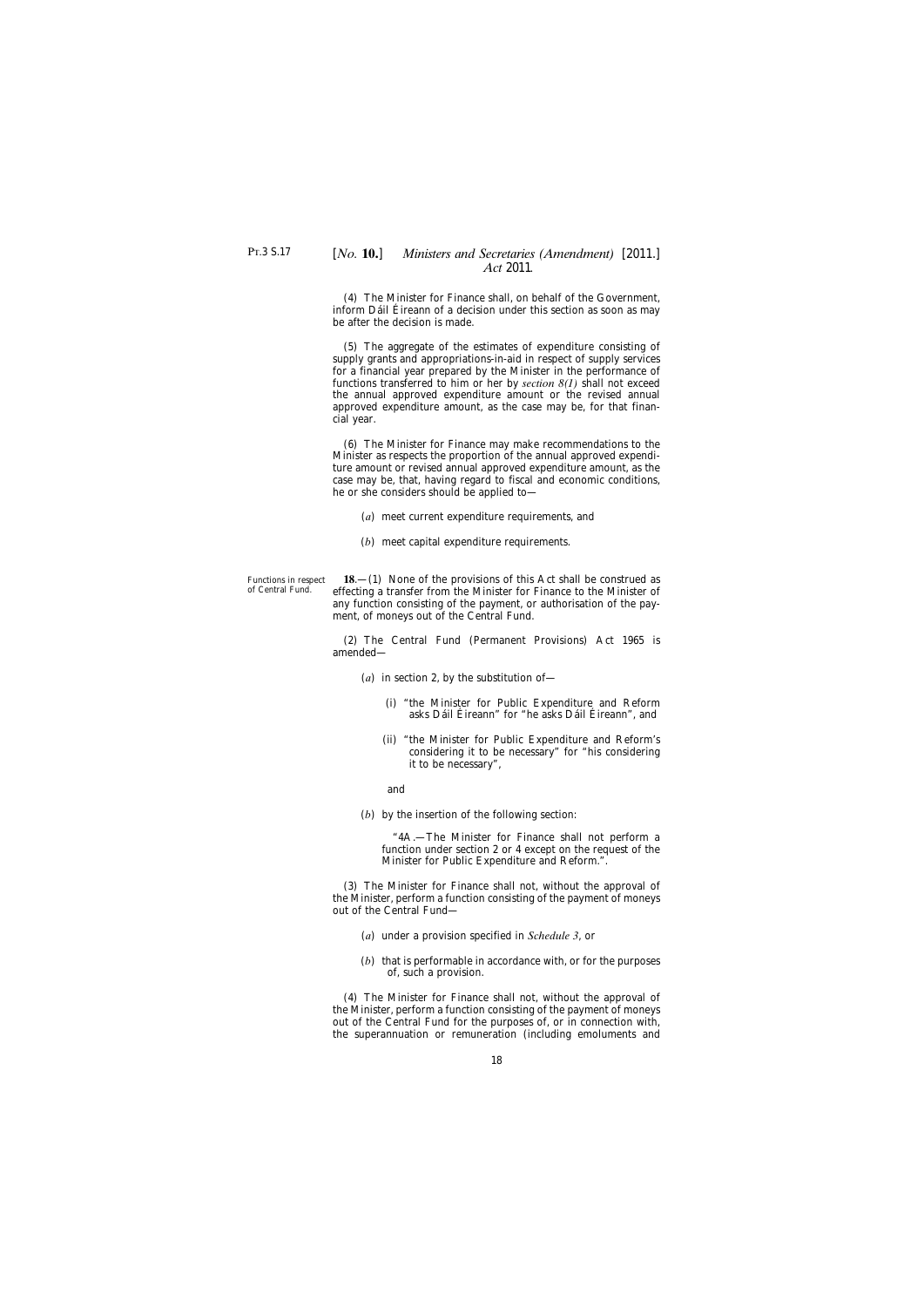<span id="page-18-0"></span>allowances) of any person to which the Presidential Establishment Acts 1938 to 1991 apply.

**19**.—(1) The functions conferred by or under the Ministers and Functions Secretaries (Amendment) Act 1977 that were transferred to the performable by Minister for Finance by the Economic Planning and Development Minister for (Transfer of Departmental Administration and Ministerial Functions) Order 1980 (S.I. No. 1 of 1980) shall, as well as being performable by the Minister for Finance, be performable by the Minister.

(2) The Minister for Finance and the Minister shall, from time to time, consult with each other in relation to the performance by them of functions referred to in *subsection (1)*.

**20**.—(1) The Minister shall not perform a function transferred by Performance of subsection (2) of *section* 9 without the consent of the Minister for certain functions Finance.

(2) The Minister shall not perform a function transferred by *subsection (3)* of *section 9* without first consulting the Minister for Finance in relation thereto.

**21**.—(1) The Minister for Finance shall not perform a function Performance of consisting of the superannuation or remuneration of members or certain functions by members of the board, as the case may be, of a body to which this  $\frac{\text{Minister}}{\text{Einnose}}$ section applies or members of staff of such a body without first consulting with the Minister in relation thereto.

- (2) This section applies to the following bodies:
	- (*a*) Central Bank Commission;
	- (*b*) Investor Compensation Company Limited;
	- (*c*) Credit Union Advisory Committee;
	- (*d*) National Treasury Management Agency;
	- (*e*) National Treasury Management Agency Advisory Committee;
	- (*f*) National Development Finance Agency;
	- (*g*) National Pensions Reserve Fund Commission;
	- (*h*) National Asset Management Agency;
	- (*i*) Office of the Comptroller and Auditor General;
	- (*j*) Financial Services Ombudsman's Bureau;
	- (*k*) Financial Services Ombudsman Council.

**22**.—(1) A function (including a function consisting of the power Purported to make a statutory instrument) of the Minister for Finance perfor-performance of med or purportedly performed by the Minister after the commence- certain functions by ment of this Part, shall be deemed to have been validly performed

Minister.

Finance or Minister.

transferred to Minister by *section 9*.

Finance.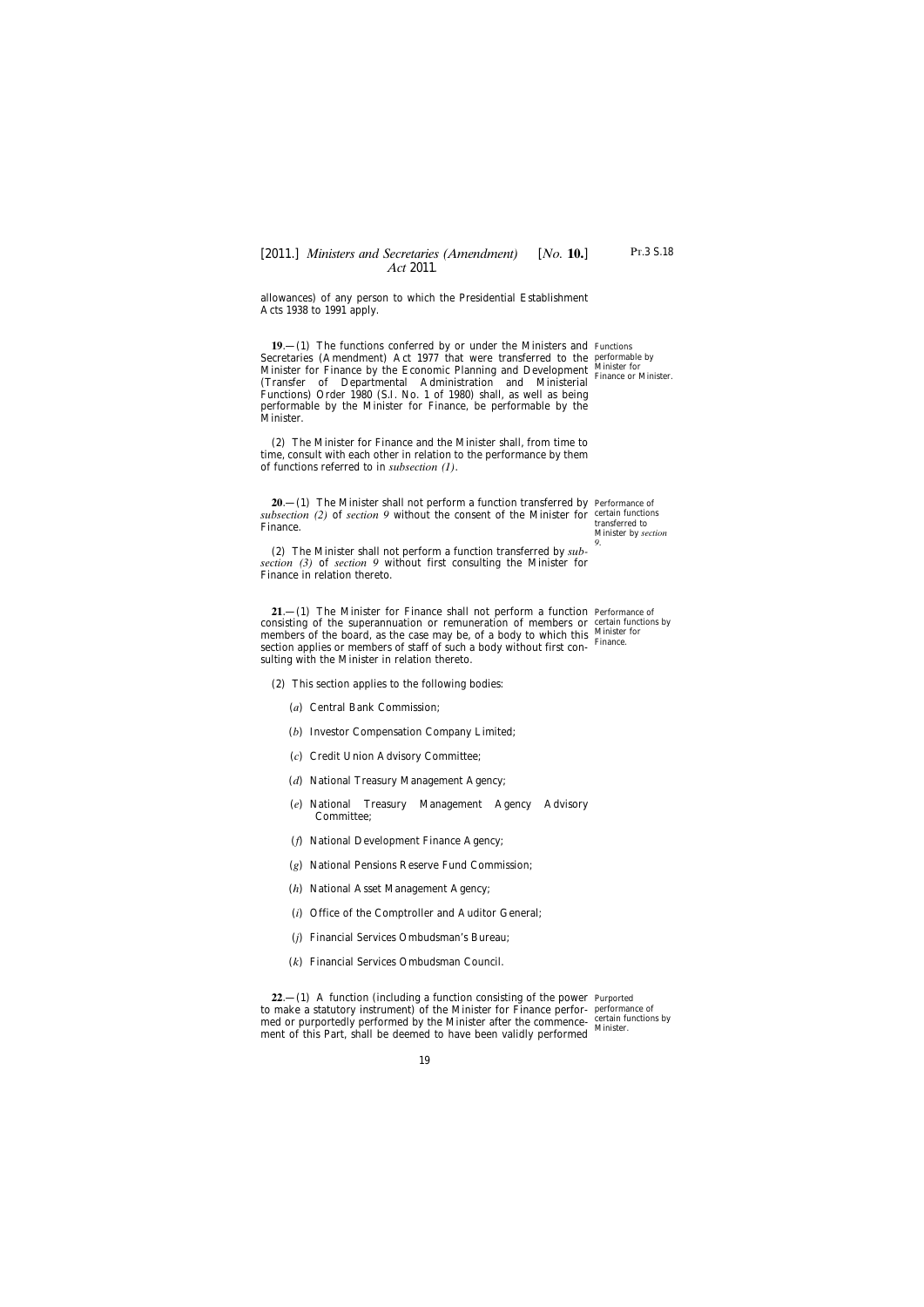<span id="page-19-0"></span>by the Minister for Finance, if, at the time of the performance or purported performance of the function, the Minister believed that the function vested in him or her by virtue of *subsection (1)* or *(4)* of *section 9*.

(2) Where the Minister performs or purports to perform a function of the Minister for Finance, it shall, in any subsequent proceedings (whether civil or criminal), be presumed, unless the contrary is proved, that at the time of the performance or purported performance of the function the Minister believed that the function vested in him or her by virtue of *subsection (1)* or *(4)* of *section 9*.

(3) In this section "function" does not include a function of the Minister for Finance to which *section 16(3), 17*, *18*, *20* or *21*, or *Part 4* applies.

**23**.—(1) A function (including a function consisting of the power to make a statutory instrument) of the Minister performed or purportedly performed by the Minister for Finance shall be deemed to have been validly performed by the Minister, if, at the time of the performance or purported performance of the function, the Minister for Finance believed that the function vested in the Minister for Finance.

(2) Where the Minister for Finance performs or purports to perform a function of the Minister, it shall, in any subsequent proceedings (whether civil or criminal), be presumed, unless the contrary is proved, that at the time of the performance or purported performance of the function the Minister for Finance believed that the function vested in him or her.

- (3) In this section "function" does not include—
	- (*a*) a function transferred to the Minister under *subsection (1)* or *(2)* of *section 8* or *subsection (2)* or *(3)* of *section 9*,
	- (*b*) a function of the Minister to which *section 16(3), 17*, *18*, *20* or *21*, or *Part 4* applies, or
	- (*c*) a function transferred to the Minister by order under section 6(1) of the Act of 1939.

Dispute in relation to performance of functions.

**24**.—If any doubt, question, or dispute arises as to the Minister of the Government in whom any particular function is vested by virtue of this Act, such doubt, question, or dispute shall be determined by the Taoiseach.

#### PART 4

#### Amendment of Certain Enactments

Amendment of section 26 of Intoxicating Liquor (General) Act 1924.

**25**.—Section 26 of the Intoxicating Liquor (General) Act 1924 is amended, in subsection (5), by the substitution of "subject to the approval of the Minister for Public Expenditure and Reform" for "subject to the approval of the Minister for Finance".

Purported performance of certain functions by Minister for Finance.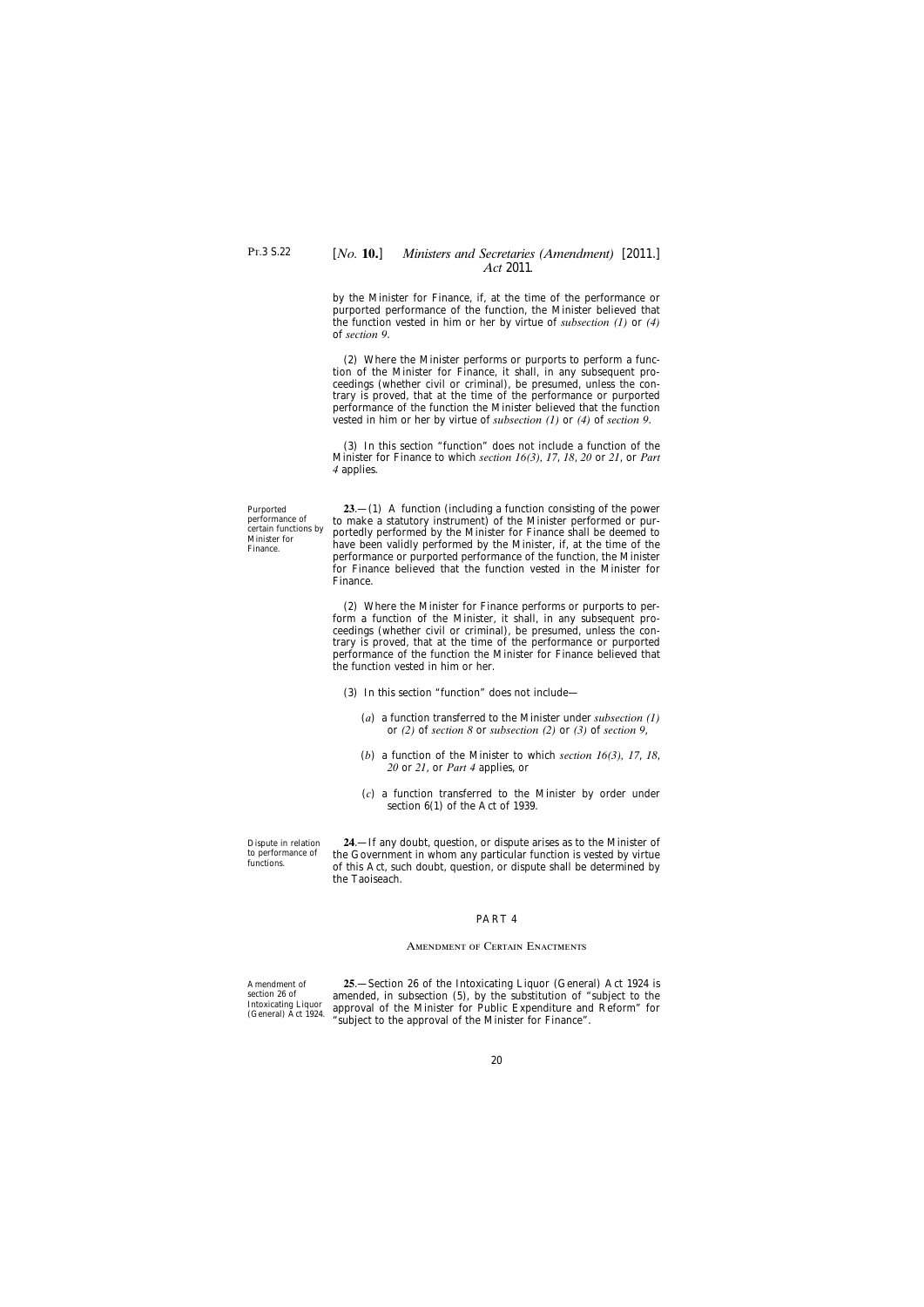<span id="page-20-0"></span>**26**.—The Shannon Electricity Act 1925 is amended—

- (*a*) in subsection (1) of section 11, by the substitution of "Upon the request of the Minister for Public Expenditure and Reform, the Minister for Finance may" for "The Minister for Finance may",
- (*b*) in subsection (2) of section 11, by the insertion of "given with the consent of the Minister for Public Expenditure and Reform" after "Minister for Finance", and
- (*c*) in subsection (4) of section 14, by the insertion of "after consultation with the Minister for Public Expenditure and Reform" after "Minister for Finance".

**27**.—Section 12 of the Electricity (Supply) Act 1927 is amended— Amendment of

- (*a*) in subsection (1), by the substitution of "with the approval  $_{\text{Act}}$  1927. of the Minister for Public Expenditure and Reform and subject to" for "subject to", and
- (*b*) in subsection (6), by the substitution of "shall, with the approval of the Minister for Public Expenditure and Reform, be advanced" for "shall be advanced".

**28**.—Section 7 of the State Lands (Workhouses) Act 1930 is Amendment of amended by the insertion, in subsection (2), of "by the Minister for section 7 of State Finance, with the approval of the Minister for Public Expenditure  $\frac{\text{Lands}}{\text{Work}}$ and Reform," after "out of the Central Fund".

**29**.—Section 4 of the Electricity (Supply) (Amendment) Act 1930 Amendment of is amended by the substitution of "the Minister for Finance, after section 4 of having consulted with the Minister for Public Expenditure and  $\frac{\text{Electricity (Supply)}}{(\text{Amendment) Act}}$ Reform, has formed the opinion" for "the Minister for Finance is 1930. of opinion".

**30**.—Section 3 of the Electricity (Supply) (Amendment) Act 1931 Amendment of is amended by the substitution, in subsection  $(1)$ , of ", with the section 3 of approval of the Minister for Public Expenditure and Reform and  $\frac{\text{Electricity (Supply)}}{(\text{Amendment) Act}}$ subject to the limitation imposed by this section," for "(subject to  $\, \overline{1931} \,$ the limitation imposed by this section)".

**31**.—Section 12 of the Electricity (Supply) (Amendment) (No. 2) Amendment of Act 1934 is amended, in subsection (1), by the insertion of "with the section 12 of approval of the Minister for Public Expenditure and Reform and" after "Minister for Finance may,".

**32**.—Section 13 of the Shannon Fisheries Act 1935 is amended by Amendment of the substitution, in subsection (1), of ", with the approval of the Mini-section 13 of ster for Public Expenditure and Reform and subject to this section," Shannon Fisheries for "(subject to the provisions of this section)".

Amendment of Shannon Electricity Act 1925.

section 12 of Electricity (Supply)

(Workhouses) Act 1930.

(Amendment) Act

(Amendment) Act

Electricity (Supply) (Amendment) (No. 2) Act 1934.

Act 1935.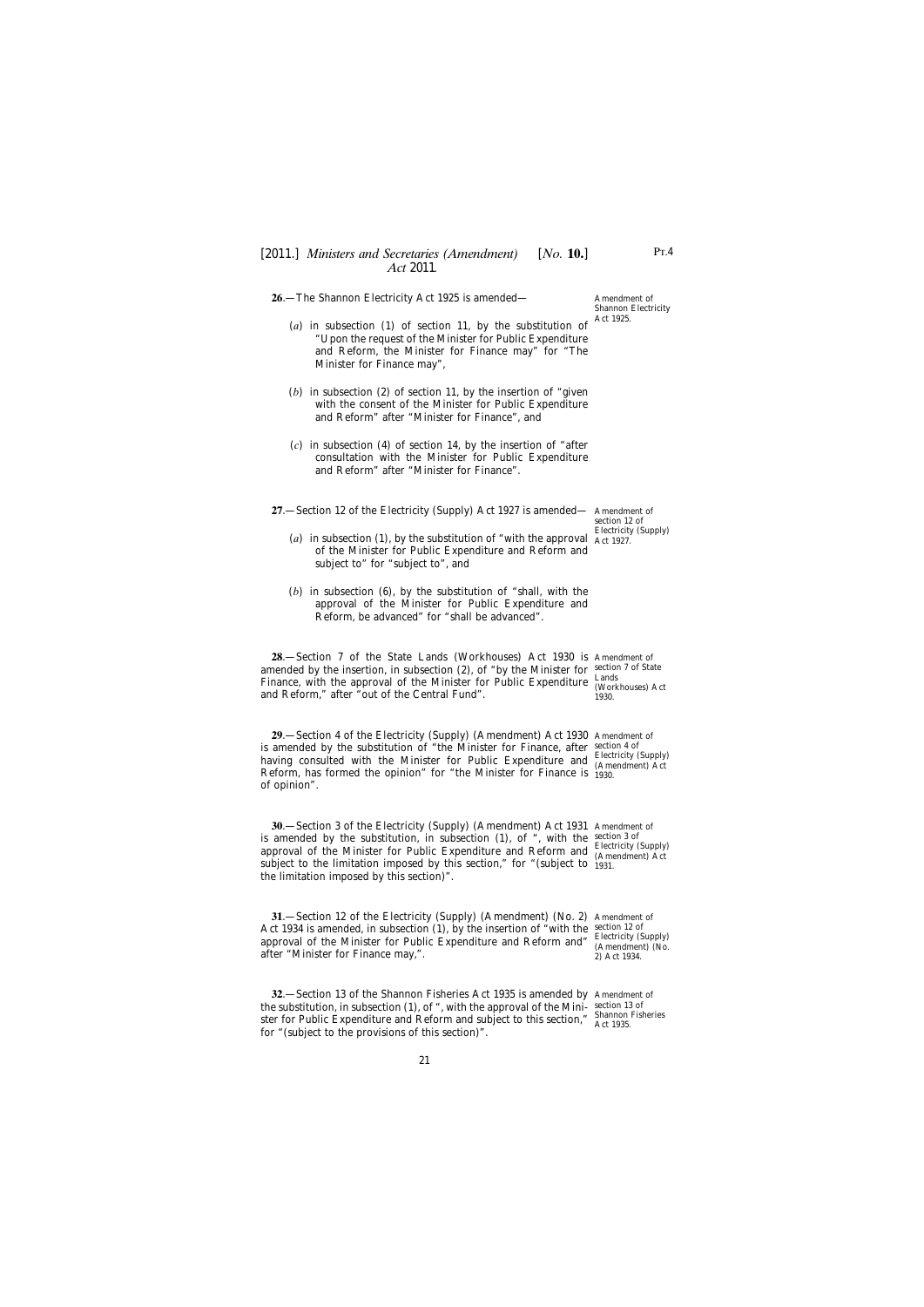<span id="page-21-0"></span>Amendment of Local Loans Fund Act 1935.

- **33**.—The Local Loans Fund Act 1935 is amended—
	- (*a*) in subsection (3) (amended by section 7 of the Local Loans Fund (Amendment) Act 1940) of section 3, by the insertion of ", with the approval of the Minister for Public Expenditure and Reform," after "the Minister shall",
	- (*b*) in subsection (2) of section 5, by the substitution of "the Minister may, as and when he thinks proper and having consulted with the Minister for Public Expenditure and Reform" for "the Minister may, as and when he thinks proper",
	- (*c*) in subsection (5) of section 5, by—
		- (i) the insertion of ", after consultation with the Minister for Public Expenditure and Reform," after "the Minister shall", and
		- (ii) by the insertion of "the Minister for Public Expenditure and Reform and" before "such other Minister.",
	- (*d*) in subsection (1) of section 8, by the insertion of ", and shall, from time to time, consult with the Minister for Public Expenditure and Reform in relation to the form of such accounts" after "in relation to the fund",
	- (*e*) in subsection (1) of section 17, by the insertion of ", after consultation with the Minister for Public Expenditure and Reform," after "The Minister may", and
	- (*f*) in subsection (2) of section 17, by the insertion of ", after consultation with the Minister for Public Expenditure and Reform," after "the Minister shall".

**34**.—Section 15 of the Seanad Electoral (University Members) Act 1937 is amended—

- (*a*) in subsection (2), by-
	- (i) the substitution of "Minister for Public Expenditure and Reform" for "Minister for Finance", and
	- (ii) the substitution of "by the Minister for Finance, with the approval of the Minister for Public Expenditure and Reform," for "by the said Minister", and
- (*b*) in subsection (3) (inserted by paragraph (*c*) of section 56 of the Act of 2001) by the insertion of "with the consent of the Minister for Public Expenditure and Reform and" after "the Minister for Finance may,".

Amendment of section 3 of Local Loans Fund (Amendment) Act 1937.

**35**.—Section 3 of the Local Loans Fund (Amendment) Act 1937 is amended by the insertion of ", after having consulted with the Minister for Public Expenditure and Reform," after "If and whenever the Minister".

Amendment of section 15 of Seanad Electoral (University Members) Act 1937.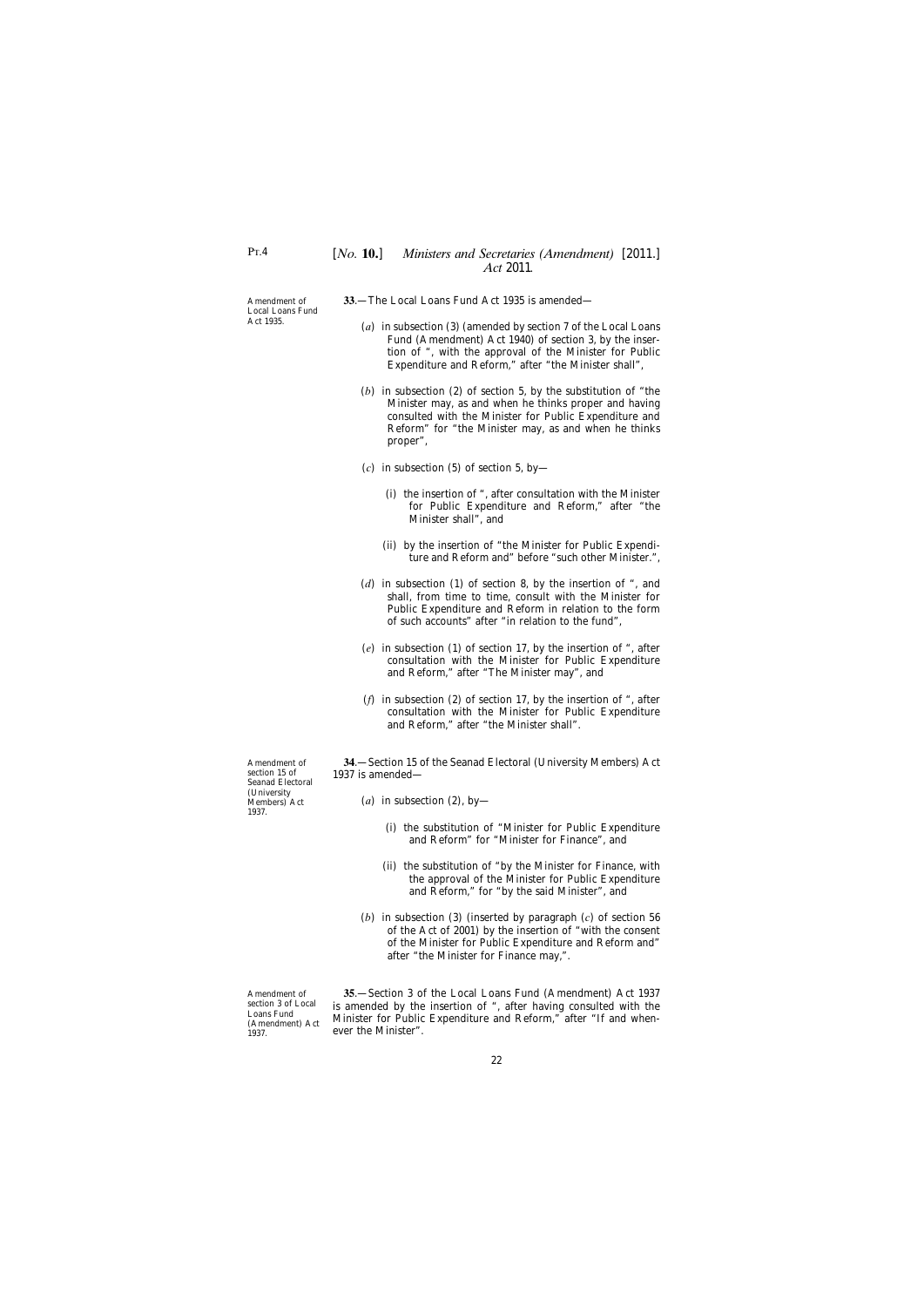P<sub>T.4</sub>

<span id="page-22-0"></span>**36**.—Section 15 of the Industrial Alcohol Act 1938 is amended Amendment of by— (*a*) the deletion of paragraph (*a*) of subsection (1), and (*b*) the insertion of the following subsection: "(1A) All moneys required from time to time by the Minister for Public Expenditure and Reform to meet payments required to be made by him to the Company in respect of any shares subscribed for or taken up by him under this Part shall, on his request, be advanced out of the Central Fund or the growing produce thereof by the Minister for Finance.". **37**.—Section 5 of the Hospitals Act 1939 is amended, in paragraph Amendment of (*g*), by— (*a*) the insertion of "and the Minister for Public Expenditure and Reform" after "the Minister for Finance", and (*b*) the substitution of "the Minister for Finance" for "that Minister". **38**.—The District of Fergus Drainage Act 1943 is amended— (*a*) in subsection (5) of section 4, by the insertion of ", with the consent of the Minister for Public Expenditure and Reform," after "the Minister may", and (*b*) in subsection (6) of section 4, by the insertion of ", with the consent of the Minister for Public Expenditure and Reform," after "the Minister may". **39**.—The Transport Act 1944 is amended— (*a*) in subsection (1) of section 16, by the insertion of "and the Minister for Public Expenditure and Reform" after "Minister for Finance", and (*b*) in subsection (2) of section 22, by— (i) the insertion, in paragraph (*a*), of "and the Minister for Public Expenditure and Reform" after "the Minister for Finance", and (ii) the insertion, in paragraph (*b*), of ", after consultation by him with the Minister for Public Expenditure and Reform," after "Minister for Finance". **40**.—Section 21 of the Act of 1945 is amended by the substitution Amendment of of the following subsection for subsection (1): "(1) All moneys from time to time required by the Minister for Public Expenditure and Reform to meet payments required section 15 of Industrial Alcohol Act 1938. section 5 of Hospitals Act 1939. Amendment of District of Fergus Drainage Act 1943. Amendment of Transport Act 1944. section 21 of Act of 1945.

ing produce thereof by the Minister for Finance.".

to be made in respect of any shares subscribed for by him under this Act shall be advanced out of the Central Fund or the grow-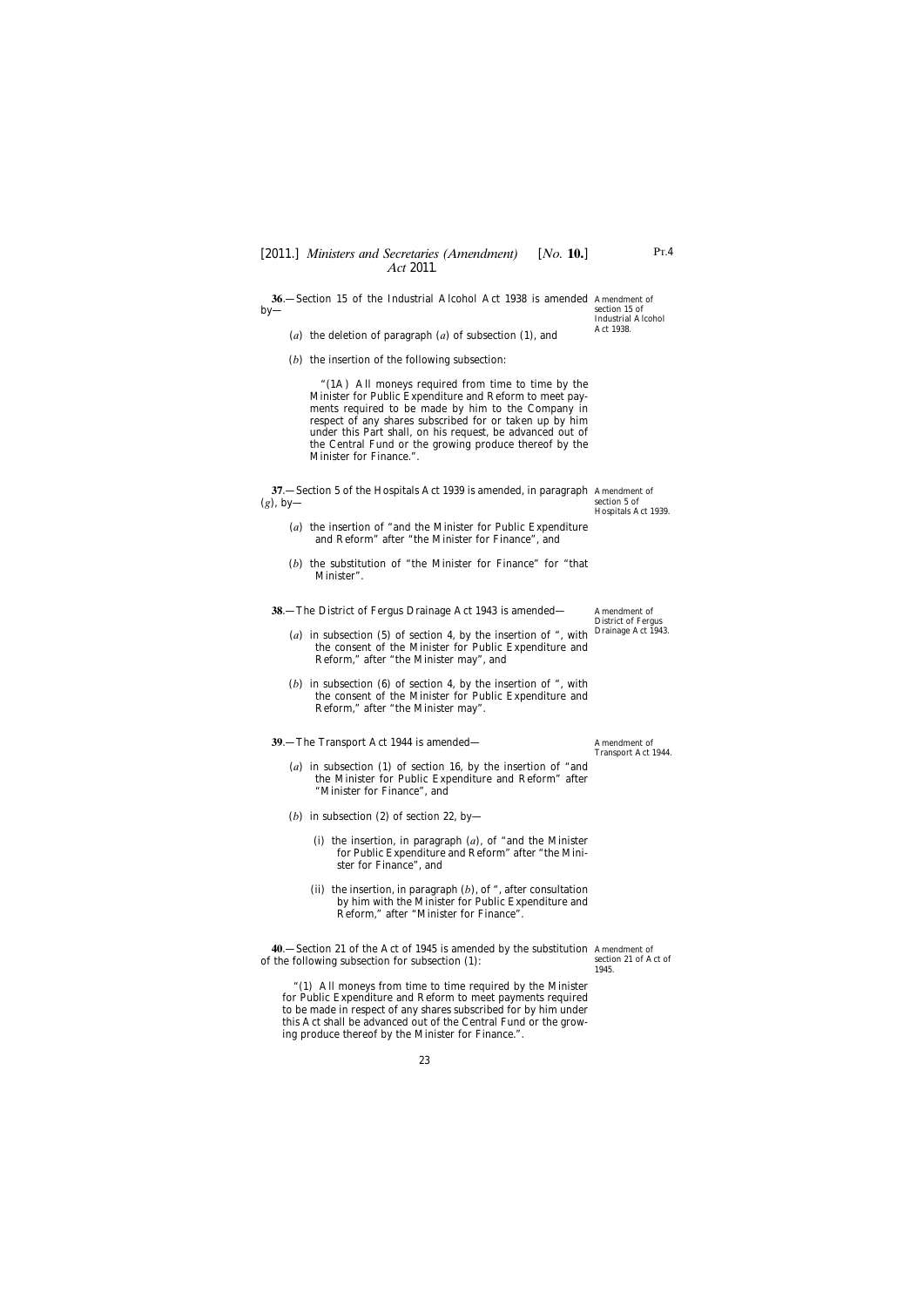<span id="page-23-0"></span>Amendment of section 3 of Finance (Miscellaneous Provisions) Act 1945.

Amendment of Electricity (Supply) (Amendment) Act 1945.

Amendment of section 53 of Turf Development Act 1946.

**41**.—Section 3 of the Finance (Miscellaneous Provisions) Act 1945 is amended, in subsection (1), by the insertion of "exercised after consultation by the Minister for Finance with the Minister for Public Expenditure and Reform" after "at the discretion of the Minister for Finance".

**42**.—Section 40 of the Electricity (Supply) (Amendment) Act 1945 is amended in subsection (1), by the substitution of "shall, after consultation by the Minister for Finance with the Minister for Public Expenditure and Reform, be prescribed" for "shall be prescribed".

**43**.—Section 53 of the Turf Development Act 1946 is amended, in subsection (1) (amended by section 13 of the Turf Development Act 1981), by the insertion of "made after the Minister's having consulted with the Minister for Public Expenditure and Reform" after "recommendation of the Minister".

Amendment of section 4 of Seanad is amended by— Electoral (Panel Members) Act 1947.

**44**.—Section 4 of the Seanad Electoral (Panel Members) Act 1947

(*a*) the substitution of the following subsection for subsection  $(3)$ 

"(3) The Minister for Finance shall, with the approval of the Minister for Public Expenditure and Reform, pay to the Seanad returning officer the amount of his reasonable charges, not exceeding such amount as may, with the consent of the Minister for Public Expenditure and Reform, be sanctioned by that Minister, in respect of the performance by the Seanad returning officer of his duties under this Act out of the Central Fund or the growing produce thereof.",

and

(*b*) in subsection (3A) (inserted by paragraph (*a*) of section 57 of the Act of 2001) by the substitution of "with the consent of the Minister for Public Expenditure and Reform and after consultation with the Minister" for "after consultation with the Minister".

**45**.—The Sea Fisheries Act 1952 is amended—

- (*a*) in subsection (1) (amended by section 1 of the Sea Fisheries (Amendment) Act 1982) of section 18, by the insertion of "made after the Minister's having consulted with the Minister for Public Expenditure and Reform" after "recommendation of the Minister",
- (*b*) in subsection (1) of section 21, by the insertion of "with the approval of the Minister for Public Expenditure and Reform and" before "after consultation with the Minister",
- (*c*) in subsection (5) of section 21, by the insertion of ", after consultation with the Minister for Public Expenditure and Reform," after "may", and

Amendment of Sea Fisheries Act 1952.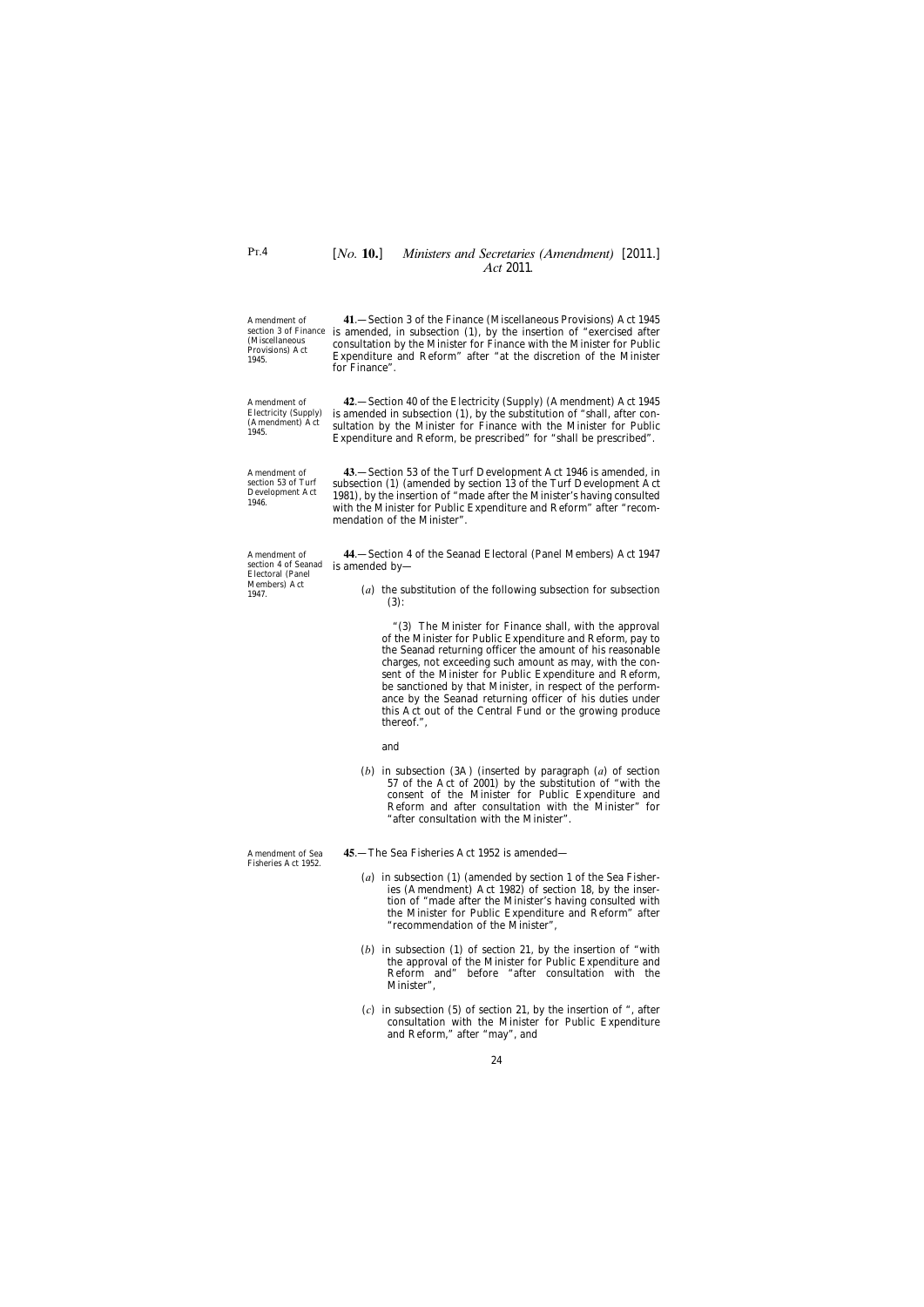- <span id="page-24-0"></span>(*d*) in section 22, by the insertion of "and the Minister for Public Expenditure and Reform" after "Minister for Finance".
- **46**.—The Insurance Act 1953 is amended—

Amendment of Insurance Act 1953.

- (*a*) in subsection (1) (inserted by section 1 of the Insurance Act 1983) of section 2, by the insertion of "and the Minister for Public Expenditure and Reform" after "Minister for Finance",
- (*b*) in subsection (1A) (inserted by section 2 of the Insurance Act 1969) of section 2, by the insertion of "and the Minister for Public Expenditure and Reform" after "Minister for Finance",
- (*c*) in subsection (4) of section 2, by the substitution of "shall, with the approval of the Minister for Public Expenditure and Reform, be advanced by the Minister for Finance" for "shall be advanced",
- (*d*) in subsection (7) of section 2, by the insertion of "given after consultation with the Minister for Public Expenditure and Reform" after "directions of the Minister for Finance", and
- (*e*) in subsection (1) of section 3, by the insertion of ", with the consent of the Minister for Public Expenditure and Reform," after "may".

**47**.—The Electricity (Supply) (Amendment) Act 1954 is Amendment of amended—

Electricity (Supply) (Amendment) Act 1954.

- (*a*) in subsection (1) of section 5 (amended by section 4 of the Electricity (Supply) (Amendment) Act 1958), by the insertion of "and with the approval of the Minister for Public Expenditure and Reform" after "on the recommendation of the Minister",
- (*b*) in subsection (1) of section 8, by—
	- (i) the substitution of "The Minister for Public Expenditure and Reform may, with the consent of the Minister for Finance and subject to such conditions as the Minister for Public Expenditure and Reform may think fit" for "The Minister for Finance may, subject to such conditions as he may think fit", and
	- (ii) the substitution of "the Minister for Public Expenditure and Reform will take up and the Minister for Finance will pay" for "he will take up and pay",

and

(*c*) in subsection (2) of section 8, by the substitution of "the Minister for Public Expenditure and Reform" for "him".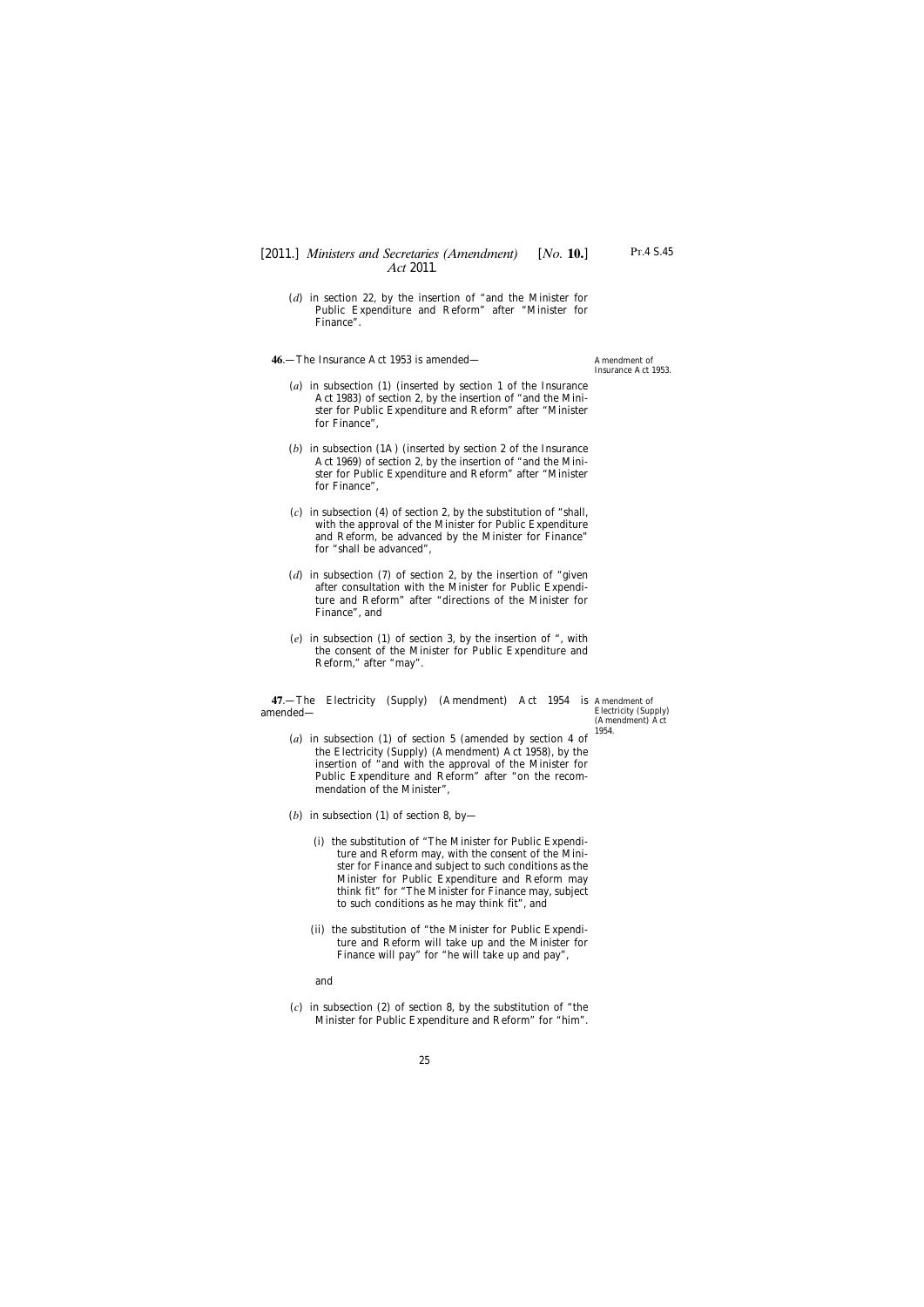<span id="page-25-0"></span>Amendment of section 2 of Turf Development Act 1957.

**48**.—Section 2 of the Turf Development Act 1957 is amended—

- (*a*) in subsection (1), by-
	- (i) the substitution of "with the consent of the Minister for Public Expenditure and Reform and subject to such conditions as the Minister for Public Expenditure and Reform may think fit" for "subject to such conditions as he may think fit", and
	- (ii) the substitution of "the Minister for Public Expenditure and Reform will take up and the Minister for Finance will pay" for "he will take up and pay",
	- and
- (*b*) in subsection (2), by the substitution of "by the Minister for Public Expenditure and Reform" for "by him".

Amendment of section 11 of Transport Act 1958.

Amendment of section 10 of Shannon Free Airport Development Company Limited Act 1959.

Amendment of Petroleum and Other Minerals Development Act 1960.

Amendment of section 4 of Electricity (Supply) (Amendment) Act 1962.

Amendment of section 2 of Sea Fisheries (Amendment) Act 1963.

Amendment of National Building Agency Limited Act 1963.

**49**.—Section 11 of the Transport Act 1958 is amended by the insertion, in subsection (2), of ", with the approval of the Minister for Public Expenditure and Reform," after "shall".

**50**.—Section 10 of the Shannon Free Airport Development Company Limited Act 1959 is amended by the substitution, in paragraph (*a*), of "Minister for Public Expenditure and Reform" for "Minister for Finance".

**51**.—Section 55 (amended by section 251 of the Finance Act 1992) of the Petroleum and Other Minerals Development Act 1960 is amended by—

- (*a*) the substitution of "the consent of the Minister for Public Expenditure and Reform" for "the consent of the Minister for Finance", and
- (*b*) the substitution of "may, upon the request of the Minister for Public Expenditure and Reform, be paid" for "may be paid".

**52**.—Section 4 of the Electricity (Supply) (Amendment) Act 1962 is amended by the insertion, in subsection (1), of "made after the Minister's having consulted with the Minister for Public Expenditure and Reform" after "recommendation of the Minister".

**53**.—Section 2 of the Sea Fisheries (Amendment) Act 1963 is amended by the insertion, in paragraph (*a*), of "with the consent of the Minister for Public Expenditure and Reform and" after "at any time,".

**54**.—The National Building Agency Limited Act 1963 is amended—

(*a*) in subsection (1) of section 6, by the insertion of "with the consent of the Minister for Public Expenditure and Reform and" after "may,",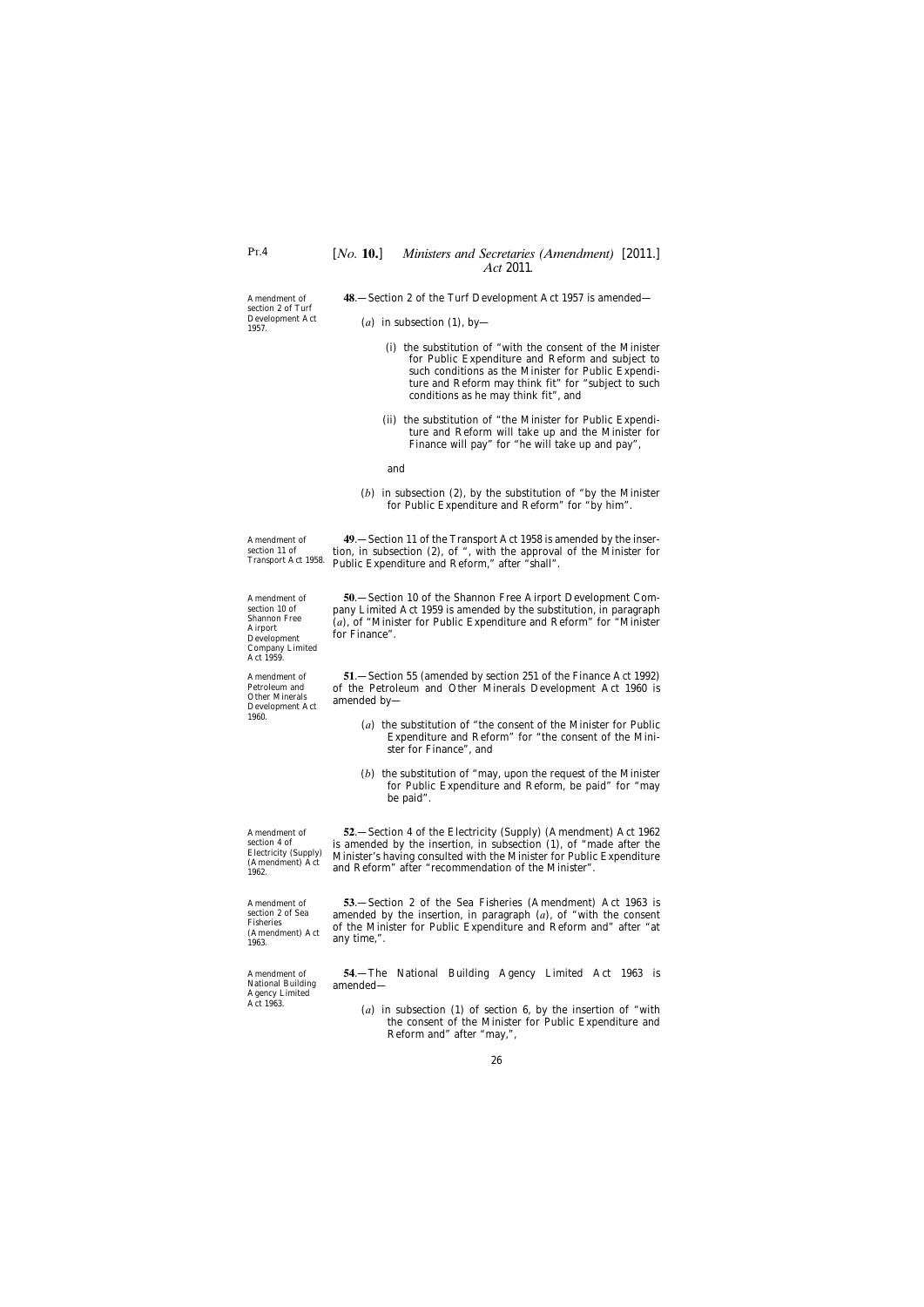- <span id="page-26-0"></span>(*b*) in subsection (2) of section 6, by the insertion of "after consultation with the Minister for Public Expenditure and Reform" after "Minister for Finance",
- (*c*) in subsection (1) of section 8, by the insertion of "with the approval of the Minister for Public Expenditure and Reform" after "shall",
- (*d*) by the substitution of the following section for section 10:

"10.—(1) There shall be paid into, or for the benefit of, the Exchequer, in such manner as the Minister for Public Expenditure and Reform considers appropriate, all dividends, bonuses, net proceeds of sale and other moneys received by him in respect of shares of the Company.

(2) There shall be paid into, or for the benefit of, the Exchequer, in such manner as the Minister for Finance, after having consulted with the Minister for Public Expenditure and Reform, considers appropriate—

- (*a*) all moneys received by the Minister for Finance in repayment of, or in payment of interest on, moneys advanced by him under section 6 of this Act, and
- (*b*) moneys repaid to, or recovered by, the Minister under subsection (4) or (6) of section 7 of this Act.",

and

(*e*) in subsection (*a*) of section 11, by the substitution of "the Minister for Public Expenditure and Reform" for "the Minister for Finance".

**55**.—Section 4 of the Transport Act 1964 is amended—

- (*a*) in subsection (1) (inserted by section 3 of the Transport Act 1981), by the insertion of "with the consent of the Minister for Public Expenditure and Reform and" after "may,",
- (*b*) in subsection (2), by the insertion of ", with the consent of the Minister for Public Expenditure and Reform," after "may", and
- (*c*) in subsection (4), by the insertion of ", with the approval of the Minister for Public Expenditure and Reform," after "shall".

**56**.—Section 1 of the Electricity (Supply) (Amendment) Act 1971 Amendment of is amended by the insertion, in subsection (1), of "with the consent of section 1 of the Minister for Public Expenditure and Reform and" after "may,".

**57**.—The Act of 1976 is amended—

(*a*) in subsection (1) of section 9, by the substitution of "with the consent of the Minister for Public Expenditure and

Amendment of section 4 of Transport Act 1964.

Electricity (Supply) (Amendment) Act 1971.

Amendment of Act of 1976.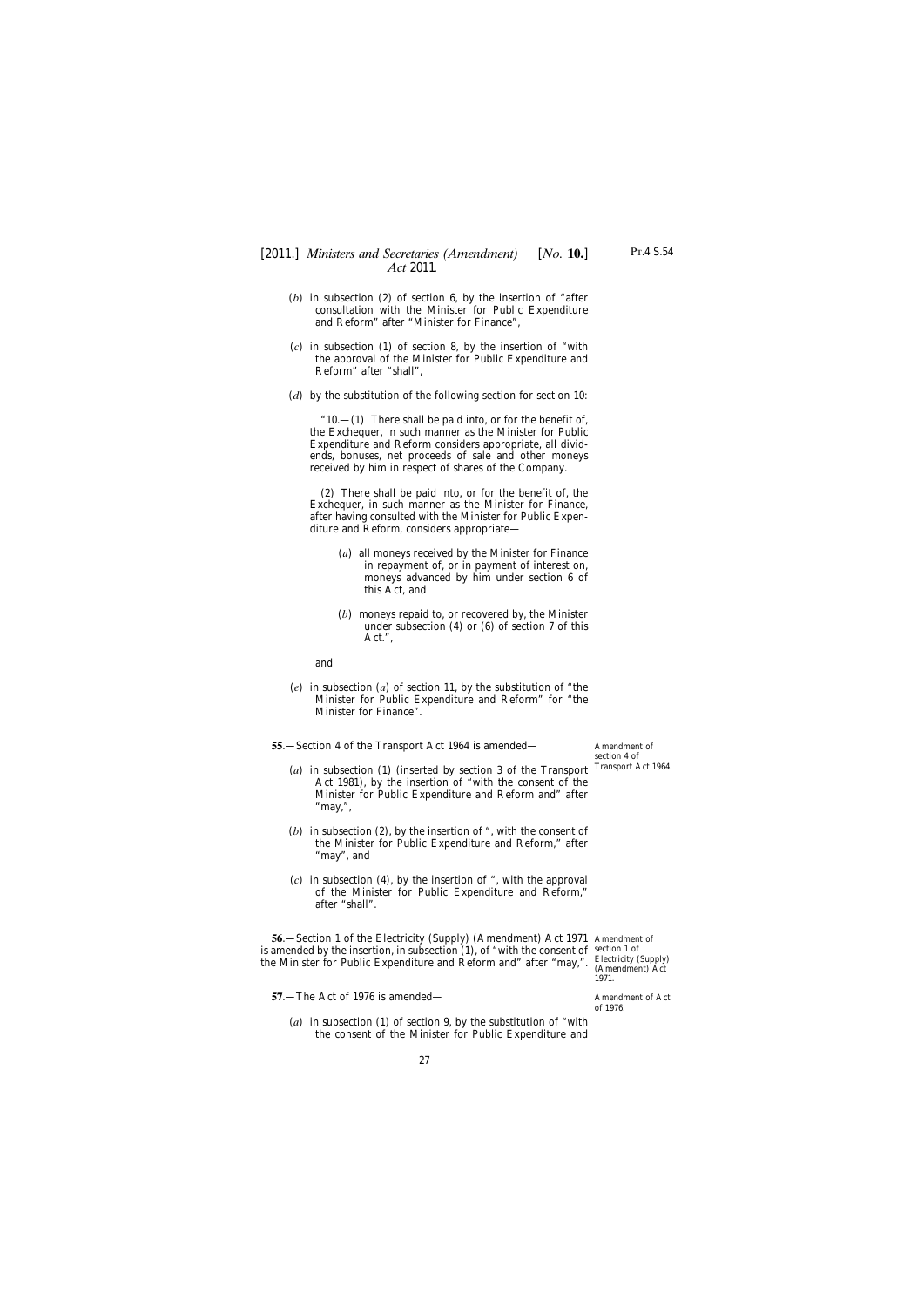Amendment of section 7 of Superannuation and Pensions Act 1976.

Reform" for "with the consent of the Minister for Finance and of the Minister for the Public Service",

- <span id="page-27-0"></span>(*b*) in subsection (2) of section 9, by the substitution of "with the consent of the Minister for Public Expenditure and Reform" for "with the consent of the Minister for Finance and of the Minister for the Public Service",
- (*c*) in subsection (1) of section 22, by the insertion of "made after the Minister's having consulted with the Minister for Public Expenditure and Reform" after "recommendation of the Minister", and
- (*d*) in subsection (2) of section 22, by the insertion of ", with the consent of the Minister for Public Expenditure and Reform," after "may".

**58**.—Section 7 of the Superannuation and Pensions Act 1976 is amended—

(*a*) in subsection (2), by-

- (i) the substitution of "falls to be paid by the Minister for Public Expenditure and Reform" for "falls to be paid by the Minister", and
- (ii) the substitution of "shall, on the request of the Minister for Public Expenditure and Reform, be paid by the Minister for Finance" for "shall be paid by the Minister",
- and
- (*b*) in subsection (3), by-
	- (i) the substitution of "received by the Minister for Public Expenditure and Reform" for "received by the Minister", and
	- (ii) the substitution of "Minister for Public Expenditure and Reform" for "Minister for Finance".

Amendment of section 14 of Wildlife Act 1976.

Amendment of National Film Studios of Ireland Limited Act 1980.

**59**.—Section 14 of the Wildlife Act 1976 is amended by the substitution of "the Minister for Public Expenditure and Reform" for "both the Minister for Finance and the Minister for the Public Service" in each place that it occurs.

**60**.—The National Film Studios of Ireland Limited Act 1980 is amended—

- (*a*) in section 2, by the substitution of "Minister for Public Expenditure and Reform" for "Minister for Finance",
- (*b*) in subsection (1) of section 3, by the substitution of "Minister for Public Expenditure and Reform" for "Minister for Finance",
- (*c*) in subsection (2) of section 3, by—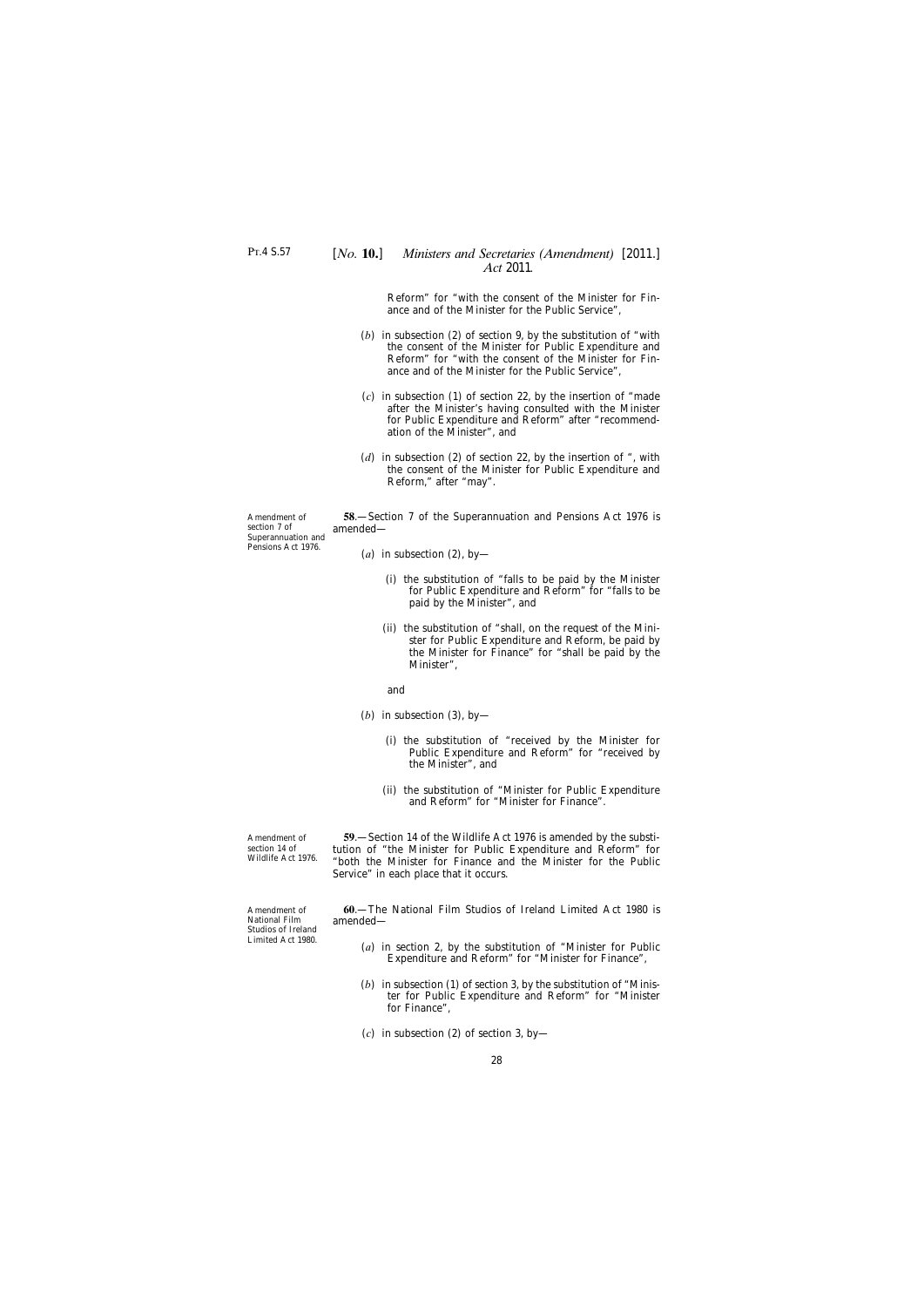- <span id="page-28-0"></span>(i) the substitution of "Minister for Public Expenditure and Reform" for "Minister for Finance", and
- (ii) the substitution of "shall, with the approval of the Minister for Public Expenditure and Reform, be advanced by the Minister for Finance" for "shall be advanced",
- (*d*) in section 4, by the substitution of "Minister for Public Expenditure and Reform" for "Minister for Finance" in each place that it occurs,
- (*e*) in section 5, by the substitution of "Minister for Public Expenditure and Reform" for "Minister for Finance",
- (*f*) in section 6, by the substitution of "Minister for Public Expenditure and Reform" for "Minister for Finance",
- (*g*) in section 12, by the substitution of "Minister for Public Expenditure and Reform" for "Minister for Finance",
- (*h*) in section 13, by the substitution of "Minister for Public Expenditure and Reform" for "Minister for Finance",
- (*i*) in subsection (2) of section 14, by the substitution of "Minister for Public Expenditure and Reform" for "Minister for Finance", and
- (*j*) in paragraph (*a*) of section 16, by the substitution of "Minister for Public Expenditure and Reform" for "Minister for Finance".

**61**.—Part 1 of the First Schedule to the Ombudsman Act 1980 Amendment of is amended by the insertion of "Department of Public Expenditure First Schedule to and Reform".

**62**.—The Housing Finance Agency Act 1981 is amended by the Amendment of substitution of "Minister for Public Expenditure and Reform" for Housing Finance "Minister for Finance and the Minister for the Public Service" in Agency Act 1981. each place that it occurs.

**63**.—Section 8 of the Kilkenny Design Workshops Limited Act Amendment of 1982 is amended by the substitution of "Minister for Public Expendi-section 8 of ture and Reform" for "Minister for Finance and the Minister for the Kilkenny Design Public Service".

**64**.—(1) Section 16 of the Act of 1983 is amended by the substi-Amendment of Act tution, in subsection (1), of "with the consent of the Minister for of 1983.Public Expenditure and Reform" for "with the consent of the Minister for Finance and, where appropriate, the consent of the Minister for the Public Service".

(2) Section 17 of the Act of 1983 is amended by the substitution of "with the consent of the Minister for Public Expenditure and Reform" for "with the consent of the Minister for Finance and, where appropriate, the consent of the Minister for the Public Service".

Ombudsman Act 1980.

Workshops Limited Act 1982.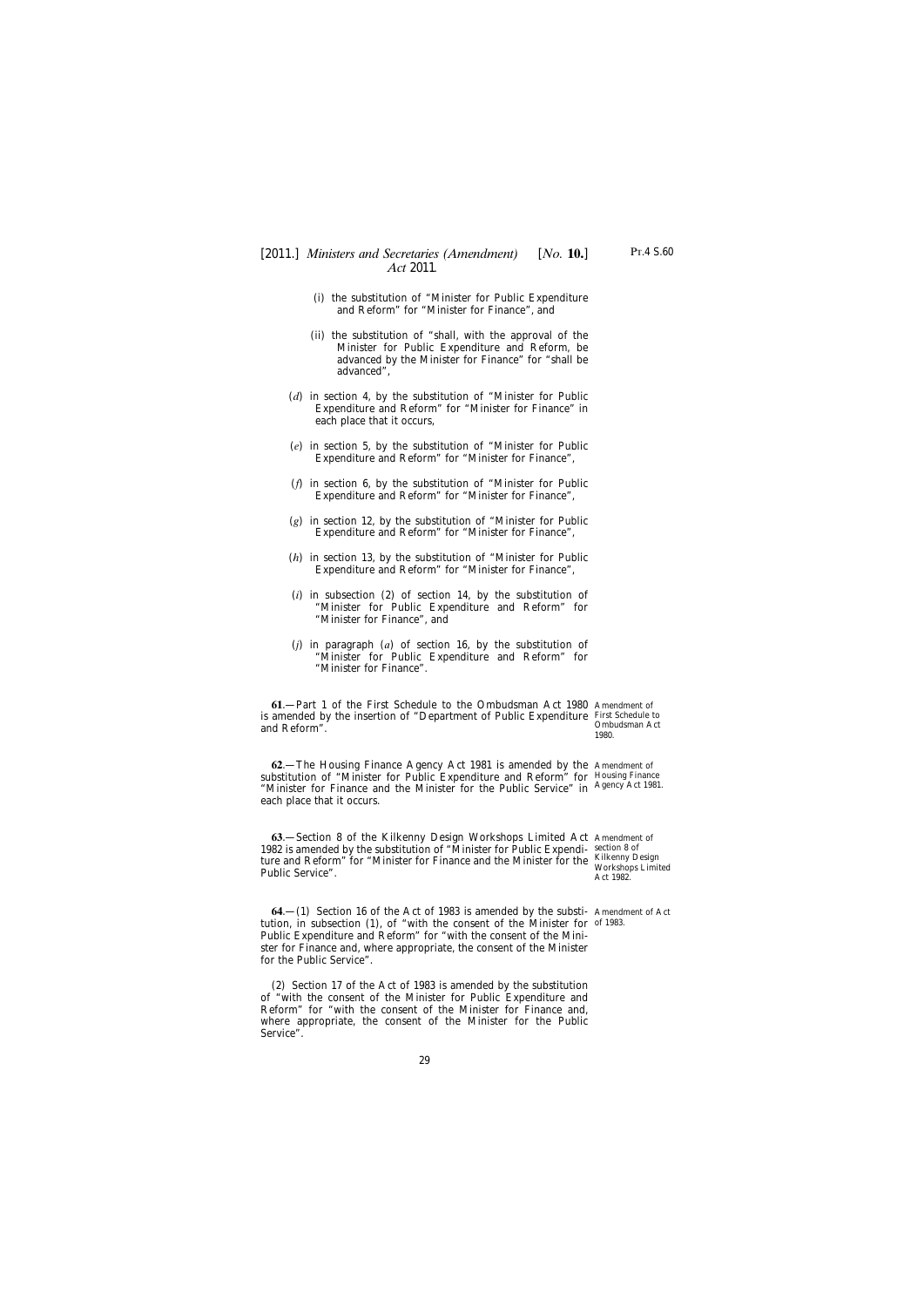<span id="page-29-0"></span>(3) Section 24 of the Act of 1983 is amended by the insertion, in subsection (1), of ", with the consent of the Minister for Public Expenditure and Reform," after "shall".

- (4) Section 27 of the Act of 1983 is amended—
	- (*a*) in paragraph (*a*) of subsection (1), by the insertion of ", the Minister for Public Expenditure and Reform" after "the consent of the Minister", and
	- (*b*) in subsection (2), by the insertion of "and the Minister for Public Expenditure and Reform" after "the consent of the Minister for Finance".
- (5) Section 29 of the Act of 1983 is amended—
	- (*a*) in subsection (1), by the substitution of the following paragraph for paragraph (*a*):
		- "(*a*) The Minister for Finance may, on the request of the Minister for Public Expenditure and Reform and after consultation with the Minister, make available to the postal company a sum not exceeding €63,500,000 to finance capital works.",

and

(*b*) in subparagraph (i) of paragraph (*b*) of subsection (1), by the insertion of "following consultation by him with the Minister for Public Expenditure and Reform," after "determined by the Minister for Finance,".

(6) Section 31 of the Act of 1983 is amended, in subsection (1), by the substitution of "Upon the request of the Minister for Public Expenditure and Reform, the" for "The".

(7) Section 46 of the Act of 1983 is amended, in subsection (9) (amended by section 11 of the Telecommunications (Miscellaneous Provisions) Act 1996), by—

- (*a*) the substitution of "Minister for Finance shall, on the request of the Minister for Public Expenditure and Reform," for "Minister for Finance shall", and
- (*b*) the substitution of "with the consent of the Minister for Public Expenditure and Reform" for "with his consent".

(8) The Second Schedule to the Act of 1983 is amended by the substitution, in subparagraph (2) of paragraph 3, of "the Minister for Public Expenditure and Reform, with the approval of the Minister for Finance, shall" for "the Minister for Finance shall".

**65**.—(1) The Act of 1986 is amended—

(*a*) in section 12, by the substitution of the following subsection for subsection (1):

"(1) The articles of association of the Company shall be in such form consistent with this Act as shall be approved of by the Minister for Public Expenditure and Reform.",

Amendment of National Lottery Act 1986.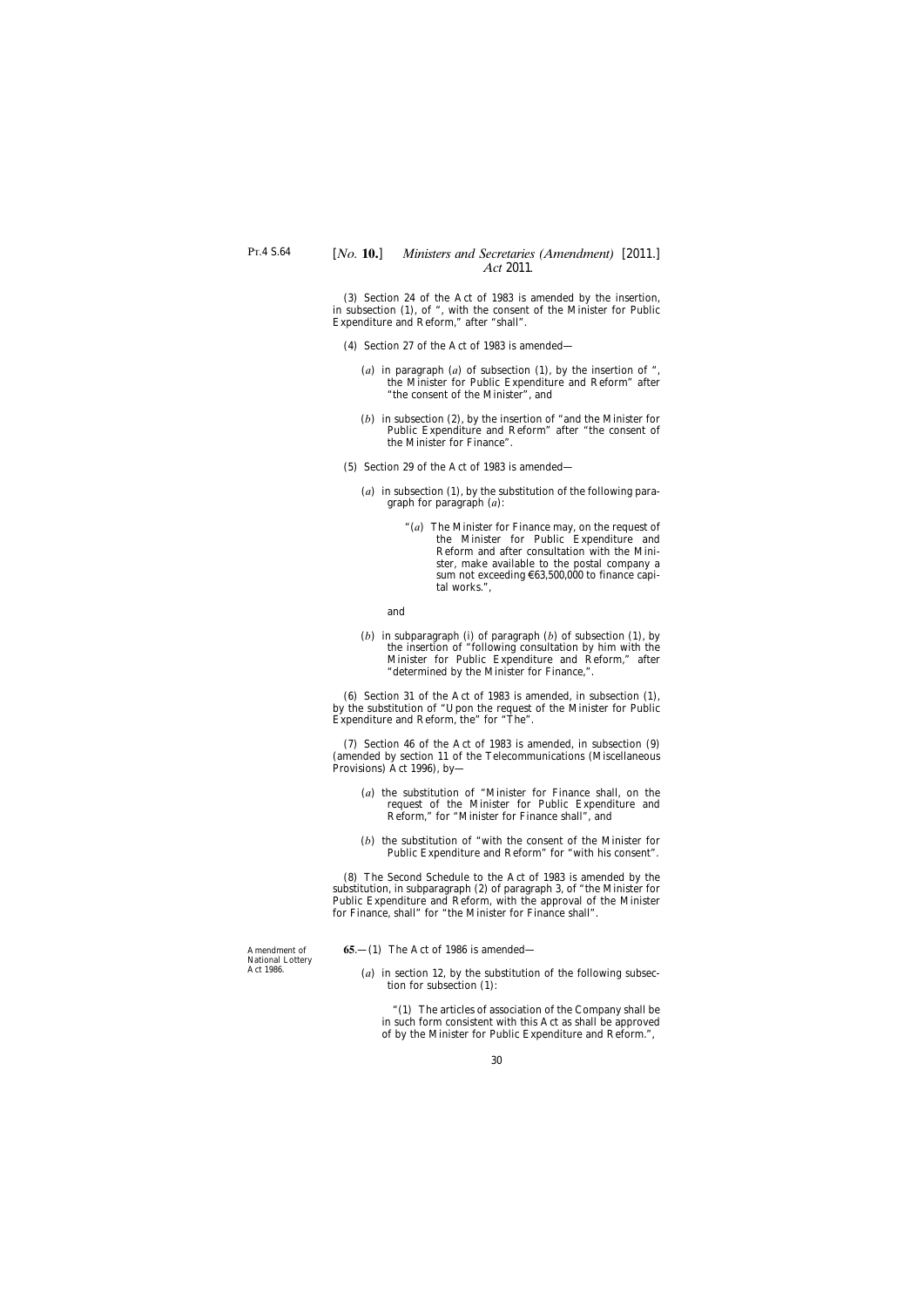Pt.4 S.65

and

<span id="page-30-0"></span>(*b*) in subsection (5) of section 14, by the substitution of "the Minister for Public Expenditure and Reform may determine" for "the Minister, with the consent of the Minister for the Public Service, may determine".

(2) The amendment of section 12 of the Act of 1986 effected by this section shall not apply in respect of the articles of association of the Company (within the meaning of the Act of 1986) in force immediately before the commencement of this Part.

(3) In this section "Act of 1986" means the National Lottery Act 1986.

**66**.—The Transport (Re-Organisation of Córas Iompair Éireann) Amendment of Act 1986 is amended—

- (*a*) in section 10, by the substitution of "Minister for Public Éireann) Act 1986. Expenditure and Reform" for "Minister for Finance and, where appropriate, the Minister for the Public Service",
- (*b*) in subsection (1) of section 11, by the substitution of "Minister for Public Expenditure and Reform" for "Minister for Finance and, where appropriate, the Minister for the Public Service", and
- (*c*) in section 12, by the substitution of "Minister for Public Expenditure and Reform" for "Minister for Finance and, where appropriate, the consent of the Minister for the Public Service".

**67**.—The Act of 1988 is amended—

- (*a*) in paragraph (*a*) of subsection (1) of section 26, by the substitution of "may, with the consent of the Minister for Public Expenditure and Reform and after consultation with the Minister," for ", after consultation with the Minister, may",
- (*b*) in subsection (2) of section 26, by the insertion of "after consultation with the Minister for Public Expenditure and Reform" after "Minister for Finance",
- (*c*) in subsection (1) of section 27, by the insertion of ", on the request of the Minister for Public Expenditure and Reform," after "may",
- (*d*) in section 28, by—
	- (i) the deletion, in subsection (1), of ", 26 or 27", and
	- (ii) the insertion of the following subsection:

"(1A) All money from time to time required by the Minister for Finance to meet sums which become payable by him under section 26 or 27 shall, on the request of the Minister for Public Expenditure and Reform, be advanced by him from the Central Fund or the growing produce thereof.",

Amendment of Act of 1988.

Transport (Re-Organisation of Córas Iompair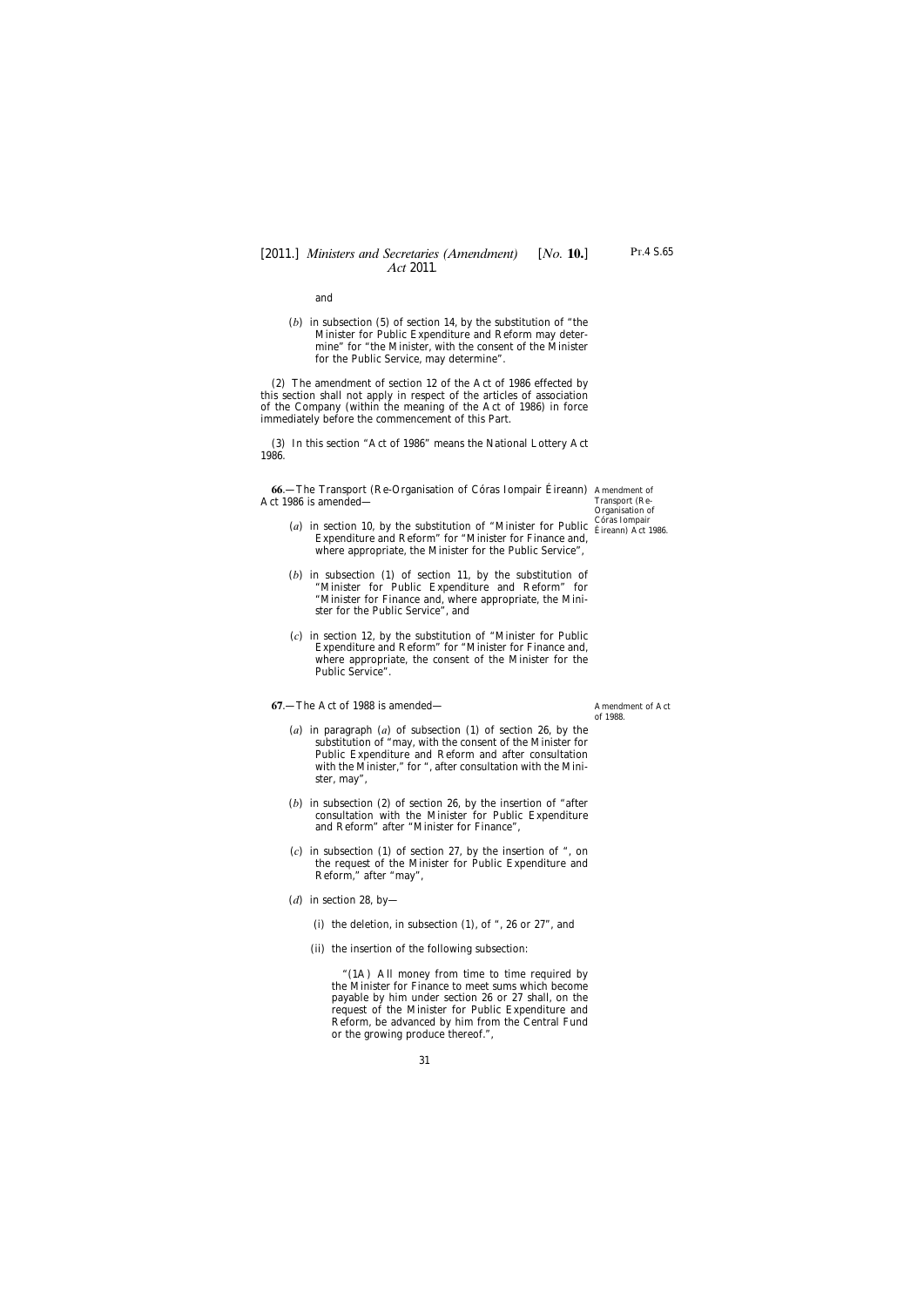- <span id="page-31-0"></span>(*e*) in subsection (11) of section 44, by—
	- (i) the substitution of "Minister for Public Expenditure and Reform" for "Minister for Finance", and
	- (ii) the substitution of "shall, on the request of the Minister for Public Expenditure and Reform, be advanced by the Minister for Finance" for "shall be advanced",

and

(*f*) in subsection (3) of section 49, by the substitution of "shall, with the approval of the Minister for Public Expenditure and Reform, be advanced" for "shall be advanced".

**68**.—Section 69 of the Finance Act 1988 is amended by the insertion of "after consultation with the Minister for Public Expenditure and Reform," after "Minister for Finance may,".

**69**.—Section 6 of the Public Hospitals (Amendment) Act 1990 is amended by the insertion of ", on the request of the Minister for Public Expenditure and Reform," after "shall".

**70**.—Section 14 (inserted by section 41 of the Institutes of Technology Act 2006) of the Dublin Institute of Technology Act 1992 is amended by the insertion, in subsection (9), of ", the Minister for Public Expenditure and Reform" after "consult with the Minister".

**71**.—Section 13 (inserted by section 15 of the Institutes of Technology Act 2006) of the Regional Technical Colleges Act 1992 is amended by the insertion, in subsection (9), of ", the Minister for Public Expenditure and Reform" after "consult with the Minister".

**72**.—The Electoral Act 1992 is amended—

- (*a*) in subsection (2) of section 4, by the substitution of "the Minister for Finance and the Minister for Public Expenditure and Reform" for "the Minister for Finance",
- (*b*) in section 32, by—
	- (i) the substitution, in subsection  $(1)$ , of-
		- (I) "Minister for Public Expenditure and Reform" for "Minister for Finance", and
		- (II) "shall, upon the request of the Minister for Public Expenditure and Reform, be paid by the Minister for Finance" for "shall be paid by the said Minister",
	- (ii) the substitution, in subsection (1A) (inserted by section 77(*a*) of the Act of 1997), of "Upon the request of the Minister for Public Expenditure and Reform, the Minister for Finance shall" for "The Minister for Finance shall", and

Amendment of section 6 of Public Hospitals

(Amendment) Act

1990.

Amendment of section 69 of Finance Act 1988.

Amendment of section 14 of Dublin Institute of Technology Act 1992.

Amendment of section 13 of Regional Technical Colleges Act 1992.

Amendment of Electoral Act 1992.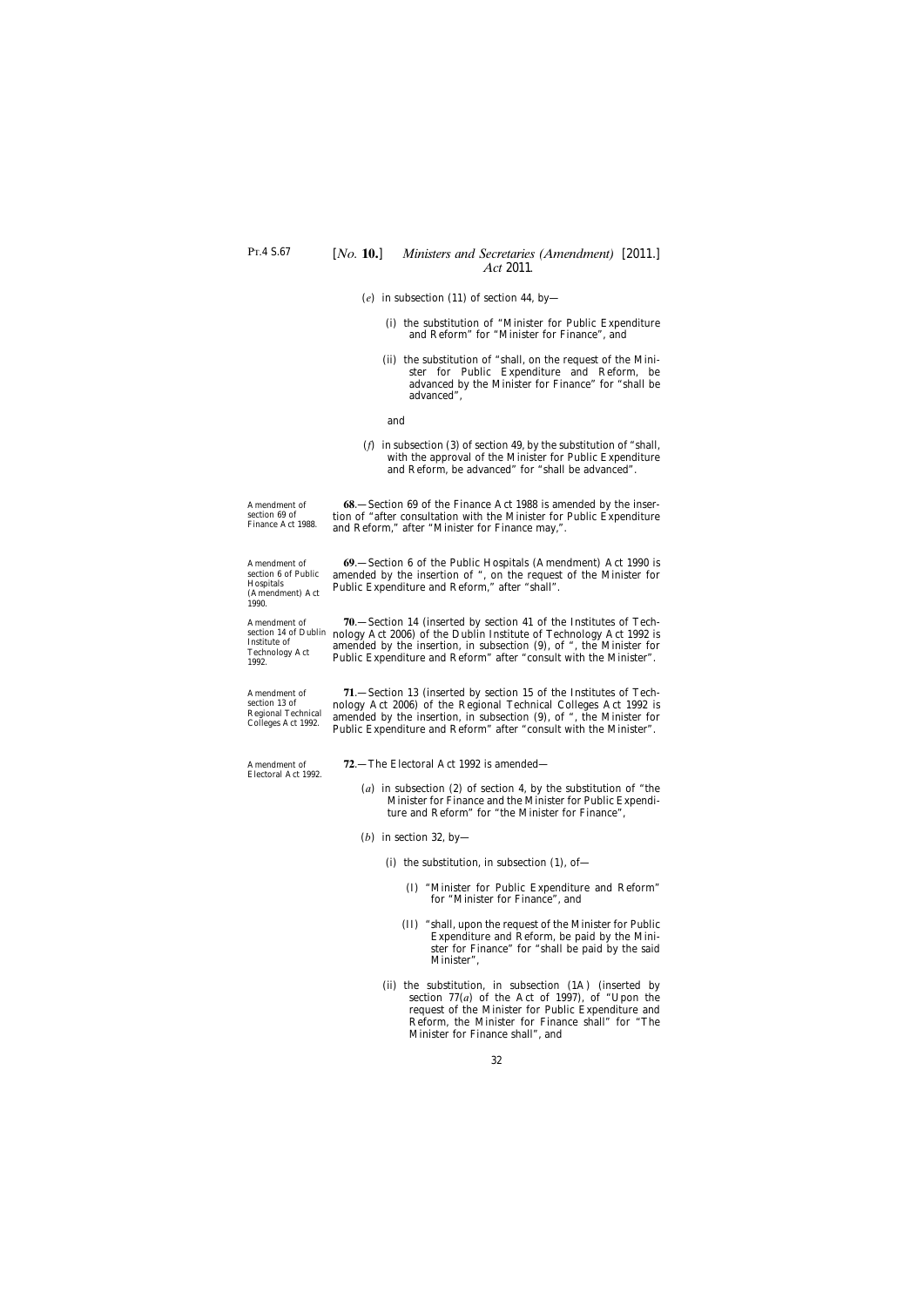### <span id="page-32-0"></span>[2011.] [ *Ministers and Secretaries (Amendment) No.* **10.**] *Act* 2011*.*

- (iii) the substitution, in subsection (4) (inserted by section 14 of the Act of 2001), of "with the consent of the Minister for Public Expenditure and Reform and after consultation with the Minister" for "after consultation with the Minister", and
- (*c*) by the substitution, in paragraph (7) of rule 7 (inserted by section 47(*c*) of the Act of 2001) of Schedule 3, of "shall, with the approval of the Minister for Public Expenditure and Reform, be paid by the Minister for Finance" for "shall be paid by the Minister for Finance".

**73**.—Section 41 of the Act of 1993 is amended, in subsection Amendment of  $(13)$ , by-

section 41 of Act of 1993.

- (*a*) the substitution of "Minister for Public Expenditure and Reform" for "Minister for Finance", and
- (*b*) the insertion of "by the Minister for Finance, on the request of the Minister for Public Expenditure and Reform" after "the growing produce thereof".

**74**.—The Presidential Elections Act 1993 is amended—

- (*a*) in subsection (2) of section 5, by the substitution of "sanctioned by the Minister for Finance and the Minister for Public Expenditure and Reform" for "sanctioned by the Minister for Finance",
- (*b*) in subsection (4) of section 9, by the substitution of "the Minister for Finance shall, with the approval of the Minister for Public Expenditure and Reform," for "the Minister for Finance shall",
- (*c*) in subsection (6) (inserted by section 52(*b*) of the Act of 2001) of section 9, by the substitution of "and with the consent of the Minister for Public Expenditure and Reform, make such an advance" for "make such an advance",
- (*d*) in subsection (1) of section 11, by—
	- (i) the substitution of "The Minister for Public Expenditure and Reform shall" for "The Minister for Finance shall", and
	- (ii) the substitution of "shall, upon the request of the Minister for Public Expenditure and Reform, be paid by the Minister for Finance" for "shall be paid by the Minister for Finance",
- (*e*) in subsection (1A) (inserted by section 77(*b*) of the Act of 1997) of section 11, by the substitution of "Upon the request of the Minister for Public Expenditure and Reform, the Minister for Finance shall" for "The Minister for Finance shall", and
- (*f*) in subsection (3) (inserted by section  $52(c)$  of the Act of 2001) of section 11, by the substitution of "with the consent of the Minister for Public Expenditure and Reform

Amendment of Presidential Elections Act 1993.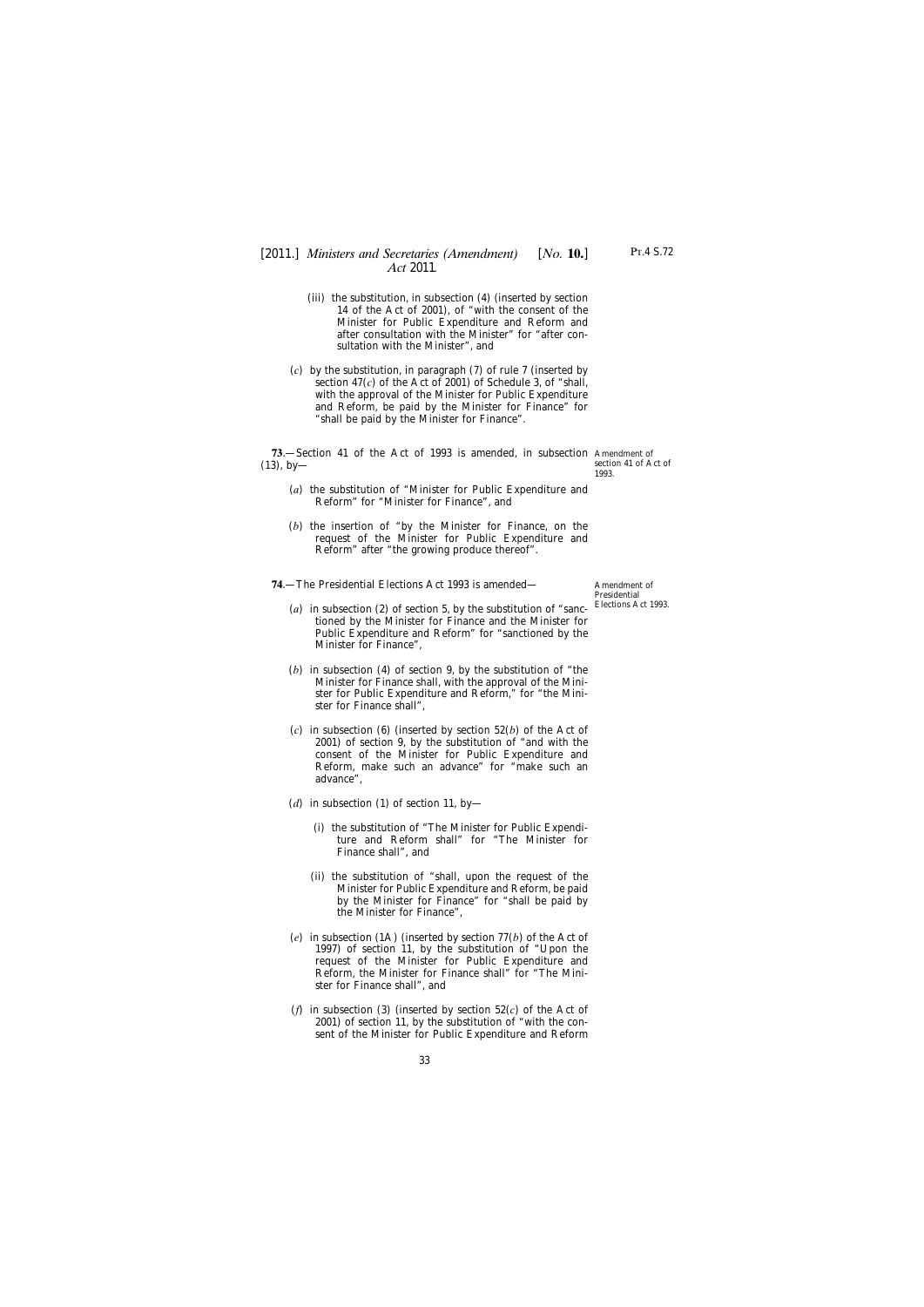<span id="page-33-0"></span>Amendment of Referendum Act

1994.

### [*No.* **10.**] *Ministers and Secretaries (Amendment)* [2011.] *Act* 2011*.*

and after consultation with the Minister" for "after consultation with the Minister".

- **75**.—The Referendum Act 1994 is amended—
	- (*a*) in subsection (2) of section 4, by the substitution of "sanctioned by the Minister for Finance with the consent of the Minister for Public Expenditure and Reform" for "sanctioned by the Minister for Finance",
	- (*b*) in subsection (4) of section 14, by the substitution of "the Minister for Finance shall, with the approval of the Minister for Public Expenditure and Reform," for "the Minister for Finance shall",
	- (*c*) in subsection (6) (inserted by section 55(*b*) of the Act of 2001) of section 14, by the substitution of "may, with the consent of the Minister for Public Expenditure and Reform," for "may",
	- (*d*) in subsection (1) of section 16, by—
		- (i) the substitution of "Minister for Public Expenditure and Reform" for "Minister for Finance", and
		- (ii) the substitution of "shall, upon the request of the Minister for Public Expenditure and Reform, be paid by the Minister for Finance" for "shall be paid by the said Minister",
	- (*e*) in subsection (1A) of section 16, by the substitution, in subsection (1A) (inserted by section 77(*c*) of the Act of 1997), of "Upon the request of the Minister for Public Expenditure and Reform, the Minister for Finance shall" for "The Minister for Finance shall",
	- (*f*) in subsection (3) (inserted by section 55(*c*) of the Act of 2001) of section 16, by the substitution of "with the consent of the Minister for Public Expenditure and Reform and after consultation with the Minister" for "after consultation with the Minister", and
	- (*g*) in subsection (5) of section 47, by the substitution of "shall, with the approval of the Minister for Public Expenditure and Reform, be paid by the Minister for Finance" for "shall be paid by the Minister for Finance".

Amendment of Act of 1996.

- **76**.—The Act of 1996 is amended—
	- (*a*) in paragraph (*e*) of subsection (1) of section 19, by—
		- (i) the substitution of "Minister for Public Expenditure and Reform" for "Minister for Finance", and
		- (ii) the insertion of "by the Minister for Finance, on the request of the Minister for Public Expenditure and Reform" after "thereof",
	- (*b*) in subsection (1) (amended by section 6 of the Harbours (Amendment) Act 2000) of section 25, by the insertion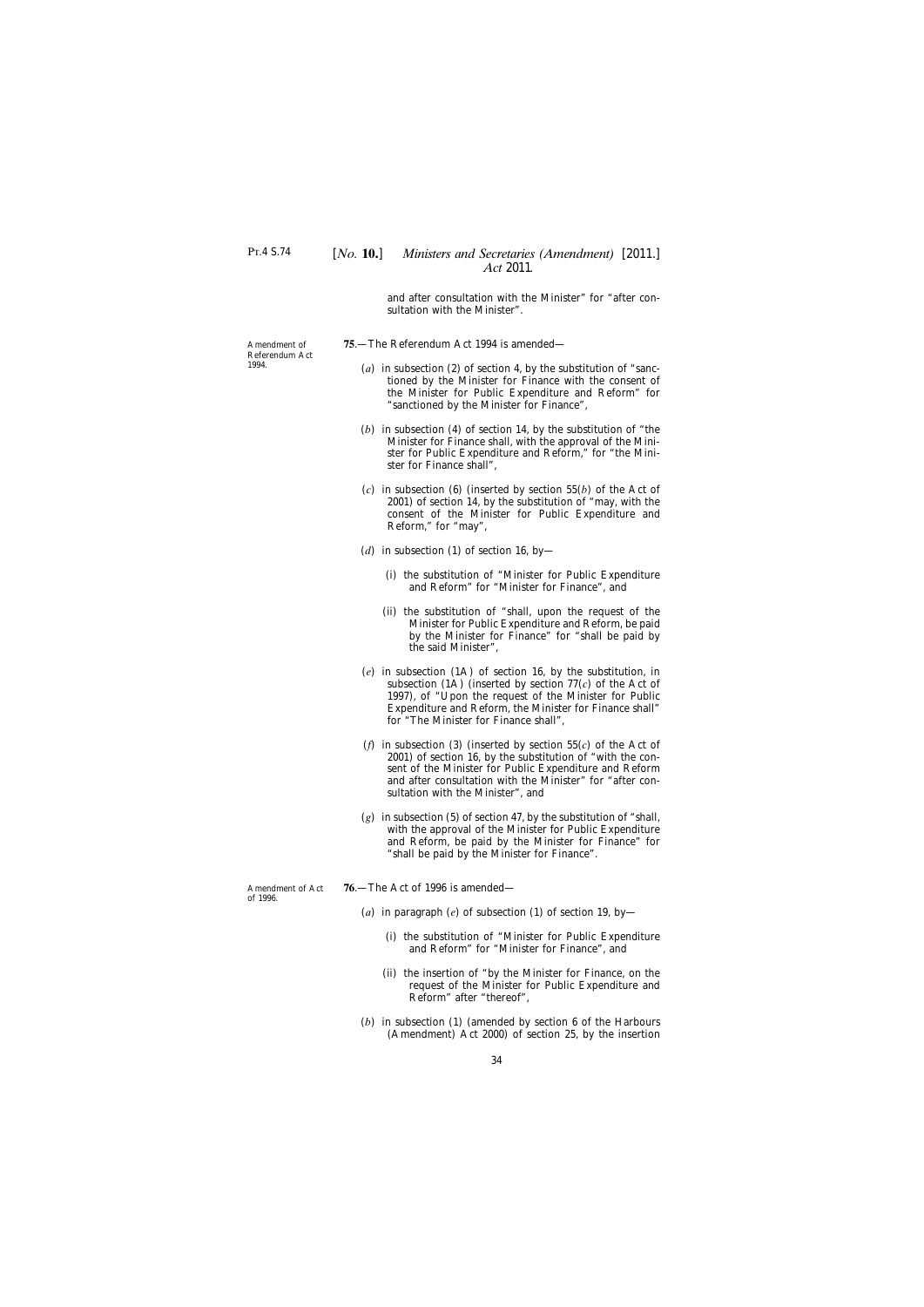<span id="page-34-0"></span>of "on the request of the Minister for Public Expenditure and Reform, and" after "Minister for Finance,",

- (*c*) in paragraph (*a*) of subsection (2) of section 25, by the insertion of "the Minister for Public Expenditure and Reform and" after "with",
- (*d*) in section 26, by—
	- (i) the deletion, in subsection (1), of "or 25", and
	- (ii) the insertion of the following subsection:

"(1A) All money from time to time required by the Minister for Finance to meet sums which become payable by him under section 25 shall, on the request of the Minister for Public Expenditure and Reform, be advanced by him from the Central Fund or the growing produce thereof.",

(*e*) in section 41, by the substitution of the following subsection for subsection (10):

"(10) All money from time to time required by the Minister or the Minister for Public Expenditure and Reform to meet sums which are, or may become, payable by him or her under this section shall, with the approval of the Minister for Public Expenditure and Reform, be advanced by the Minister for Finance out of the Central Fund or the growing produce thereof.",

and

(*f*) in subsection (3) of section 101, by the substitution of "shall, with the approval of the Minister for Public Expenditure and Reform, be advanced" for "shall be advanced".

**77**.—The Act of 1997 is amended—

Amendment of Act of 1997.

- (*a*) in subsection (1) (inserted by section 50(*c*)(i) of the Act of 2001) of section 17, by the insertion of "by the Minister for Finance with the approval of the Minister for Public Expenditure and Reform" after "therefor",
- (*b*) in subsection (1) of section 19, by the substitution of "shall be made by the Minister for Finance, with the approval of the Minister for Public Expenditure and Reform," for "shall be made by the Minister for Finance", and
- (*c*) in paragraph (*c*) (amended by section 50(*e*)(ii) of the Act of 2001) of subsection (1) of section 21, by the substitution of "shall be made by the Minister for Finance, with the approval of the Minister for Public Expenditure and Reform," for "shall be made by the Minister for Finance".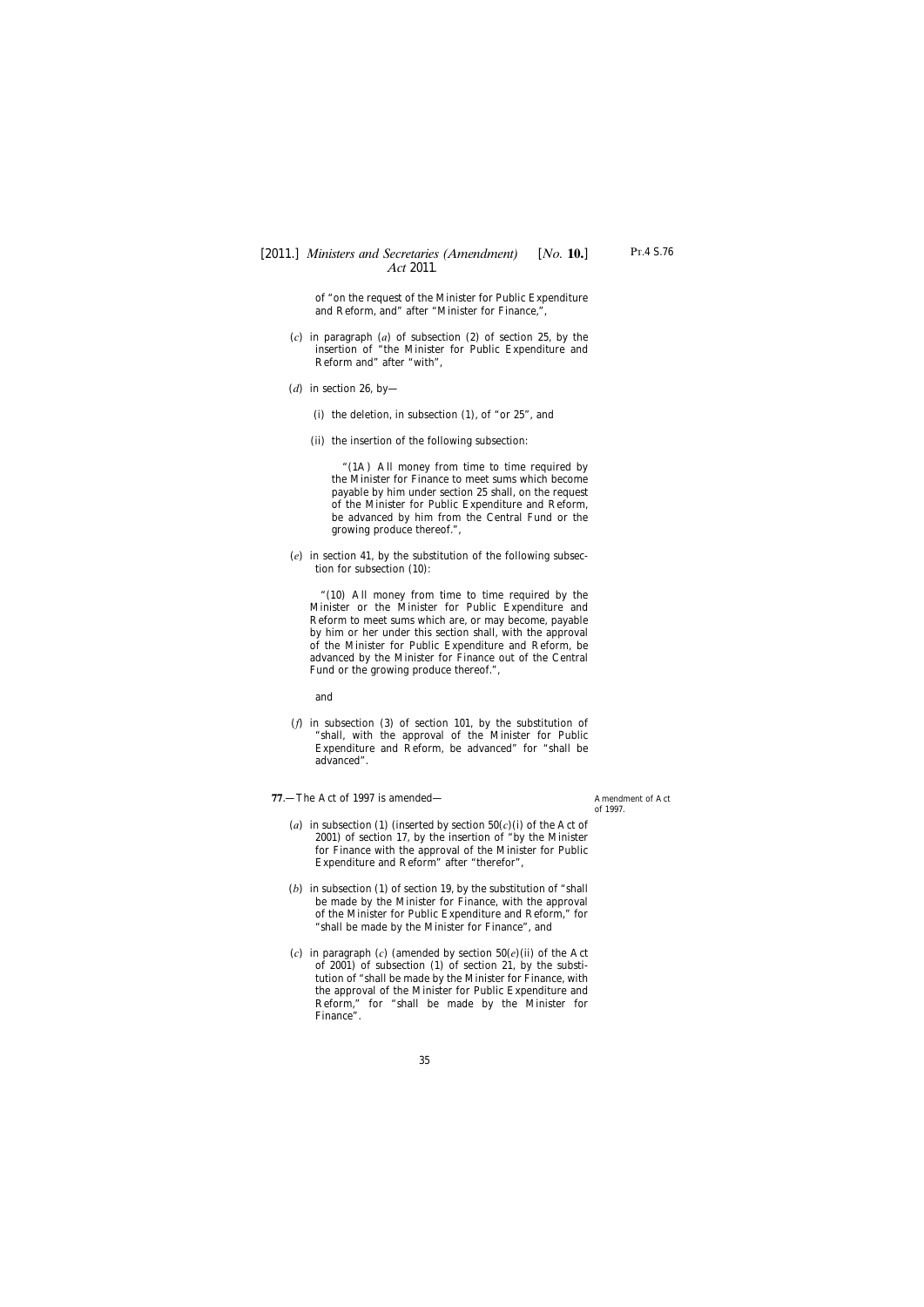Amendment of Docklands Development Authority Act 1997.

<span id="page-35-0"></span>section 33 of Dublin Act 1997 is amended— **78**.—Section 33 of the Dublin Docklands Development Authority

- (*a*) in subsection (1), by the insertion of "the request of the Minister for Public Expenditure and Reform and" after "on", and
- (*b*) in subsection (2), by the insertion of ", after consultation with the Minister for Public Expenditure and Reform" after "Minister for Finance".

Amendment of European Parliament Elections Act 1997.

- **79**.—The European Parliament Elections Act 1997 is amended—
	- (*a*) in subsection (2) of section 4, by the substitution of "sanctioned by the Minister for Finance with the consent of the Minister for Public Expenditure and Reform" for "sanctioned by the Minister for Finance",
	- (*b*) in subsection (3) of section 15A (inserted by section 51(*d*) of the Act of 2001), by the substitution of "Minister for Finance shall, with the approval of the Minister for Public Expenditure and Reform," for "Minister for Finance shall",
	- (*c*) in subsection (1) of section 18, by—
		- (i) the substitution of "The Minister for Public Expenditure and Reform" for "The Minister for Finance", and
		- (ii) the substitution of "the Minister for Finance shall, upon the request of the Minister for Public Expenditure and Reform, recoup to" for "recoup to",
	- (*d*) in subsection (2) of section 18, by the substitution of ", and upon the request of the Minister for Public Expenditure and Reform, recoup to" for ", recoup to",
	- (*e*) in subsection (6) (inserted by section 51(*f*) of the Act of 2001) of section 18, by the substitution of "with the consent of the Minister for Public Expenditure and Reform and after consultation with the Minister" for "after consultation with the Minister", and
	- (*f*) in paragraph (6) of rule 134 (inserted by rule jj of Schedule 1 of the Electoral (Amendment) Act 2004) of Part XV of Schedule 2, by the substitution of "shall be paid by the Minister for Finance with the approval of the Minister for Public Expenditure and Reform" for "shall be paid by the Minister for Finance".

Amendment of First Schedule to Freedom of Information Act 1997.

**80**.—Paragraph 1 of the First Schedule to the Freedom of Information Act 1997 is amended, in subparagraph (1), by the insertion of "the Department of Public Expenditure and Reform,".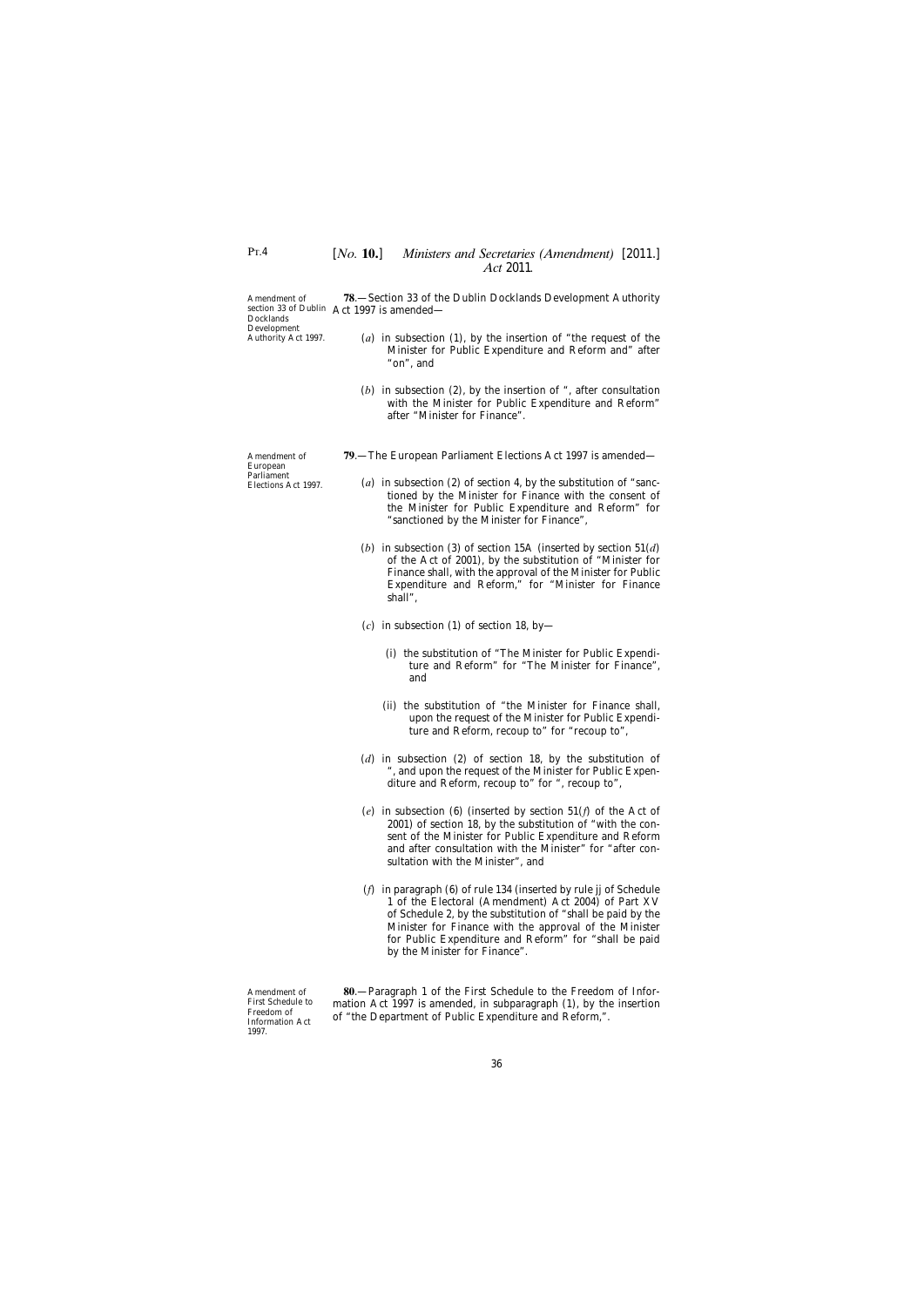<span id="page-36-0"></span>**81**.—(1) Section 7B (inserted by section 4 of the Hepatitis C Com-Amendment of pensation Tribunal (Amendment) Act 2006) of the Act of 1997 is Hepatitis C amended—

Compensation Tribunal Act 1997.

- (*a*) by the insertion, in subsection (2), of "given with the approval of the Minister for Public Expenditure and Reform" after "Minister for Finance", and
- (*b*) the insertion, in paragraph (*b*) of subsection (4), of "and the Minister for Public Expenditure and Reform" after "with the Minister".
- (2) Section 10 of the Act of 1997 is amended by—
	- (*a*) the insertion, in subsection (2), of "given with the approval of the Minister for Public Expenditure and Reform" after "Minister for Finance",
	- (*b*) the insertion, in subsection (3), of "given with the approval of the Minister for Public Expenditure and Reform" after "Minister for Finance", and
	- (*c*) the insertion, in paragraph (*b*) of subsection (6), of "and the Minister for Public Expenditure and Reform" after "with the Minister".
- (3) Section 11 of the Act of 1997 is amended by—
	- (*a*) the insertion, in subsection (2), of "given with the approval of the Minister for Public Expenditure and Reform" after "Minister for Finance",
	- (*b*) the insertion, in subsection (3), of "given with the approval of the Minister for Public Expenditure and Reform" after "Minister for Finance", and
	- (*c*) the insertion, in paragraph (*c*) of subsection 8, of "and the Minister for Public Expenditure and Reform" after "with the Minister".

(4) In this section "Act of 1997" means the Hepatitis C Compensation Tribunal Act 1997.

**82**.—Section 6A (inserted by section 5 of the Merchant Shipping Amendment of (Miscellaneous Provisions) Act 1998) of the Merchant Shipping section 6A of (Commissioners of Irish Lights) Act 1997 is amended—

Merchant Shipping (Commissioners of Irish Lights) Act 1997.

- (*a*) in subsection (1), by-
	- (i) the insertion of ", the Minister for Public Expenditure and Reform" after "with the consent of the Minister", and
	- (ii) the substitution of "by the Minister for Public Expenditure and Reform" for "by the Minister for Finance",

and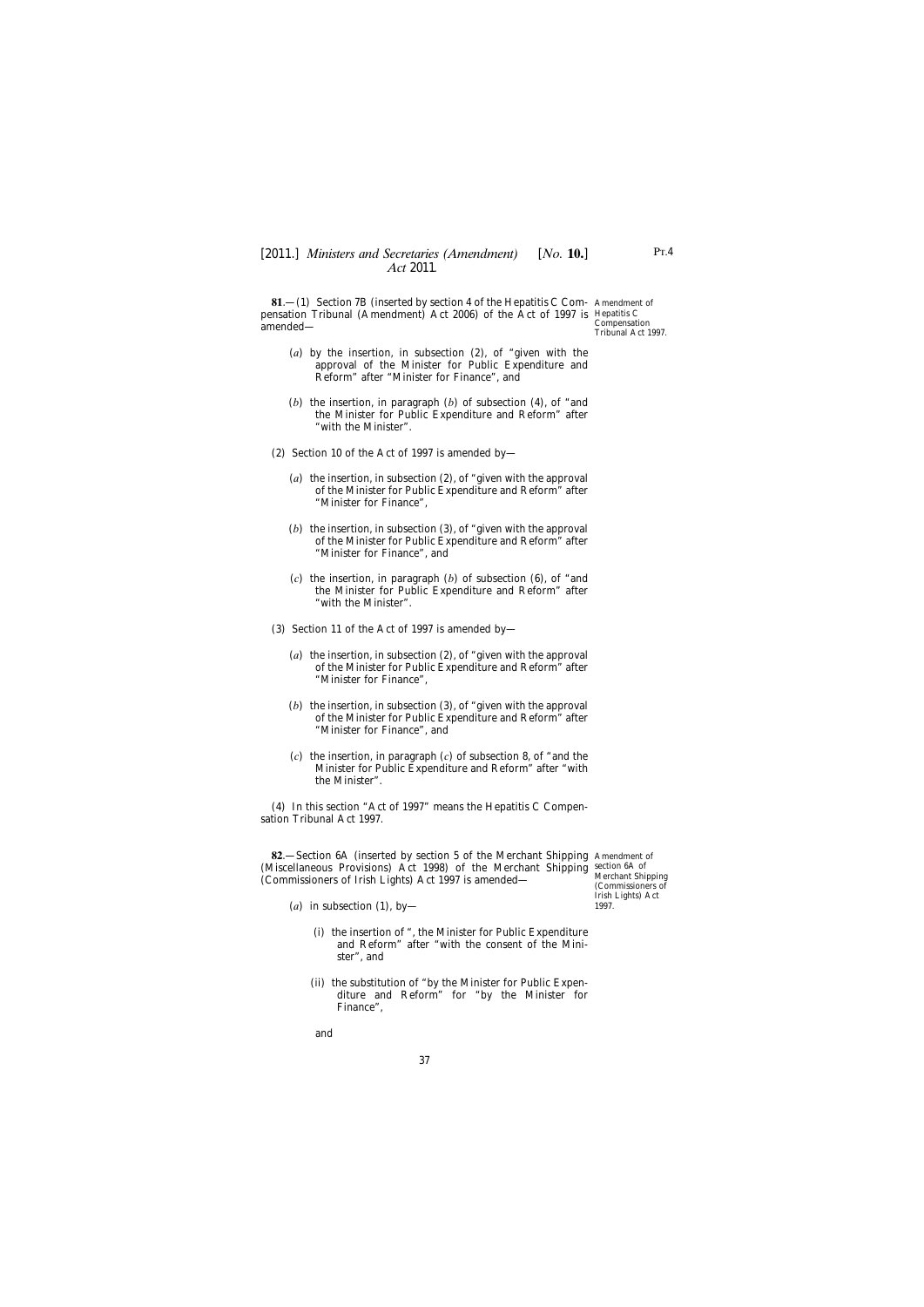(*b*) in subsection (3), by the substitution of "Minister for Public Expenditure and Reform" for "Minister for Finance".

**83**.—Section 44 of the National Cultural Institutions Act 1997 is amended by the substitution, in subsection (5), of "shall, on the request of the Minister for Public Expenditure and Reform, be advanced by the Minister for Finance" for "shall be advanced".

<span id="page-37-0"></span>Amendment of section 44 of National Cultural Institutions Act 1997.

Amendment of section 38 of Universities Act 1997.

Amendment of Act of 1998.

**84**.—Section 38 of the Universities Act 1997 is amended by the insertion, in subsection (2), of ", the Minister for Public Expenditure

**85**.—The Act of 1998 is amended—

and Reform" after "with the Minister".

"(3) The cost of such share shall, on the request of the Minister for Public Expenditure and Reform, be advanced to the Minister by the Minister for Finance out of the Central Fund or the growing produce thereof.",

and

(*b*) in section 13, by the substitution of the following subsection for subsection (2):

"(2) The cost of such shares shall, on the request of the Minister for Public Expenditure and Reform, be advanced to the subscribers by the Minister for Finance, out of the Central Fund or the growing produce thereof.".

**86**.—Section 29 of the Fisheries (Amendment) Act 1999 is amended by the insertion, in subsection (1), of "after the Minister's having consulted with the Minister for Public Expenditure and Reform" after "on the recommendation of the Minister".

**87**.—Section 37 of the Electoral (Amendment) Act 2001 is amended—

- (*a*) in subsection (1), by the insertion of ", on the request of the Minister for Public Expenditure and Reform," after "shall",
- (*b*) in subsection (2), by the insertion of "with the approval of the Minister for Public Expenditure and Reform and" after "may,", and
- (*c*) in subsection (5), by the insertion of "Minister for Public Expenditure and Reform" for "Minister for Finance".

Amendment of section 12 of Horse and Greyhound Racing Act 2001.

**88**.—Section 12 of the Horse and Greyhound Racing Act 2001 is amended, in subsection (5), by the insertion of "and the Minister for Public Expenditure and Reform" after "Minister for Finance".

Amendment of section 29 of Fisheries (Amendment) Act 1999.

Amendment of section 37 of Electoral (Amendment) Act

2001.

<sup>(</sup>*a*) in section 12, by the substitution of the following subsection for subsection (3):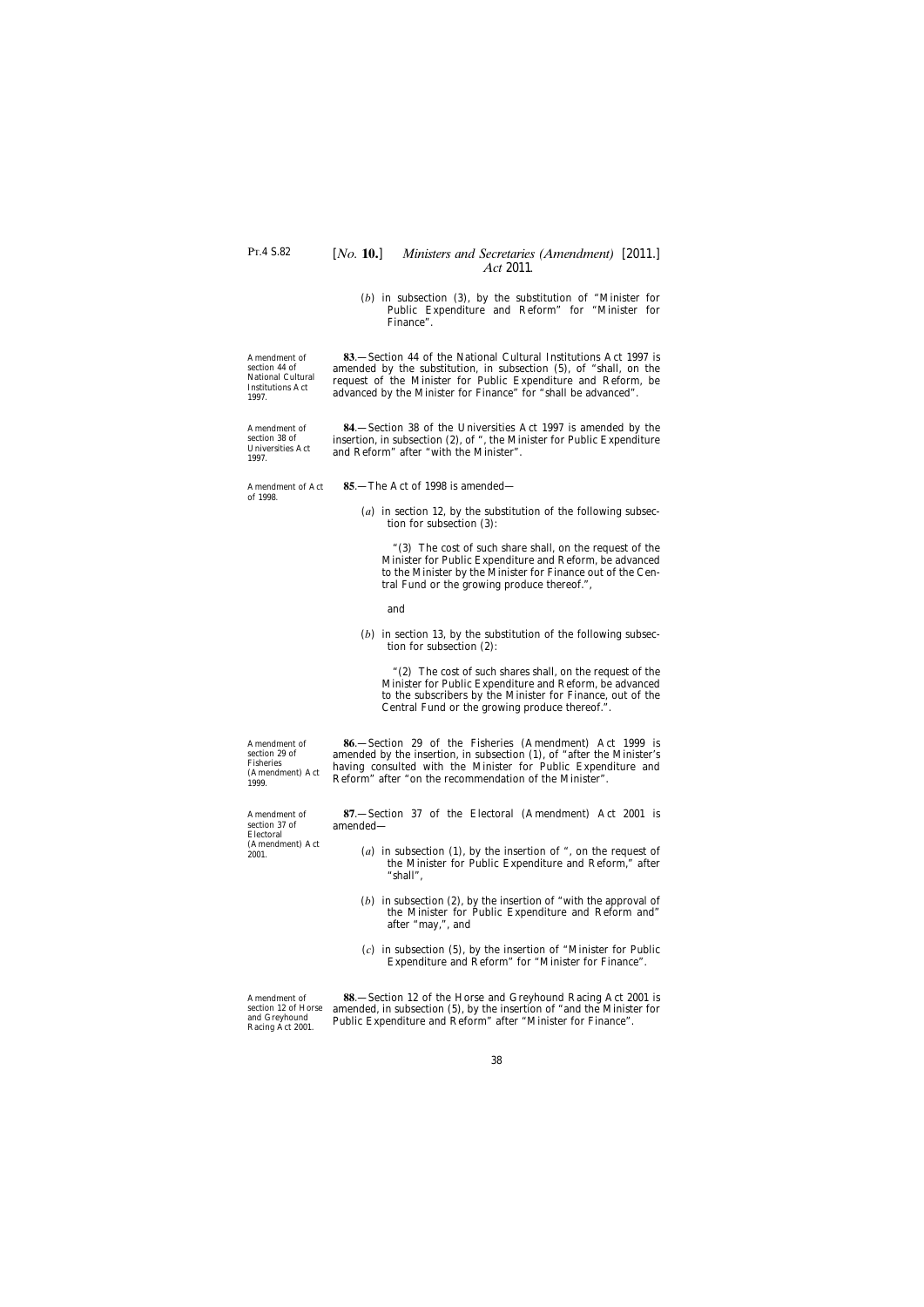section 106 of Local

<span id="page-38-0"></span>[2011.] [ *Ministers and Secretaries (Amendment) No.* **10.**] *Act* 2011*.*

**89**.—Section 106 of the Local Government Act 2001 is amended— Amendment of

(*a*) by the substitution of the following subsection for subsection  $(5)$ : Government Act 2001.

"(5) The Minister may, after consultation with the Minister for Finance and the Minister for Public Expenditure and Reform, make regulations in relation to borrowing by local authorities.",

and

(*b*) by the substitution of the following subsection for subsection (8):

"(8) The appropriate Minister may, after consultation with the Minister for Finance and the Minister for Public Expenditure and Reform, sanction borrowing by a local authority in a currency other than the currency of the State.".

**90**.—Part 1 of Schedule 1 to the Ombudsman for Children Act Amendment of 2002 is amended, in paragraph (1), by the insertion of "Department Schedule 1 to of Public Expenditure and Reform;".

**91**.—The Houses of the Oireachtas Commission Act 2003 is Amendment of amended—

Ombudsman for Children Act 2002.

Houses of the Oireachtas Commission Act 2003.

- (*a*) in subsection (1) (inserted by section 6 of the Houses of the Oireachtas Commission (Amendment) Act 2009) of section 5, by—
	- (i) the insertion of ", with the approval of the Minister for Public Expenditure and Reform," after "shall", and
	- (ii) the insertion of "by the Minister for Finance" after "thereof",

and

- (*b*) in subsection (5)(*a*) of section 13, by-
	- (i) the insertion of ", with the approval of the Minister for Public Expenditure and Reform," after "shall", and
	- (ii) the insertion of "by the Minister for Finance" after "Central Fund".

**92**.—The First Schedule to the Official Languages Act 2003 is Amendment of amended, in subparagraph (1) of paragraph 1, by the insertion of First Schedule to "Department of Public Expenditure and Reform".

Official Languages Act 2003.

**93**.—Section 36 of the Civil Liability and Courts Act 2004 is Amendment of amended by the insertion of "and on the request of the Minister for section 36 of Civil Public Expenditure and Reform" after "indemnified".

Liability and Courts Act 2004.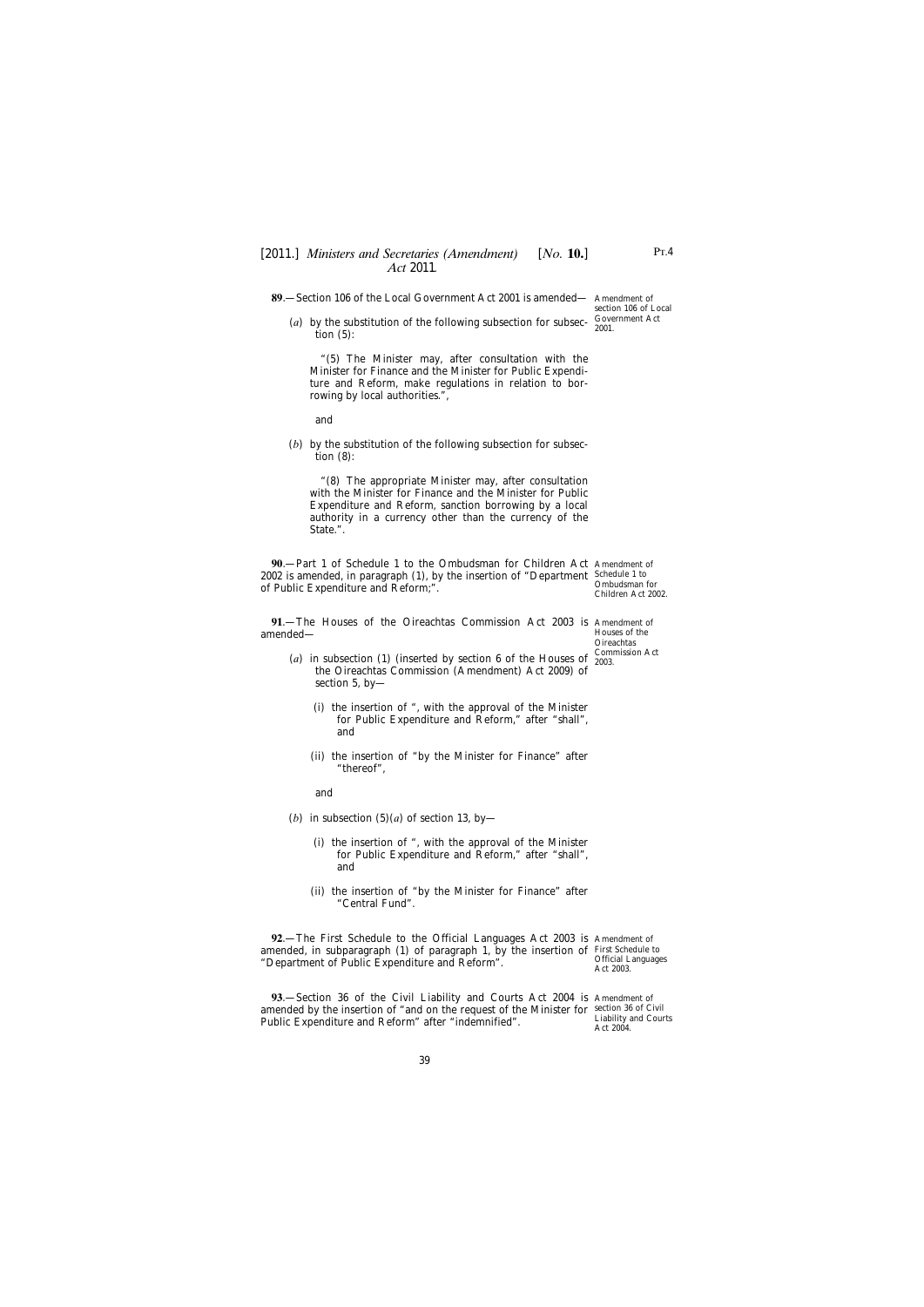<span id="page-39-0"></span>Amendment of section 25 of Electoral (Amendment) Act 2004.

**94**.—Section 25 of the Electoral (Amendment) Act 2004 is amended—

(*a*) in subsection (1), by-

- (i) the substitution of "Minister for Public Expenditure and Reform" for "Minister for Finance", and
- (ii) the insertion of "by the Minister for Finance with the approval of the Minister for Public Expenditure and Reform" after "thereof",

and

(*b*) in subsection (2), by the substitution of "Minister for Public Expenditure and Reform" for "Minister for Finance".

**95**.—Section 12 of the Public Service Management (Recruitment and Appointments) Act 2004 is amended by the substitution of the following paragraph for paragraph (*c*):

> "(*c*) the Secretary General of the Department of Public Expenditure and Reform,".

**96**.—The Social Welfare Consolidation Act 2005 is amended—

(*a*) in section 4, by—

- (i) the substitution, in subsection (4), of "Minister for Public Expenditure and Reform" for "Minister for Finance",
- (ii) the deletion, in paragraph (*a*) of that subsection, of "13, 14, 15, 16, 17,  $20(2)(d)$ , 22, 23,  $25(1)(d)$ ", and
- (iii) the insertion of the following subsection:

"(4A) The making of regulations under or for the purposes of section 13, 14, 15, 16, 17, 20(2)(*d*), 22, 23 or 25(1)(*d*) by the Minister shall be subject to the consent of the Minister for Finance given after consultation by the Minister for Finance with the Minister for Public Expenditure and Reform.",

and

(*b*) in section 9, by the insertion of the following subsection:

"(12) The Minister for Finance shall, in relation to the performance by him or her of his or her functions under this section, consult from time to time with the Minister for Public Expenditure and Reform.".

Amendment of section 9 of Social Welfare Consolidation Act 2005.

Amendment of section 12 of Public

Service Management (Recruitment and Appointments) Act

2004.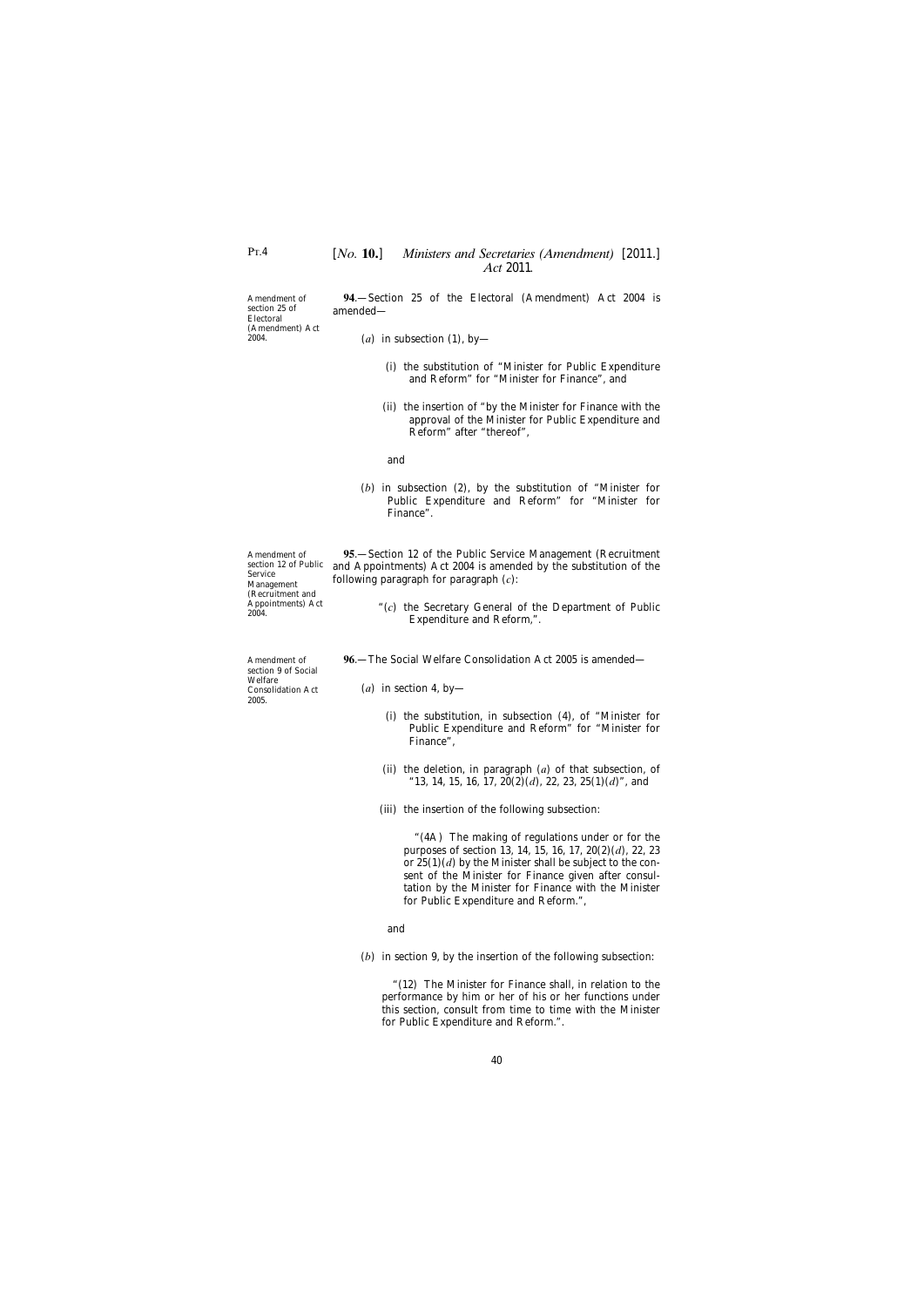<span id="page-40-0"></span>**97**.—Section 13 of the Health (Repayment Scheme) Act 2006 is Amendment of amended by—

- (*a*) the insertion, in subsection (2), of "given with the approval of the Minister for Public Expenditure and Reform" after "Minister for Finance", and
- (*b*) the insertion, in paragraph (*b*) of subsection (4), of "and the Minister for Public Expenditure and Reform" after "with the Minister".

**98**.—The Charities Act 2009 is amended by the substitution of the Amendment of following section for section 17:

"17.—The Authority may, from time to time, with the consent of the Minister, the Minister for Public Expenditure and Reform and the Minister for Finance and subject to such conditions (if any) as those Ministers of the Government may specify, borrow money (whether on the security of the assets of the Authority or not).".

**99**.—Section 22 of the Social Welfare and Pensions Act 2009 is Amendment of amended by the substitution, in subsection (10), of "shall, with the section 22 of Social approval of the Minister for Public Expenditure and Reform, be advanced by the Minister for Finance" for "shall be advanced".

#### PART 5

#### MISCELLANEOUS

**100**.—For the purposes only of any principle or rule of law relating Seconded staff of to the performance of the functions of a Minister of the Government, National Treasury any member of staff of the National Treasury Management Agency for the time being assigned to perform functions in the Department of Finance shall, notwithstanding section 7(4) of the National Treasury Management Agency Act 1990, be deemed to be an officer of the Minister for Finance.

Management Agency.

**101**.—(1) The Revenue Commissioners shall be independent in Independence of the performance of their functions under, or for the purposes of, a Revenue relevant enactment.

(2) Neither section 9(3) of the Act of 1924 nor Article 9 of the Revenue Commissioners Order 1923 (S.I. No. 2 of 1923) shall apply to the Revenue Commissioners in the performance by them of their functions under, or for the purposes of, a relevant enactment.

(3) In this section—

"relevant enactment" means—

- (*a*) the Capital Acquisitions Tax Consolidation Act 2003 or any statute amending, or extending the application of, that Act,
- (*b*) the Capital Gains Tax Acts,

section 13 of Health (Repayment Scheme) Act 2006.

Charities Act 2009.

Welfare and Pensions Act 2009.

Commissioners.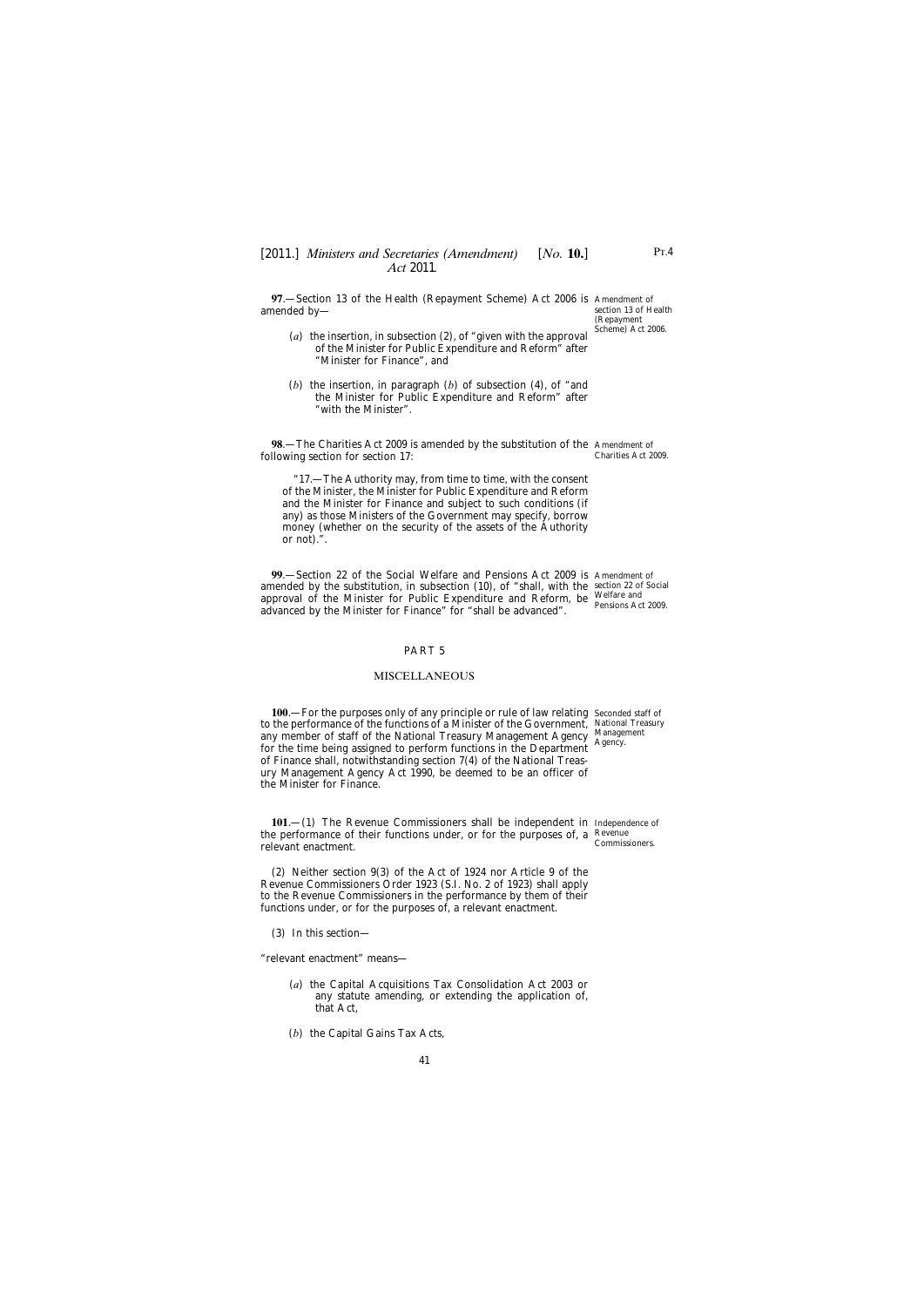- (*c*) the Customs Acts or any instrument relating to customs made under statute,
- (*d*) the Tax Acts,
- (*e*) Part 18A, 18B, 18C, or 18D of the Taxes Consolidation Act 1997,
- (*f*) any statute relating to the duties of excise or the management of those duties,
- (*g*) the Stamp Duties Consolidation Act 1999 or any statute amending, or extending the application of, that  $\overrightarrow{A}$ ct,
- (*h*) the Value-Added Tax Consolidation Act 2010 or any statute amending, or extending the application of, that Act,
- (*i*) any instrument made under any of the foregoing statutes, or
- (*j*) any statutory instrument relating to any tax, duty, charge or levy that is placed under the care and management of the Revenue Commissioners;

"statutory instrument" has the same meaning as it has in the Interpretation Act 2005.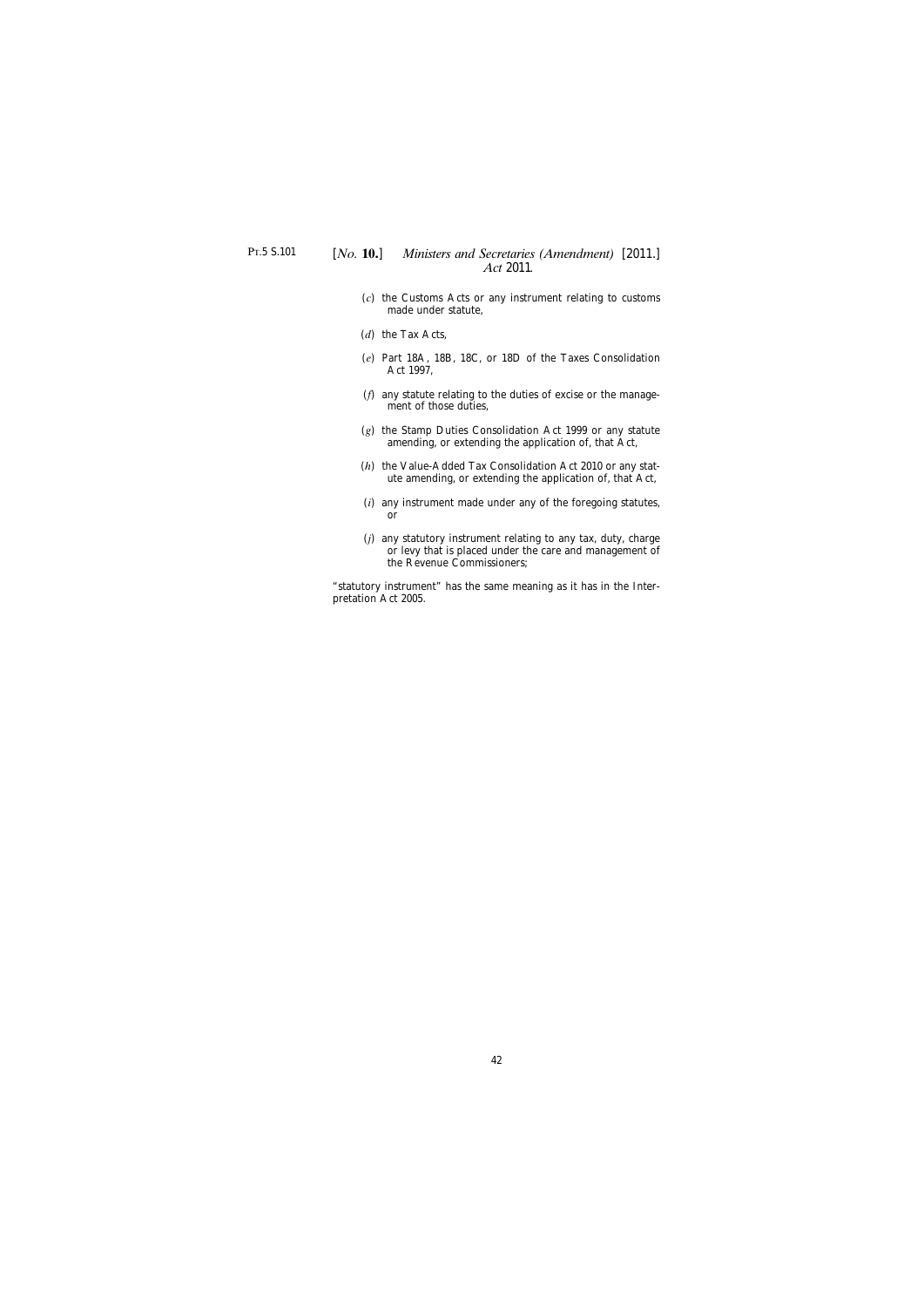### SCHEDULE 1

*Section 10.*

- <span id="page-42-0"></span>1. A body whose activities are commercial in character and that was established by or under a statute that—
	- (*a*) was in force in Saorstát Éireann immediately before the date of the coming into operation of the Constitution, and
	- (*b*) continues to be of full force and effect by virtue of Article 50 of the Constitution.
- 2. Dublin Airport Authority, public limited company.
- 3. Cork Airport Authority, public limited company.
- 4. Shannon Airport Authority, public limited company.
- 5. Bord Gáis Éireann.
- 6. Bord na gCon.
- 7. Bord na Móna, public limited company.
- 8. Córas Iompair Éireann.
- 9. Coillte Teoranta.
- 10. Electricity Supply Board.
- 11. EirGrid.
- 12. A harbour authority within the meaning of the Harbours Act 1946 or a company to which section  $\tilde{7}$  of the Harbours Act 1996 applies.
- 13. Horse Racing Ireland.
- 14. The Irish National Stud Company, Limited.
- 15. The Irish Aviation Authority.
- 16. An Post.
- 17. An Post National Lottery Company.
- 18. Raidió Teilifís Éireann.
- 19. Teilifís na Gaeilge.
- 20. Railway Procurement Agency.
- 21. Voluntary Health Insurance Board.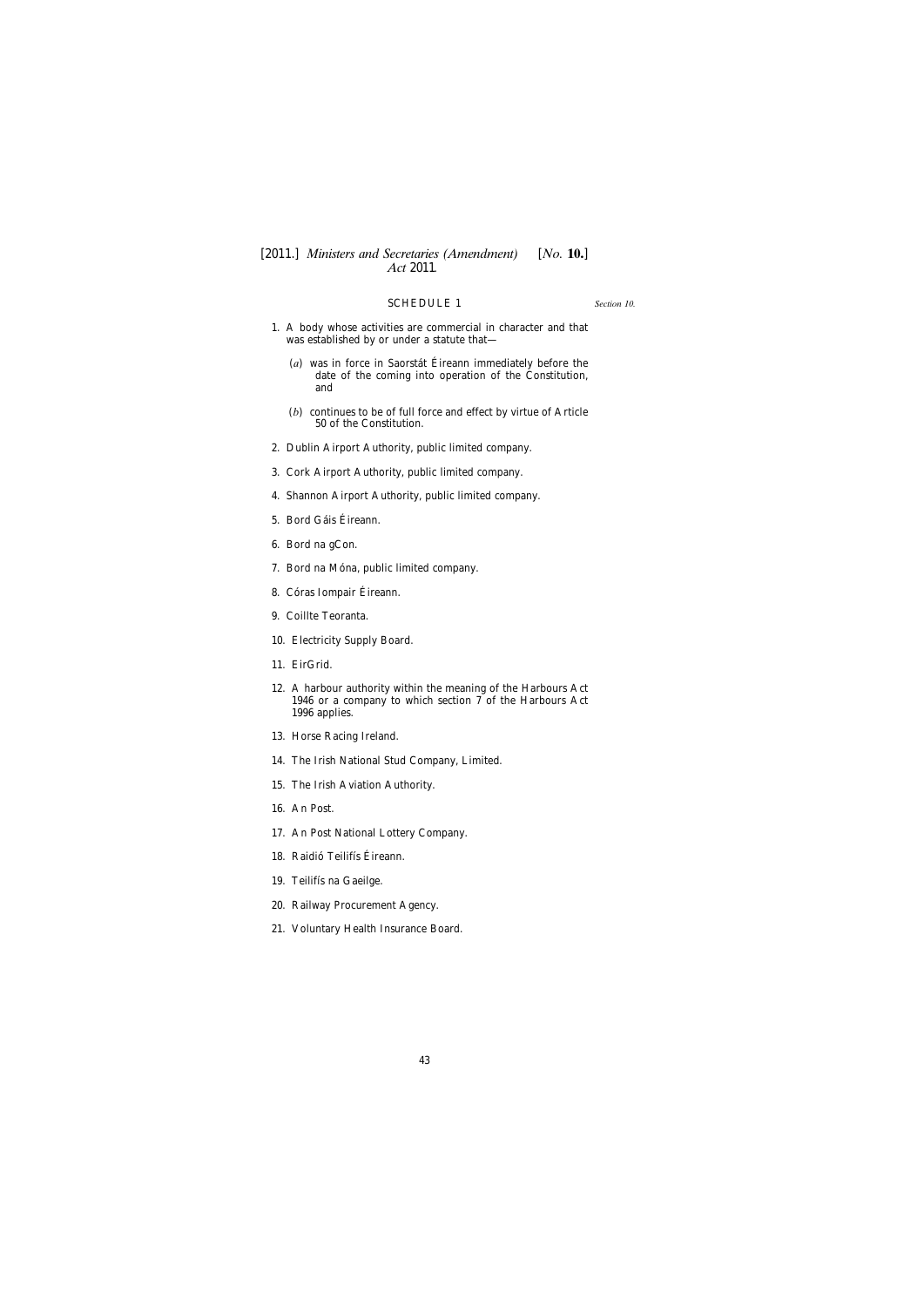<span id="page-43-0"></span>*Sections 9 and 20*

## SCHEDULE 2

### Functions Transferred To Minister

## PART 1

### Functions performable with consent of Minister for Finance

#### **STATUTES**

| Number and<br>Year | <b>Short Title</b><br>(2)                                   | Provision<br>(3)                                                                                                    |
|--------------------|-------------------------------------------------------------|---------------------------------------------------------------------------------------------------------------------|
| (1)                |                                                             |                                                                                                                     |
| No. 42 of 1934     | Slaughter of Cattle and Sheep Act<br>1934                   | Section 41                                                                                                          |
| No. 26 of 1935     | Agricultural Produce (Cereals) Act<br>1935                  | Section 20                                                                                                          |
| No. 23 of 1938     | <b>Industrial Alcohol Act 1938</b>                          | Paragraph 4(d)<br>(inserted by section<br>$10(c)$ of the Industrial<br>Alcohol (Amendment)<br>Act 1980) of Schedule |
| No. 9 of 1941      | Dairy Produce (Price Stabilisation)<br>(Amendment) Act 1941 | Section 9                                                                                                           |
| No. 13 of 1941     | Minerals Exploration and<br>Development Company Act 1941    | Section 10                                                                                                          |
| No. 21 of 1944     | <b>Transport Act 1944</b>                                   | Section 17(3)                                                                                                       |
| No. 31 of 1945     | National Stud Act 1945                                      | Section 24                                                                                                          |
| No. 9 of 1946      | Harbours Act 1946                                           | Section 120                                                                                                         |
| No. 35 of 1947     | Minerals Company Act 1947                                   | Section 3                                                                                                           |
| No. 12 of 1950     | <b>Transport Act 1950</b>                                   | Sections $28$ and $29(5)$                                                                                           |
| No. 28 of 1951     | Grain Storage (Loans) Act 1951                              | Sections 4 and 5                                                                                                    |
| No. 19 of 1953     | Turf Development Act 1953                                   | Section 7                                                                                                           |
| No. 17 of 1954     | Electricity (Supply) (Amendment)<br><b>Act 1954</b>         | Sections 3 and 4                                                                                                    |
| No. 10 of 1957     | Turf Development Act 1957                                   | Sections 1 and 11                                                                                                   |
| No. 12 of 1958     | Greyhound Industry Act 1958                                 | Section 17                                                                                                          |
| No. 30 of 1964     | <b>Transport Act 1964</b>                                   | Section 5                                                                                                           |
| No. 22 of 1969     | Grass Meal (Production)<br>(Amendment) Act 1969             | Section 2                                                                                                           |
| No. 30 of 1976     | Gas Act 1976                                                | Sections 8A, 23 and 24                                                                                              |
| No. 5 of 1979      | Údarás na Gaeltachta Act 1979                               | Sections $10(5)$ and $24$                                                                                           |
| No. 36 of 1980     | Irish Film Board Act 1980                                   | Section 11                                                                                                          |
| No. 26 of 1982     | Kilkenny Design Workshops<br>Limited Act 1982               | Section 10                                                                                                          |
| No. 15 of 1985     | <b>Transport Act 1985</b>                                   | Section 2                                                                                                           |
| No. 9 of 1986      | <b>Industrial Development Act 1986</b>                      | Sections 19 and 24                                                                                                  |
| No. 28 of 1986     | National Lottery Act 1986                                   | Section 16                                                                                                          |
| No. 15 of 1987     | <b>Labour Services Act 1987</b>                             | Section 15                                                                                                          |
| No. 27 of 1987     | <b>Transport Act 1987</b>                                   | Section 3                                                                                                           |
| No. 18 of 1988     | Agriculture (Research, Training<br>and Advice) Act 1988     | Section 16                                                                                                          |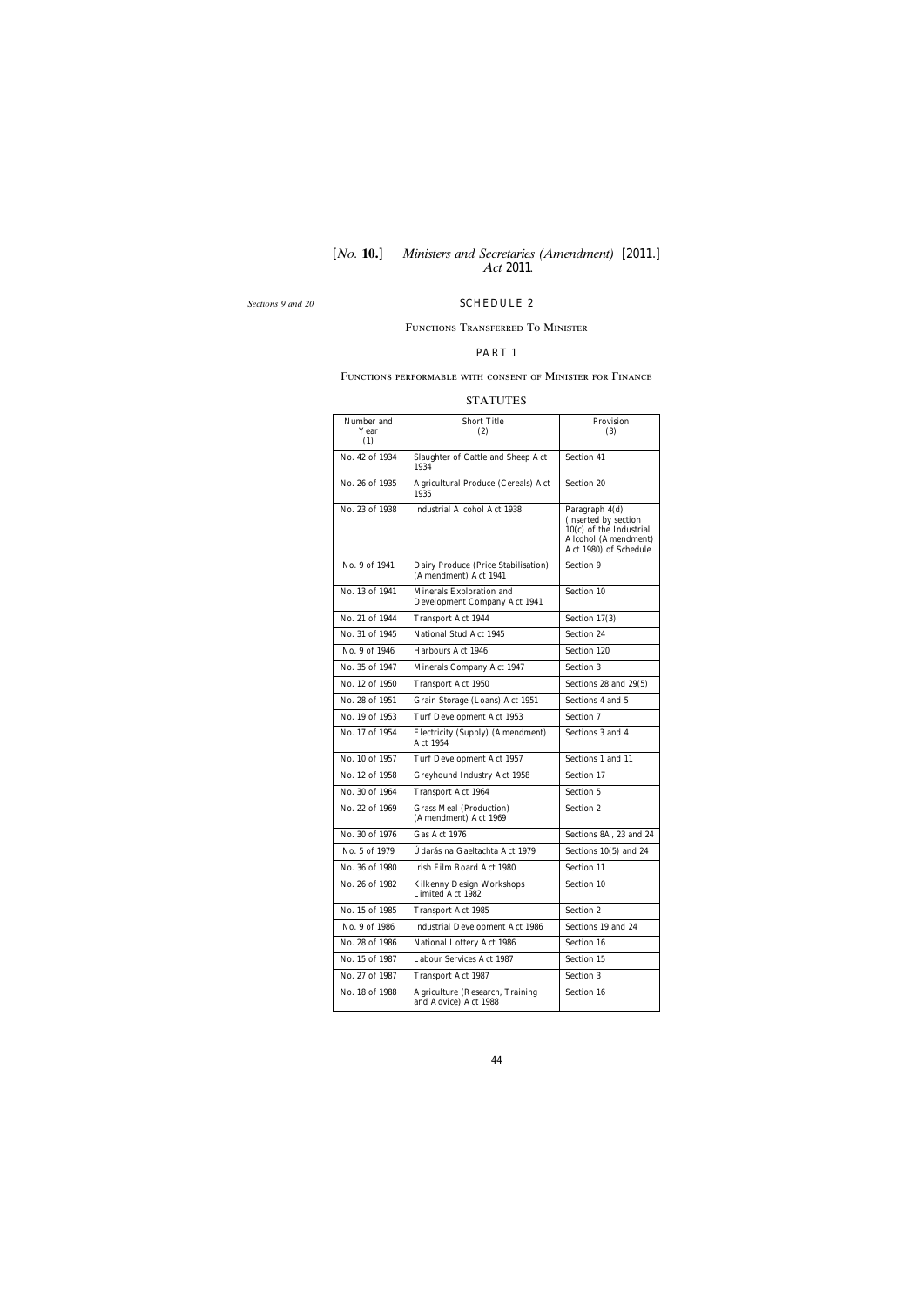| <b>Number</b><br>and<br>Year | <b>Short Title</b><br>(2)                                     | Provision<br>(3)                           |
|------------------------------|---------------------------------------------------------------|--------------------------------------------|
| (1)                          |                                                               |                                            |
| No. 26 of 1988               | Forestry Act 1988                                             | Section 24                                 |
| No. 19 of 1990               | <b>Industrial Relations Act 1990</b>                          | Section $30(2)$                            |
| No. 25 of 1990               | Pensions Act 1990                                             | Section 20A                                |
| No. 2 of 1991                | Marine Institute Act 1991                                     | Section 14                                 |
| No. 7 of 1992                | <b>Environmental Protection Agency</b><br>Act 1992            | Section 47                                 |
| No. 14 of 1993               | Roads Act 1993                                                | Section 25                                 |
| No. 29 of 1993               | Irish Aviation Authority Act 1993                             | Section 26                                 |
| No. 16 of 1994               | Health Insurance Act 1994                                     | Section 24                                 |
| No. 18 of 1994               | <b>Irish Horseracing Industry Act</b><br>1994                 | Section 30                                 |
| No. 22 of 1994               | An Bord Bia Act 1994                                          | Section 23                                 |
| No. 25 of 1994               | Milk (Regulation of Supply) Act<br>1994                       | Section 17(4)                              |
| No. 29 of 1995               | Irish Medicines Board Act 1995                                | Section 17                                 |
| No. 4 of 1996                | <b>Voluntary Health Insurance</b><br>(Amendment) Act 1996     | Section 2(5A)                              |
| No. 11 of 1996               | Harbours Act 1996                                             | Section 23                                 |
| No. 28 of 1996               | National Standards Authority of<br>Ireland Act 1996           | Sections 14 and $15(5)$                    |
| No. 7 of 1997                | Dublin Docklands Development<br><b>Authority Act 1997</b>     | Section $30(1)$                            |
| No. 11 of 1997               | National Cultural Institutions Act<br>1997                    | Sections 34, 43(1),<br>$44(3)$ and $46(2)$ |
| No. 37 of 1997               | Merchant Shipping (Commissioners<br>of Irish Lights) Act 1997 | <b>Section 6A</b>                          |
| No. 21 of 1998               | <b>Employment Equality Act 1998</b>                           | Section $55(2)$                            |
| No. 24 of 1998               | Air Navigation and Transport<br>(Amendment) Act 1998          | Sections 13 and<br>22(3)(g)                |
| No. 26 of 1998               | Turf Development Act 1998                                     | Section 22                                 |
| No. 29 of 1998               | Food Safety Authority of Ireland<br><b>Act 1998</b>           | Section 23                                 |
| No. 42 of 1998               | <b>Western Development Commission</b><br><b>Act 1998</b>      | Section 24                                 |
| No. 23 of 1999               | <b>Electricity Regulation Act 1999</b>                        | Paragraph 24 of<br>Schedule 1              |
| No. 1 of 2000                | Comhairle Act 2000                                            | Section 21                                 |
| No. 1 of 2001                | <b>Aviation Regulation Act 2001</b>                           | Section 25                                 |
| No. 8 of 2001                | Teaching Council Act 2001                                     | Section 20                                 |
| No. 25 of 2001               | Mental Health Act 2001                                        | Section 41                                 |
| No. 34 of 2001               | <b>Adventure Activities Standards</b><br>Authority Act 2001   | Section 29                                 |
| No. 43 of 2001               | Ordnance Survey Ireland Act 2001                              | Section 9                                  |
| No. 48 of 2001               | Air Navigation and Transport<br>(Indemnities) Act 2001        | Sections 3, 7 and 8                        |
| No. 54 of 2001               | Family Support Agency Act 2001                                | Section 24                                 |
| No. 55 of 2001               | Transport (Railway Infrastructure)<br><b>Act 2001</b>         | Section 15                                 |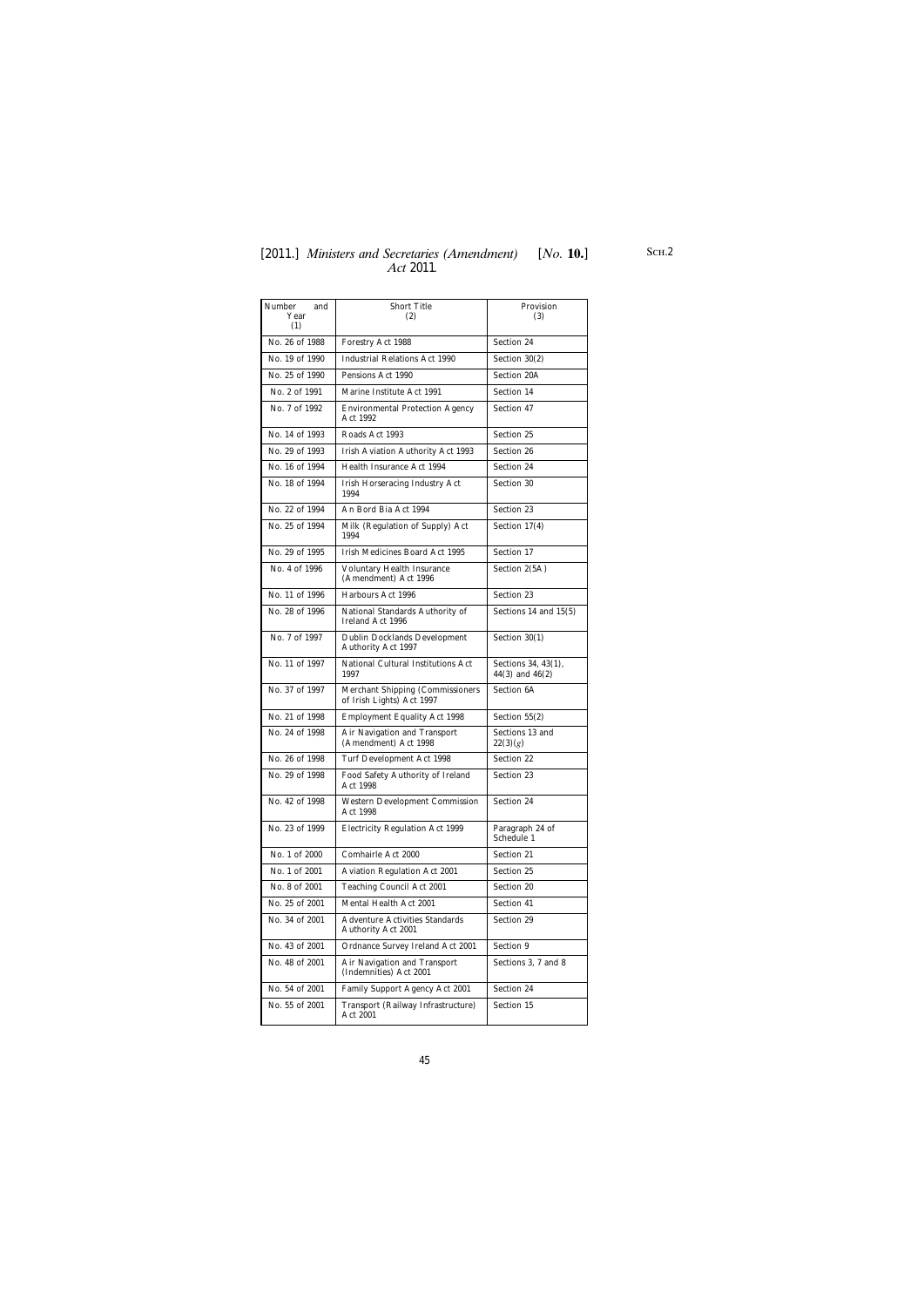| Number<br>and<br>Year | <b>Short Title</b><br>(2)                                       | Provision<br>(3)                   |
|-----------------------|-----------------------------------------------------------------|------------------------------------|
| (1)                   |                                                                 |                                    |
| No. 2 of 2002         | Sustainable Energy Act 2002                                     | Section 23                         |
| No. 14 of 2002        | <b>Competition Act 2002</b>                                     | Section 43(2)                      |
| No. 20 of 2002        | <b>Communications Regulation Act</b><br>2002                    | Section 29                         |
| No. 23 of 2003        | Digital Hub Development Agency<br><b>Act 2003</b>               | Section 30                         |
| No. 44 of 2003        | Companies (Auditing and<br>Accounting) Act 2003                 | Section 14(9)                      |
| No. 46 of 2003        | Personal Injuries Assessment<br>Board Act 2003                  | Section 75                         |
| No. 15 of 2004        | Electoral (Amendment) Act 2004                                  | Section $29(2)$ and $(3)$          |
| No. 27 of 2004        | <b>Residential Tenancies Act 2004</b>                           | Section 175                        |
| No. 10 of 2005        | Safety, Health and Welfare at<br>Work Act 2005                  | Section 46                         |
| No. 13 of 2005        | Air Navigation and Transport<br>(Indemnities) Act 2005          | Sections 3, 8 and 9                |
| No. 21 of 2005        | Grangegorman Development<br><b>Agency Act 2005</b>              | Section $15(1)$                    |
| No. 24 of 2005        | Land Act 2005                                                   | Section 3                          |
| No. 31 of 2005        | Railway Safety Act 2005                                         | Section 27                         |
| No. 8 of 2006         | Sea-Fisheries and Maritime<br>Jurisdiction Act 2006             | Section 64                         |
| No. 14 of 2006        | Road Safety Authority Act 2006                                  | Section 13                         |
| No. 19 of 2006        | <b>National Sports Campus</b><br>Development Authority Act 2006 | Section 29                         |
| No. 7 of 2007         | National Oil Reserves Agency Act<br>2007                        | Sections 26 and 27                 |
| No. 19 of 2007        | <b>Consumer Protection Act 2007</b>                             | Section 29                         |
| No. 20 of 2007        | Pharmacy Act 2007                                               | Paragraph $18(1)$ of<br>Schedule 1 |
| No. 25 of 2007        | Medical Practitioners Act 2007                                  | Section 33                         |
| No. 11 of 2008        | <b>Electricity Regulation</b><br>(Amendment) (Eirgrid) Act 2008 | Section 6                          |
| No. 15 of 2008        | Dublin Transport Authority Act<br>2008                          | Section 30                         |
| No. 18 of 2009        | Broadcasting Act 2009                                           | Sections 35 and 107                |
| No. 10 of 2010        | <b>Inland Fisheries Act 2010</b>                                | Section 43                         |
|                       |                                                                 |                                    |

# ORDERS

| S.I. Number             | Orders<br>(2)                                                        | Provision<br>(3) |
|-------------------------|----------------------------------------------------------------------|------------------|
| S.I. No. 279 of<br>1986 | Health Research Board<br>(Establishment) Order 1986                  | Article 30       |
| S.I. No. 109 of<br>2000 | Pre-Hospital Emergency Care<br>Council (Establishment) Order<br>2000 | Article $30(1)$  |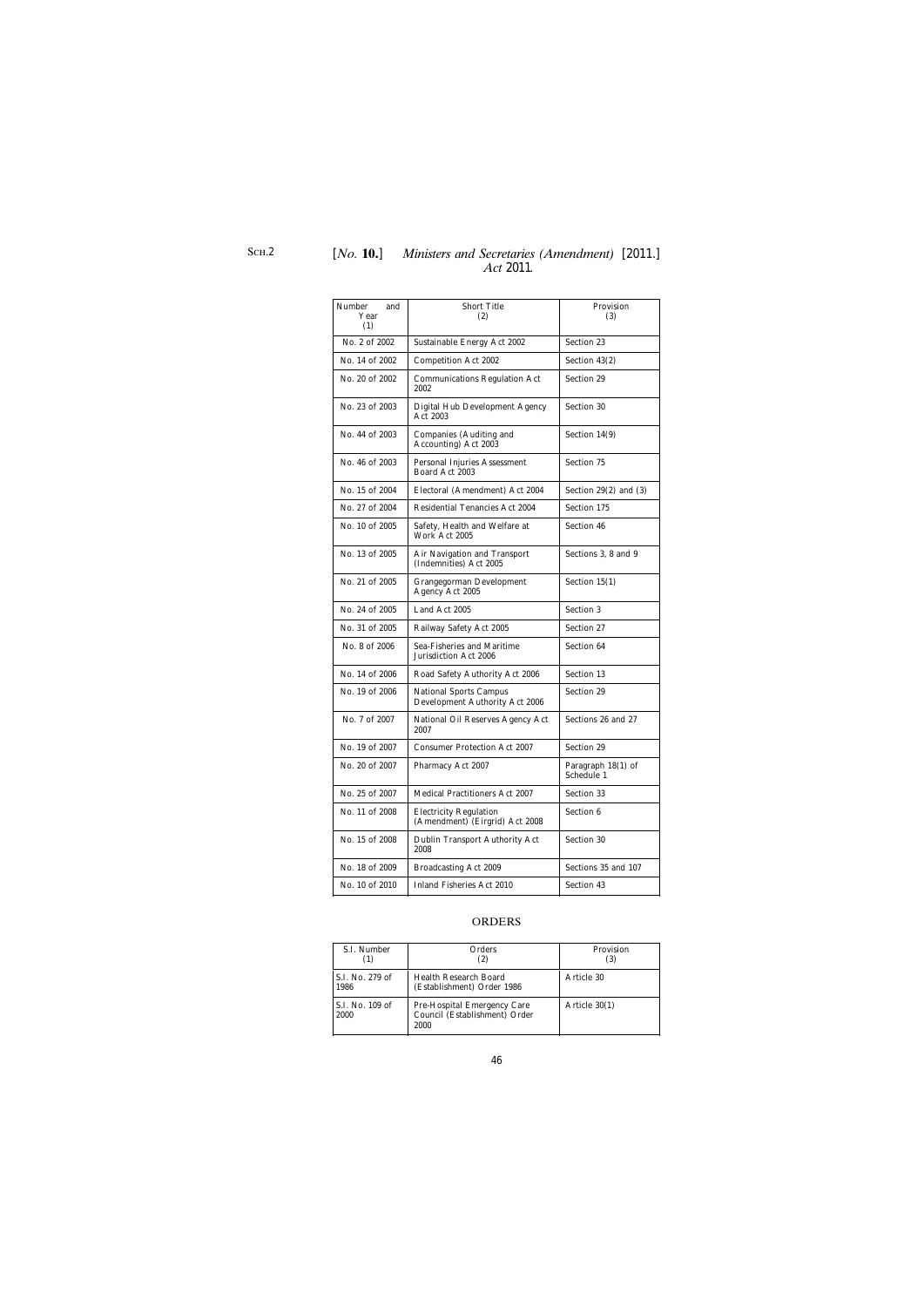## PART 2

### Functions performable after consultation with Minister for Finance

| Number and Year | <b>Short Title</b>                                                                | Provision  |
|-----------------|-----------------------------------------------------------------------------------|------------|
| No. 5 of 2009   | <b>Financial Emergency Measures</b><br>in the Public Interest Act 2009            | Section 13 |
| No. 41 of 2009  | <b>Financial Emergency Measures</b><br>in the Public Interest (No. 2)<br>Act 2009 | Section 7  |
| No. 38 of 2010  | <b>Financial Emergency Measures</b><br>in the Public Interest Act 2010            | Section 10 |